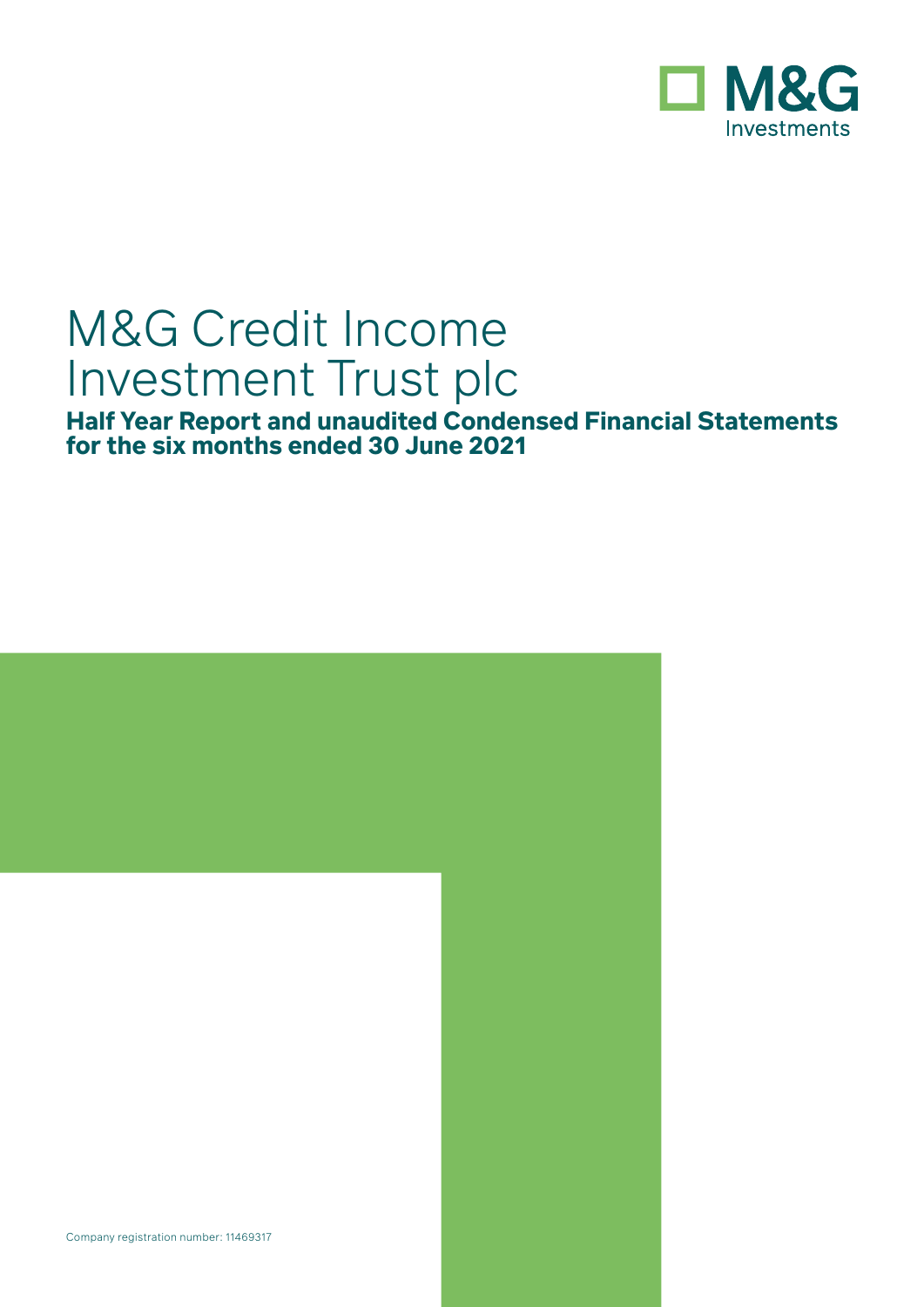## **Contents**

### M&G Credit Income Investment Trust plc

#### Strategic report

| Investment manager's report 8 |  |
|-------------------------------|--|
|                               |  |

#### **Governance**

| Interim management report and statement of   |
|----------------------------------------------|
| <b>Financial</b>                             |
|                                              |
| Condensed statement of financial position 17 |
| Condensed statement of changes in equity18   |
| Condensed cash flow statement19              |

#### Additional information

| Alternative performance measures  30 |  |
|--------------------------------------|--|
|                                      |  |

Notes to the condensed financial statements . . . . . . . . 20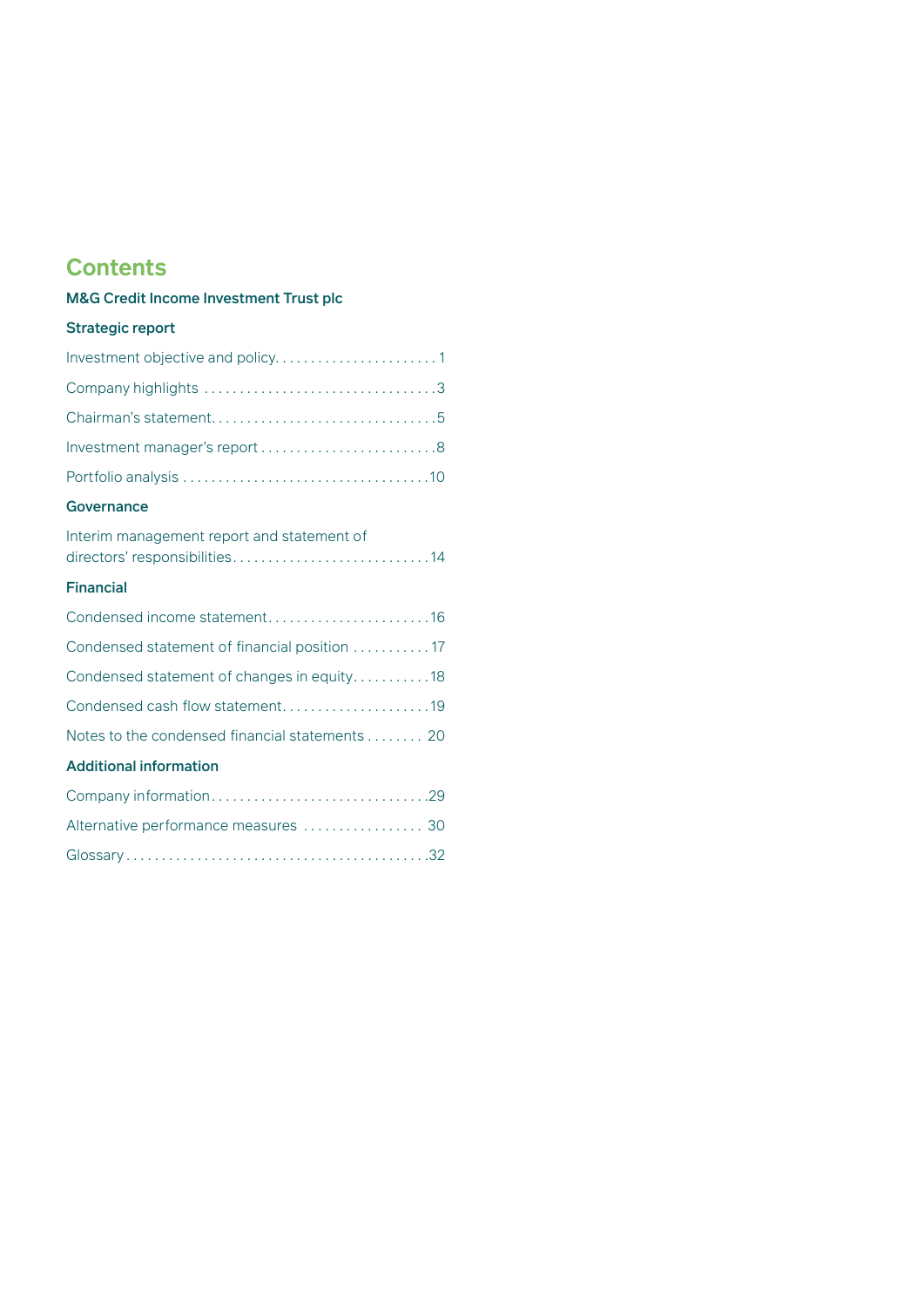## Investment objective and policy

### **Investment objective**

The Company aims to generate a regular and attractive level of income with low asset value volatility.

### **Investment policy**

The Company seeks to achieve its investment objective by investing in a diversified portfolio of public and private debt and debt-like instruments ('Debt Instruments'). Over the longer term, it is expected that the Company will be mainly invested in private Debt Instruments, which are those instruments not quoted on a stock exchange.

The Company operates an unconstrained investment approach and investments may include, but are not limited to:

- Asset-backed securities, backed by a pool of loans secured on, amongst other things, residential and commercial mortgages, credit card receivables, auto loans, student loans, commercial loans and corporate loans;
- Commercial mortgages;
- Direct lending to small and mid-sized companies, including lease finance and receivables financing;
- Distressed debt opportunities to companies going through a balance sheet restructuring;
- Infrastructure-related debt assets:
- Leveraged loans to private equity owned companies;
- Public Debt Instruments issued by a corporate or sovereign entity which may be liquid or illiquid;
- Private placement debt securities issued by both public and private organisations; and
- Structured credit, including bank regulatory capital trades.

The Company invests primarily in Sterling denominated Debt Instruments. Where the Company invests in assets not denominated in Sterling, it is generally the case that these assets are hedged back to Sterling.

#### Investment restrictions

There are no restrictions, either maximum or minimum, on the Company's exposure to sectors, asset classes or geography. The Company, however, achieves diversification and a spread of risk by adhering to the limits and restrictions set out below.

The Company's portfolio comprises a minimum of 50 investments.

The Company may invest up to 30% of Gross Assets in below investment grade Debt Instruments, which are those instruments rated below BBB- by S&P or Fitch or Baa3 by Moody's or, in the case of unrated Debt Instruments, which have an internal M&G rating below BBB-.

The following restrictions will also apply at the individual Debt Instrument level which, for the avoidance of doubt, does not apply to investments to which the Company is exposed through collective investment vehicles:

| Rating                           | <b>Secured Debt</b><br>Instruments (% of<br>Gross Assets) <sup>a</sup> | <b>Unsecured Debt</b><br>Instruments (% of<br><b>Gross Assets)</b> |
|----------------------------------|------------------------------------------------------------------------|--------------------------------------------------------------------|
| <b>AAA</b>                       | 5%                                                                     | 5%b                                                                |
| AA/A                             | 4%                                                                     | 3%                                                                 |
| <b>BBB</b>                       | 3%                                                                     | 2%                                                                 |
| <b>Below investment</b><br>grade | 2%                                                                     | 1%                                                                 |

a Secured Debt Instruments are secured by a first or secondary fixed and/or floating charge.

b This limit excludes investments in G7 Sovereign Instruments.

For the purposes of the above investment restrictions, the credit rating of a Debt Instrument is taken to be the rating assigned by S&P, Fitch or Moody's or, in the case of unrated Debt Instruments, an internal rating by M&G. In the case of split ratings by recognised rating agencies, the second highest rating will be used.

The Company typically invests directly, but it also invests indirectly through collective investment vehicles which are managed by an M&G Entity. The Company may not invest more than 20% of Gross Assets in any one collective investment vehicle and not more than 40% of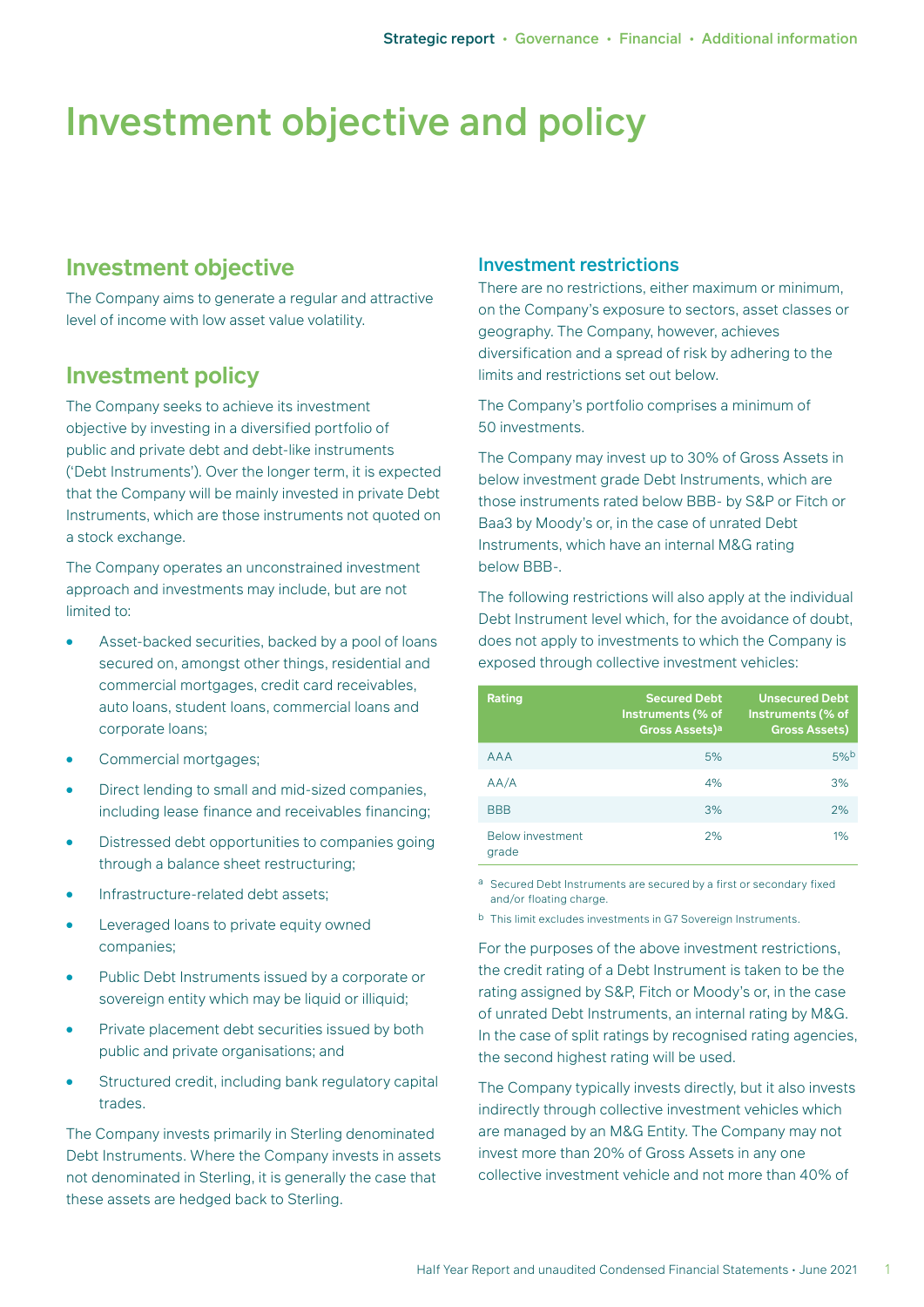## Investment objective and policy

Gross Assets in collective investment vehicles in aggregate. No more than 10% of Gross Assets may be invested in other investment companies which are listed on the Official List.

Unless otherwise stated, the above investment restrictions are to be applied at the time of investment.

#### **Borrowings**

The Company is managed primarily on an ungeared basis although the Company may, from time to time, be geared tactically through the use of borrowings. Borrowings will principally be used for investment purposes, but may also be used to manage the Company's working capital requirements or to fund market purchases of Shares. Gearing represented by borrowing will not exceed 30% of the Company's Net Asset Value, calculated at the time of draw down, but is typically not expected to exceed 20% of the Company's Net Asset Value.

#### Hedging and derivatives

The Company will not employ derivatives for investment purposes. Derivatives may however be used for efficient portfolio management, including for currency hedging.

#### Cash management

The Company may hold cash on deposit and may invest in cash equivalent investments, which may include shortterm investments in money market-type funds ('Cash and Cash Equivalents').

There is no restriction on the amount of Cash and Cash Equivalents that the Company may hold and there may be times when it is appropriate for the Company to have a significant Cash and Cash Equivalents position. For the avoidance of doubt, the restrictions set out above in relation to investing in collective investment vehicles do not apply to money market type funds.

#### Changes to the investment policy

Any material change to the Company's investment policy set out above will require the approval of Shareholders by way of an ordinary resolution at a general meeting and the approval of the Financial Conduct Authority (FCA).

### **Investment strategy**

The Company seeks to achieve its investment objective by investing in a diversified portfolio of public and private debt and debt-like instruments of which at least 70% is investment grade. The Company is mainly invested in private debt instruments. This part of the portfolio generally includes debt instruments which are nominally quoted but are generally illiquid. Most of these will be floating rate instruments, purchased at inception and with the intention to be held to maturity or until prepaid by issuers; shareholders can expect their returns from these instruments to come primarily from the interest paid by the issuers.

The remainder of the Company's portfolio is invested in cash, cash equivalents and quoted debt instruments, which are more readily available and which can generally be sold at market prices when suitable opportunities arise. These instruments may also be traded to take advantage of market conditions. Fixed rate instruments will often be hedged in order to protect the portfolio from adverse changes in interest rates. Shareholders can expect their returns from this part of the portfolio to come from a combination of interest income and capital movements.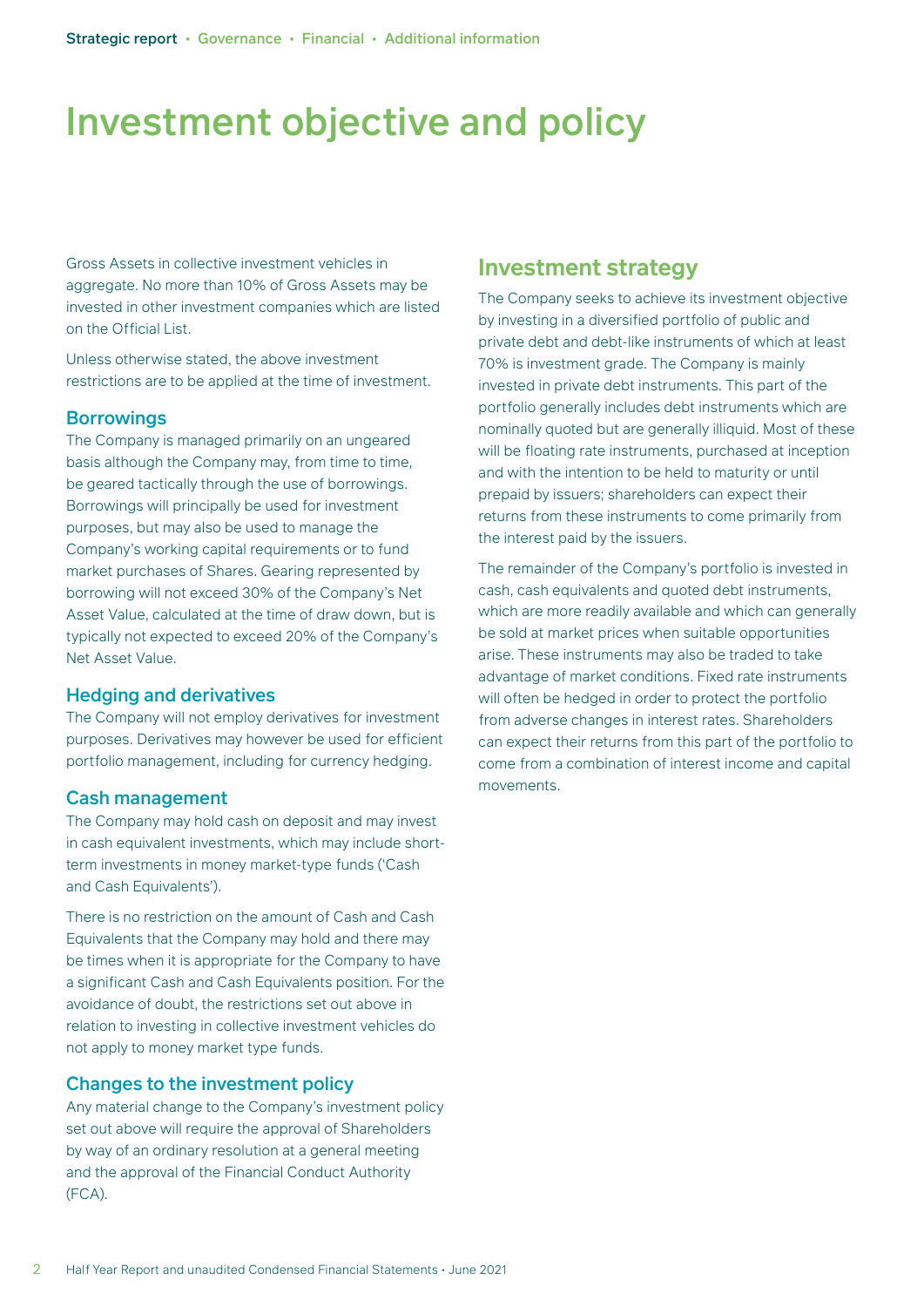# Company highlights

### **Company summary**

M&G Credit Income Investment Trust plc (the 'Company') was incorporated on 17 July 2018 as a public company limited by shares. Admission to the London Stock Exchange's (LSE) main market for listed securities and dealings in its Ordinary Shares commenced on 14 November 2018. The Company is an investment trust within the meaning of section 1158 of the Corporation Tax Act (CTA) 2010.

## **Key dates**

| <b>Period end</b>            |              | 30 June 2021 |
|------------------------------|--------------|--------------|
| 2021 First interim dividend  | Payment date | May 2021     |
| 2021 Second interim dividend | Payment date | August 2021  |

Future dividend timetable

|                              | <b>Payment Date</b> |
|------------------------------|---------------------|
| 2021 Third interim dividend  | November 2021       |
| 2021 Fourth interim dividend | February 2022       |
| 2022 First interim dividend  | May 2022            |
| 2022 Second interim dividend | August 2022         |

## **Financial highlights**

#### Key data

|                                                    | As at<br>30 June 2021<br>(unaudited) | As at<br><b>31 December</b><br><b>2020 (audited)</b> |
|----------------------------------------------------|--------------------------------------|------------------------------------------------------|
| Net assets $(E'000)$                               | 146.297                              | 146.628                                              |
| Net asset value (NAV) per<br><b>Ordinary Share</b> | 102.04p                              | 101.40p                                              |
| <b>Ordinary Share price</b><br>(mid-market)        | 97.20p                               | 92.00p                                               |
| Discount to NAV <sup>a</sup>                       | 4.74%                                | 9.27%                                                |
| Ongoing charges figure <sup>a</sup>                | 1.08%                                | 0.87%                                                |

#### Return and dividends per Ordinary Share

|                                       | <b>Six months</b><br>ended<br>30 June 2021<br>(unaudited) | Year ended<br>31 December<br><b>2020 (audited)</b> |
|---------------------------------------|-----------------------------------------------------------|----------------------------------------------------|
| Capital return                        | 2.0 <sub>p</sub>                                          | 1.3 <sub>p</sub>                                   |
| Revenue return                        | 1.3 <sub>p</sub>                                          | 2.9 <sub>p</sub>                                   |
| NAV total return <sup>a</sup>         | 3.3%                                                      | 3.7%                                               |
| Share price total return <sup>a</sup> | 8.7%                                                      | (9.7)%                                             |
| First interim dividend                | 0.74 <sub>p</sub>                                         | 0.85p                                              |
| Second interim dividend               | 0.76p <sup>c</sup>                                        | 0.77p                                              |
| Third interim dividend                |                                                           | 0.71 <sub>p</sub>                                  |
| Fourth interim dividend               |                                                           | 1.95p <sup>c</sup>                                 |
| Total dividends declared              | 1.50 <sub>p</sub>                                         | 4.28p                                              |

a Alternative performance measure. Please see pages 30 to 31 for further information.

b The increase in the ongoing charges figure mainly shows the annualised effect of the increase in the investment management fee from 0.5% to 0.7% per annum. This increase in fee took effect on 1 April 2021, reflecting the fact that the portfolio is now appropriately positioned with regard to the Company's dividend target set at launch.

c Paid after the period/year end. Please see note 6 on page 22 for further information.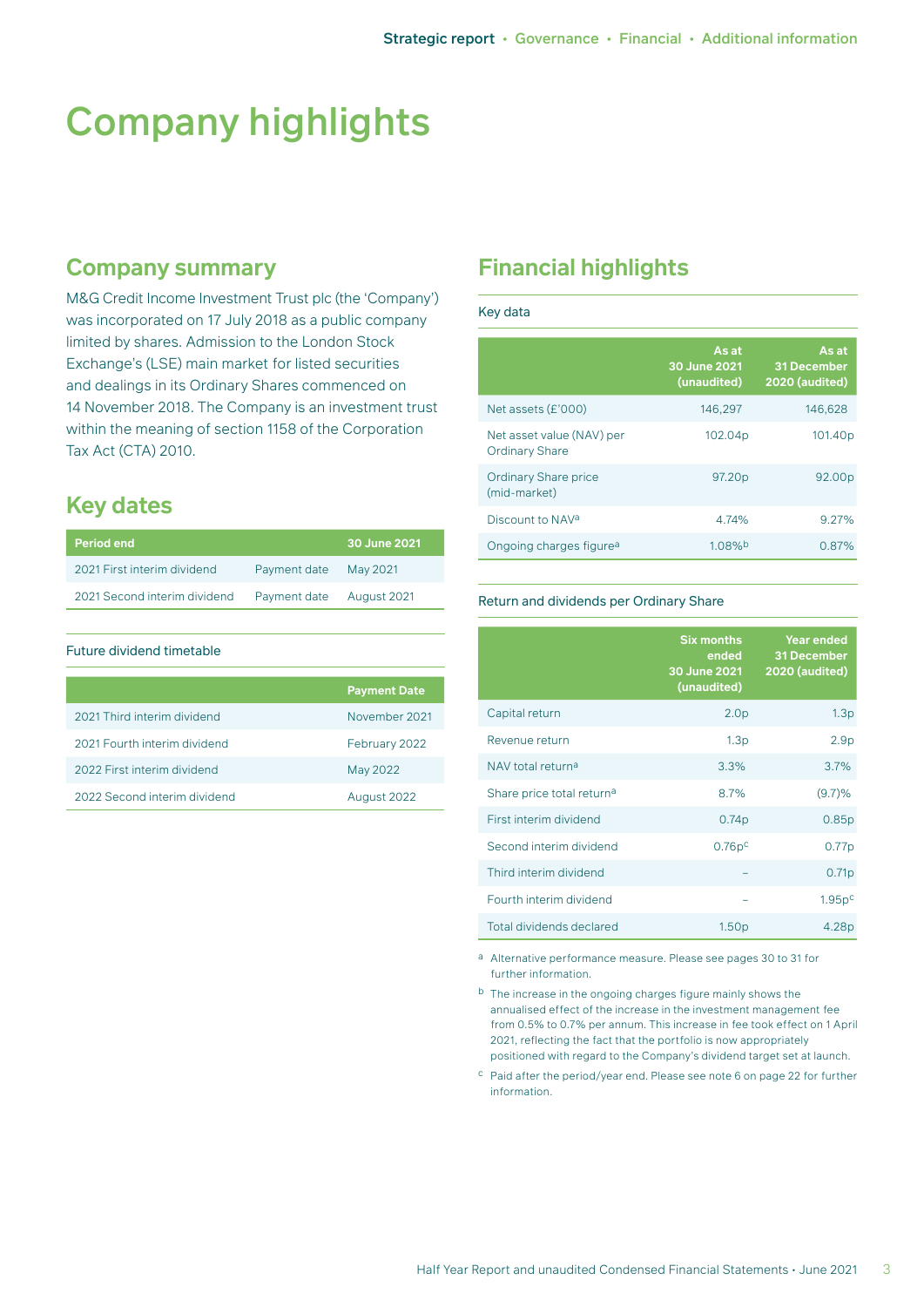## Company highlights

#### Total returns 14 November 2018 = 100



a Alternative performance measure. Please see pages 30 to 31 for further information.

b 3 Month LIBOR +2.50% from inception to 31 December 2019, thereafter 3 Month LIBOR +4.00%, compounded daily.

Ordinary Share price (mid-market) vs NAV



Source: M&G and State Street as at 30 June 2021.



#### NAV, dividend and NAV total return

Source: M&G Statistics Department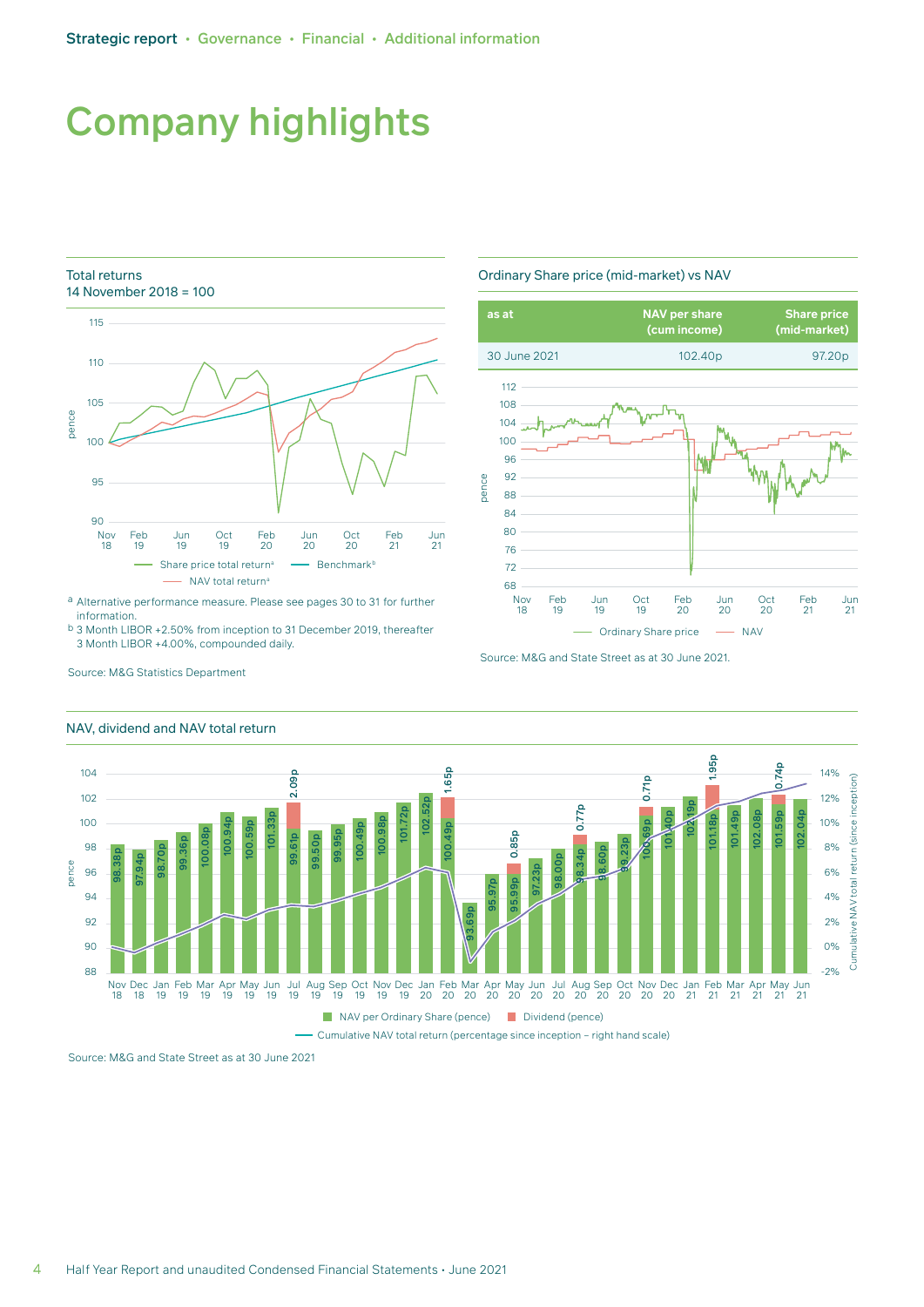## Chairman's statement

### **Performance**

I am delighted that your Company continues to show returns above those originally targeted at its launch. The NAV total return for the half year to 30 June 2021 was 3.3%. Including dividends paid, the annualised NAV total return was 4.8% from inception to 30 June 2021. Your Board considers these to be strong performances, noting the relatively low risk in the underlying investments.

In the first quarter of the year markets were preoccupied by the risk of inflation and economic overheating which led to a global sell-off in government bonds. During this period the Company's short position in the 10 year gilt future successfully offset any pricing weakness related to interest rate risk in our holdings. By hedging interest rate risk and maintaining low duration our Investment Manager was able to negate the effect of rising risk-free rates on portfolio returns, allowing the Company to capture positive credit spread performance.

Although upward pressure on government bond yields cooled during the second quarter, sovereign debt markets remained volatile. As the period progressed, central banks began to discuss timelines for the tightening of monetary policy. Counterintuitively, government bond markets, led by the US, rallied to end the quarter at levels last seen at the end of February. Our Investment Manager was able to benefit from the strength of credit markets over this period to realise capital gains on the sale of bonds that had been purchased at much cheaper levels during 2020. These capital gains, along with low portfolio duration, contributed to the NAV outperforming fixed income indices such as the ICE BofA Sterling and Collateralised Index (down by 2.6%) and the ICE BofA European Currency Non-Financial High Yield 2% Constrained Index (up by 3.0%) over the period.

## **Share buybacks and discount management**

Your Board believes the volatility in the price of the Ordinary Shares has not reflected the stability and low volatility of the underlying NAV. On 30 April 2021, the

Company announced a 'zero discount' policy (the 'Policy') to seek to manage the discount or premium to NAV at which the Company's Ordinary Shares trade.

The Policy has been adopted because the Board believes that it is important for Shareholders to be able to benefit appropriately from the Company's investment objective which is to generate a regular and attractive level of income with low asset value volatility. The Company therefore will seek to ensure that the Ordinary Shares trade close to NAV in normal market conditions through a combination of Ordinary Share buybacks and the issue of new Ordinary Shares, or resale of Ordinary Shares held in treasury, where demand exceeds supply. Further issuance would allow the Company to take advantage of opportunities in the private debt markets as they arise, as well as to increase the size of the Company, which should reduce the ongoing charges figure and improve the liquidity of the Ordinary Shares.

Your Company has undertaken a number of share buybacks pursuant to the Policy. In addition, the Company's Investment Manager has held meetings with both existing and potential investors. Pleasingly, these endeavours, coupled with a more positive market backdrop, have led to a narrowing of the discount to NAV at which the Ordinary Shares trade.

The Company's Ordinary Share price traded at an average discount to NAV of 7.5% during the period from 2 January to 30 June 2021. On 30 June 2021 the Ordinary Share price was 97.20p, representing a 4.7% discount to NAV as at that date. As at 30 June 2021, 1,238,000 shares had been purchased as part of the Policy and were held in treasury.

## **Board**

Mark Hutchinson retired from the Board on 31 August 2021. This coincided with Mark leaving his role as Chair of Private Assets at M&G Alternatives Investment Management Limited, your Company's Investment Manager. We thank him for his wise counsel, commitment and for his considerable contribution since the inception of the Company.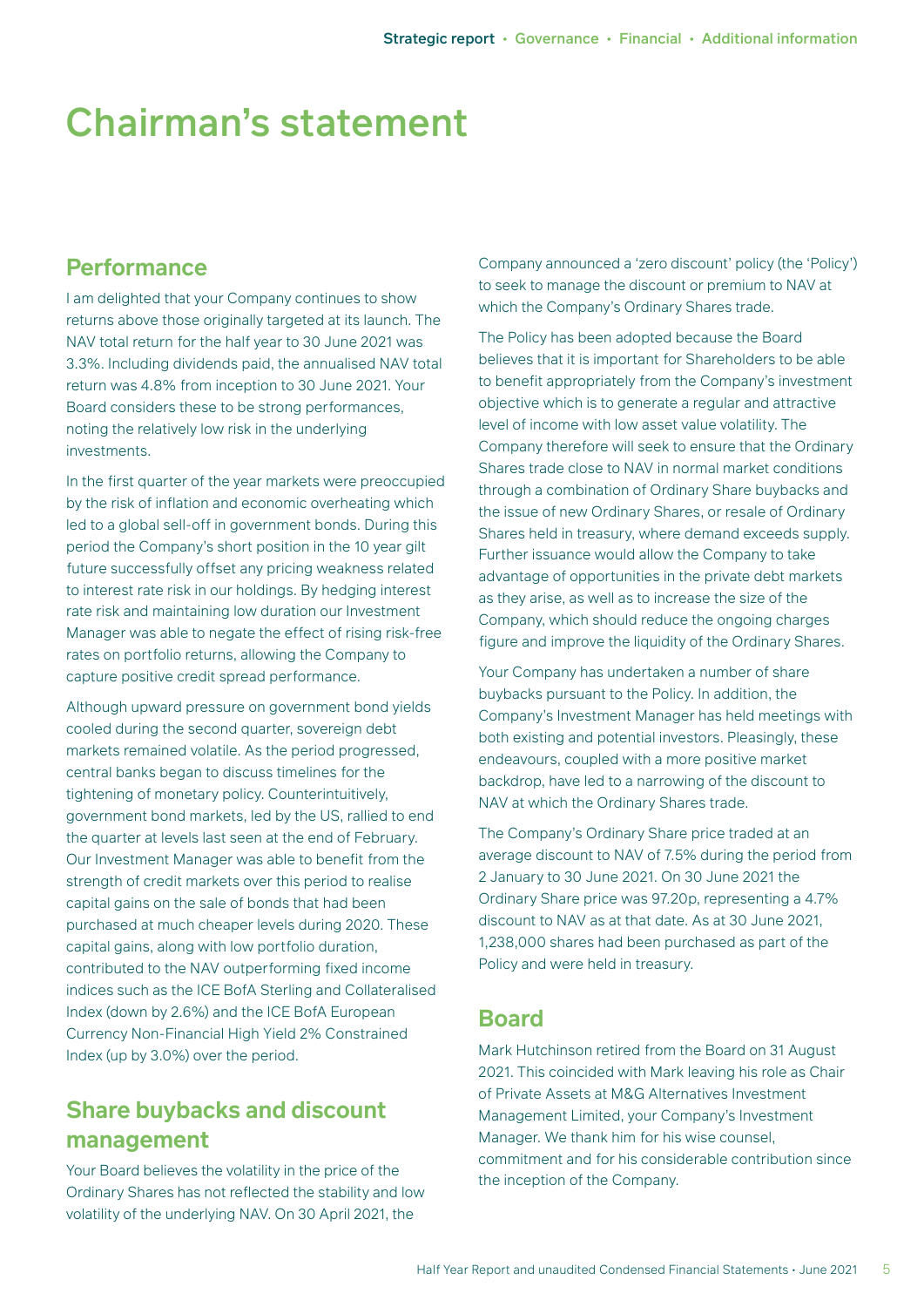## Chairman's statement

Your Board has commenced the search process for an additional non-executive Director and, in due course, will consider replacing Mark.

## **Dividends and transition from LIBOR to SONIA**

Your Company is currently paying three, quarterly interim dividends at an annual rate of LIBOR plus 3%, calculated by reference to the opening NAV as at 1 January 2021, adjusted for the payment of the last dividend in respect of the last financial year (adjusted opening NAV). In addition your Company will pay a variable, fourth interim dividend to be determined after the year end, which will take into account the net income over the whole financial year and, if appropriate, any capital gains. The Company paid dividends of 0.74p and 0.76p per Ordinary Share in respect of the quarters to 31 March 2021 and 30 June 2021 respectively.

The Company currently uses the average daily threemonth LIBOR as its reference for the purposes of its targeted dividend rate. LIBOR is in the process of being phased out by 31 December 2021 in favour of a new measure called Sterling Overnight Index Average (SONIA).

Since the global financial crisis over a decade ago, banks have been making less use of the interbank lending market. This has raised the question of the robustness and reliability of some of the rates which arise from that process, particularly at the less frequently used maturity points. Additionally, LIBOR has faced concerns regarding its reputation, since manipulation of quotes for the rates by some market participants was discovered to have taken place around the time of the global financial crisis. Financial regulators need standard measures of market interest rates to be trusted and relevant and for the process used to calculate them to be credible, transparent and robust for the long term. Instead of quotations provided by a panel of banks, which is the process for the calculation of LIBOR, regulators have decided that benchmark rates must hereafter both be administered by central banks

and be based on actual transactions in deep and liquid markets. Introducing SONIA to replace LIBOR for sterling interest rates aims to achieve those objectives.

The key difference between the two measures is that LIBOR is forward-looking and SONIA is backwardlooking: SONIA cannot be determined until the end of an agreed interest period.

Although SONIA gives a different result from LIBOR, based upon the performance of the two measures over the recent past, we do not expect our adoption of it to make a significant difference.

Your Board has, therefore, decided that it is in the best interests of Shareholders and the Company simply to substitute SONIA for LIBOR with effect from 1 January 2022 for the purpose of guidance on future dividends as well as for benchmarking the Company's investment performance.

The adoption of SONIA will not affect the way in which the portfolio is managed. Your Company's Investment Manager continues to believe that an annual total return, and thus ultimately a dividend yield, of LIBOR (and SONIA from January 2022) plus 4% will continue to be achievable although there can be no guarantee that this will occur in any individual year.

### **Outlook**

Your Company's portfolio (including irrevocable commitments) is now 58.9% invested in private (nonlisted) assets, with an additional investment of some 10% in illiquid publicly listed assets which are intended to be held to maturity. Public bond valuations are currently expensive by historical standards and on a risk adjusted basis appear unattractive relative to the target return of the Company. Our Investment Manager will continue to grow the private asset portion of the portfolio to achieve additional returns compared to public markets, further progressing the yield of the portfolio.

The Company maintains access to an undrawn £25 million revolving credit facility which should enable us to weather any future market shocks while having the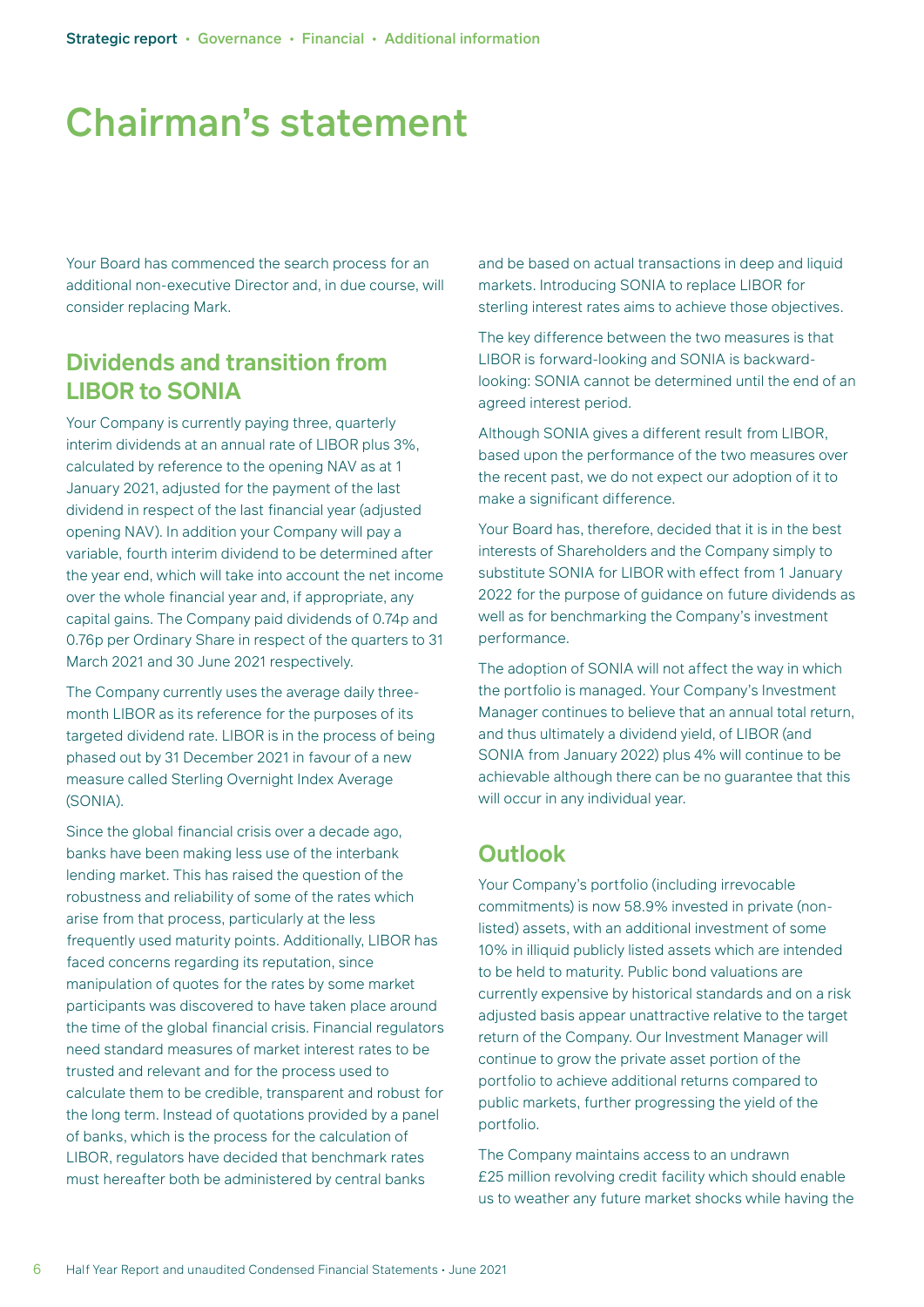# Chairman's statement

## **Outlook** (continued)

firepower to purchase suitable assets as they arise. We have not yet used this facility but it continues to provide a valuable source of additional liquidity.

Based upon income earned and gains on sales of securities already realised in the portfolio, we believe the Company is in a good position to achieve its return and dividend objectives, as set out above in the section entitled 'Dividends and transition from LIBOR to SONIA', for the current financial year.

David Simpson Chairman 16 September 2021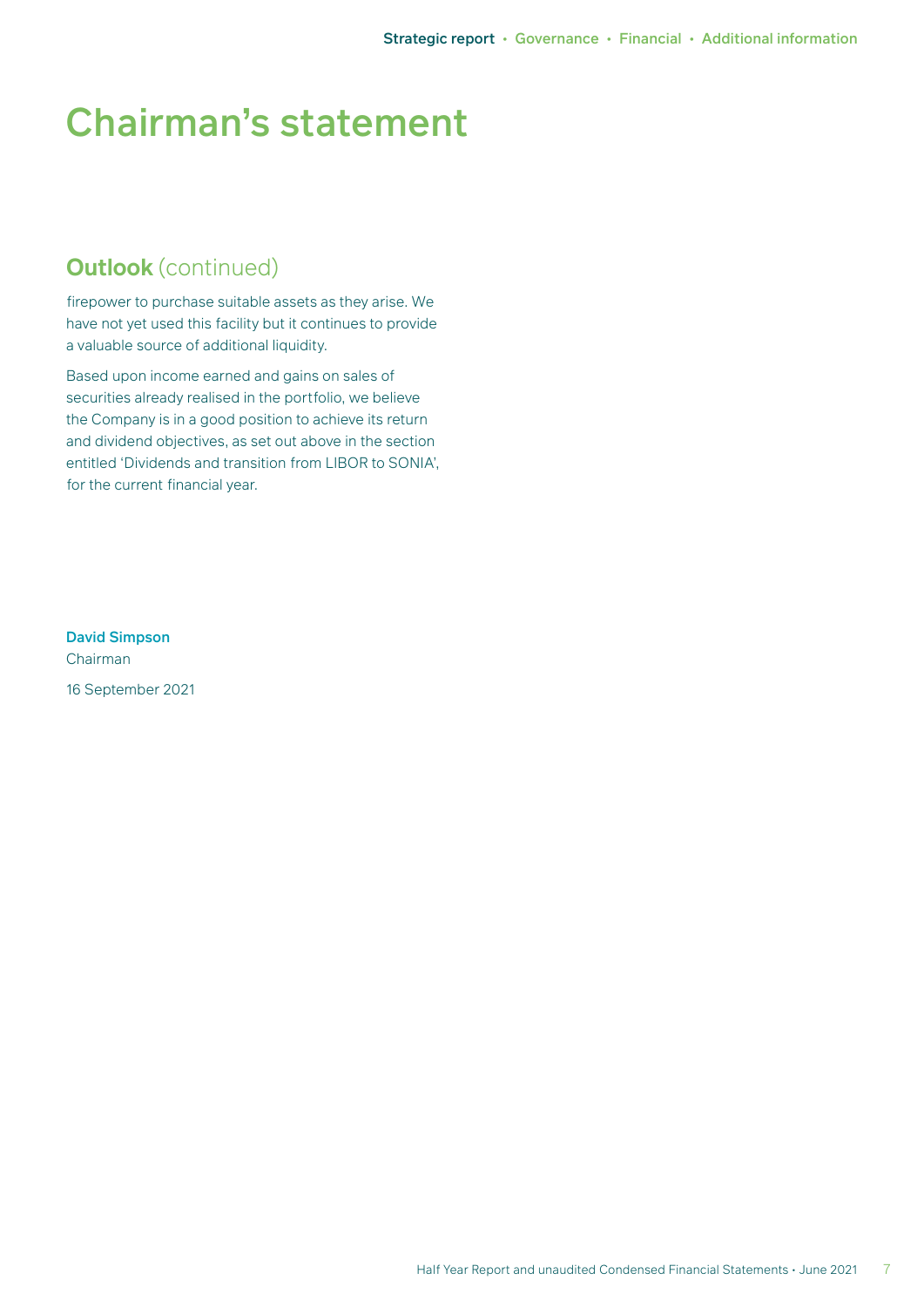# Investment manager's report

### **Investment manager's report**

We are pleased to report strong NAV total return performance of 3.3% in the first half of the year which leaves the Company currently ahead of its dividend target. For the period ended 30 June 2021, the Company had declared dividend payments of 1.50p per Ordinary Share (of which 0.74p per Ordinary Share was paid in May 2021 and 0.76p per Ordinary Share was paid in August 2021). The share price total return from 1 January to 30 June 2021 was 8.7%.

In the first half of 2021 financial markets focus changed from considering the risks associated with the shock caused by the global spread of the COVID-19 pandemic, to those posed by the huge fiscal and monetary stimulus which central banks provided as a response to that initial shock. Asset purchasing programmes succeeded in keeping borrowing costs low and corporate issuers of varying credit quality continued to have access to cheap levels of investor capital. Investors looking for increased returns were forced along the credit curve into 'riskier' sectors and in many cases, out of investment grade and into high yield credit. Against this backdrop, we continued to adopt a patient and prudent approach to deploying capital, with a focus on ensuring that returns were commensurate to underlying credit risk.

## **Portfolio activity and positioning**

The focus in markets during the early part of the year was the rise of inflation and the reaction of sovereign debt markets. The yield on the 10 year US Treasury almost doubled over the first quarter, whilst that of the 10 year UK gilt widened to approximately four times the level seen at the end of 2020 – at one point spiking to a near two-year high. In the Eurozone, the yield on the German 10 year bund touched its highest level since the onset of the pandemic. Whilst risk-free rates climbed higher, corporate credit spreads continued to tighten. Against this backdrop, the Company began the year cautiously positioned and continued to reduce risk over the period. The Company's short position in the 10 year gilt future successfully offset any depreciation in the

value of the portfolio's holdings resulting from the change in interest rates.

By contrast, volatility in credit markets remained subdued with central banks committed to providing monetary stimulus in the short term. Investment grade and high yield credit spreads continued to tighten over the period, reaching multi-year lows and finishing inside pre-COVID levels, testament to the success of central bank asset purchase programmes in suppressing corporate yields. Whilst this limited our ability to invest in large parts of the public market, we were able to sell into this strength and realise notable capital gains in the portfolio, whilst reinvesting proceeds into higher yielding private assets.

Despite elevated volumes of new issuance in both investment grade and high yield credit, portfolio activity in the second quarter of the year slowed. A high appetite for yield in public markets limited the amount of attractively priced deals, with most offering yields well inside the target return of the Company. However, the pipeline of potential private transactions has remained strong since the start of the year and in total over the period we added a further 9.2% of private and illiquid assets to the portfolio.

As at 30 June 2021, the funded private asset portion of the portfolio had increased to 50.9% (versus 44.1% at 31 December 2020) with an additional investment of 6% in Private Assets transacted after the period end, or committed to be drawn down beyond the date of this report. Further commitments of £2.9m (c.2%) since the period end are expected to take the Company's overall private asset exposure to approximately 58.9%.

### **Outlook**

As inflation continues to ramp up, fundamental credit analysis of issuers and their cash flow profiles will become more important than ever in assessing relative value. In such an environment, our extensive research capabilities of over 100 analysts covering public and private credit means we are well positioned to continue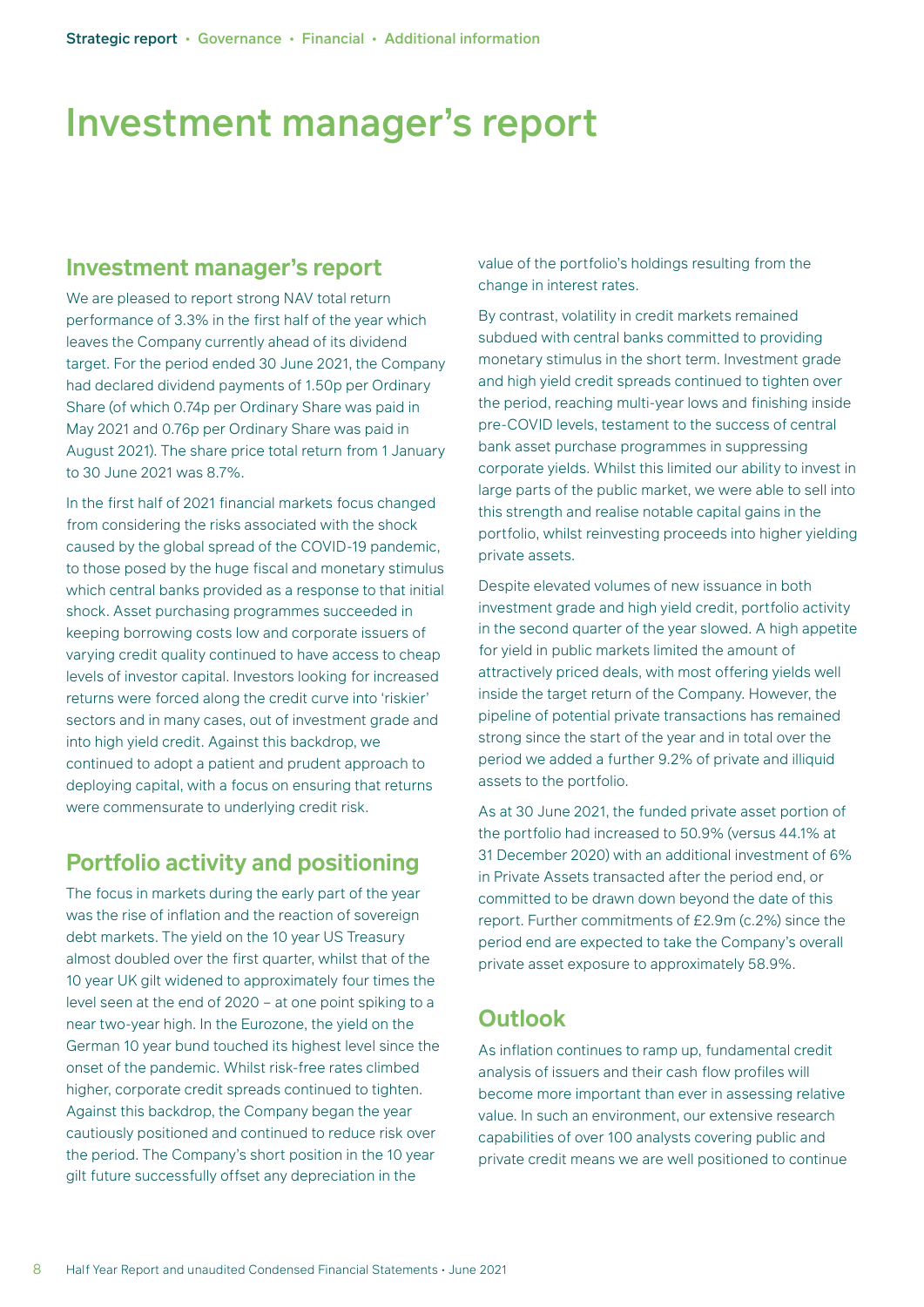## Investment manager's report

to seek the right investment opportunities for the portfolio.

There remain many risks on the horizon as we enter the second half of the year. Most notable of these is the spread of a more transmissible strain of the COVID-19 virus, the Delta variant, which is already leading to economic growth forecasts being revised. In some countries there remain heightened geopolitical risks, particularly discord between the US and China, recent cyber security attacks and continued friction between the UK and EU following the former's official exit from the European Union.

We view the main threat to market stability as the tapering of economic stimulus by central banks and how it is signalled to investors. Economies have rebounded more swiftly than anticipated and inflation in the UK and US has spiked notably beyond the long term target of 2%, with the latter far more pronounced due to its outsized fiscal stimulus. However, the recovery has been uneven with employment remaining below prepandemic levels and a premature pullback of accommodative monetary policy could damage the longer term economic recovery. The issue is complicated in that the risk is double edged, as continuing to provide fiscal stimulus to an already overheating economy could lead to undesirably high inflation for years to come, which may prove difficult to reverse. Therefore, the predominant theme in markets as we enter the second half of the year is the discussion on whether the current levels of inflation are 'transitory' (resulting from pent-up demand caused by social restrictions but expected to reduce over time) or 'persistent' (a structural shift indicating longer term inflationary trends.) The action of central banks in response to the challenge of the evolving inflationary environment looks set to have the biggest bearing on the path of the economic recovery as we continue through 2021 and into 2022.

If current market conditions persist, we will continue to increase the yield of the portfolio by selling public bonds, realising capital gains and reinvesting proceeds into new private investment opportunities. This rotation into higher yielding private assets with stronger structural protections will further improve the credit quality of the portfolio. There is currently a healthy deal pipeline of private opportunities offering yields in line with our long term target.

M&G Alternatives Investment Management Limited 16 September 2021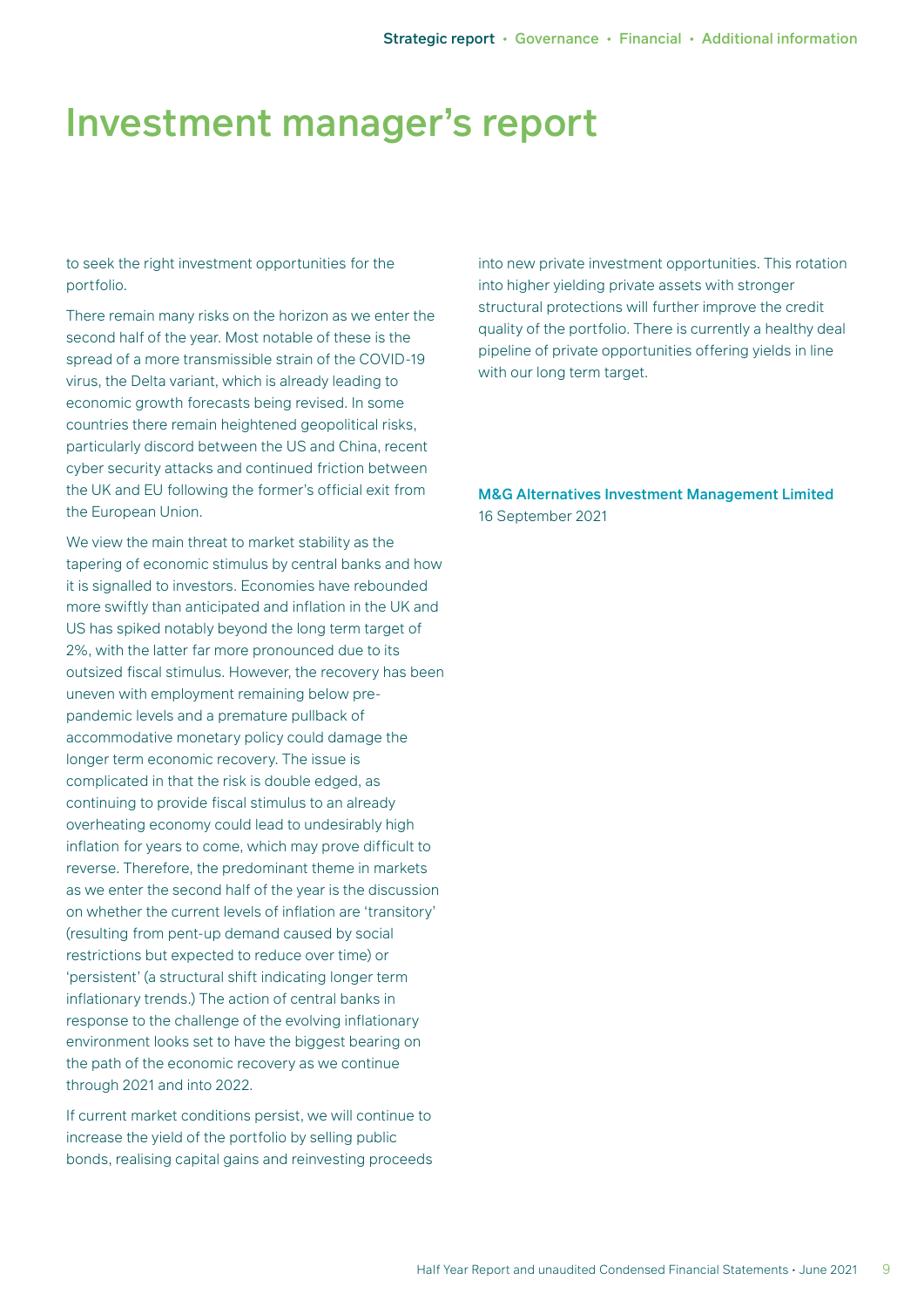#### Top 20 holdings

| <b>As at 30 June 2021</b>                                          | Percentage of<br>portfolio of<br>investments <sup>a</sup> |
|--------------------------------------------------------------------|-----------------------------------------------------------|
| M&G European Loan Fund                                             | 12.16                                                     |
| Sonovate Limited Var. Rate 12 Apr 2022                             | 1.80                                                      |
| Atlas 2020 1 Trust Var. Rate 30 Sep 2050                           | 1.65                                                      |
| Westbourne 2016 1 WR Senior Var. Rate<br>30 Sep 2023               | 1.59                                                      |
| Delamare Finance FRN 1.279%<br>19/02/2029                          | 1.59                                                      |
| <b>Finance for Residential Social Housing</b><br>8.569% 4 Oct 2058 | 1.54                                                      |
| Hall & Woodhouse Var. Rate 30 Dec 2023                             | 1.53                                                      |
| Signet Excipients Var. Rate 20 Oct 2025                            | 1.42                                                      |
| Newday Partnership Funding 2017-1 FRN<br>0.8053% 15 Dec 2027       | 1.39                                                      |
| Regenter Myatt Field North Var. Rate<br>31 Mar 2036                | 1.35                                                      |
| Hammond Var. Rate 28 Oct 2025                                      | 1.32                                                      |
| Project Driver TL Var. Rate                                        | 1.32                                                      |
| RIN II FRN 1.778% 10 Sep 2030                                      | 1.26                                                      |
| Dragon Finance FRN 1.3665% 13 Jul 2023                             | 1.14                                                      |
| <b>Finance for Residential Social Housing</b><br>8.369% 4 Oct 2058 | 1.12                                                      |
| Lewisham Var. Rate 12 Feb 2023                                     | 1.10                                                      |
| NewRiver REIT 3.5% 7 Mar 2028                                      | 1.09                                                      |
| Marston's Issuer FRN 1.7083% 15 Oct 2031                           | 1.07                                                      |
| Ripon Mortgages FRN 1.2814%<br>20 Aug 2056                         | 1.05                                                      |
| Hammerson 6% 23 Feb 2026                                           | 1.04                                                      |
| <b>Total</b>                                                       | 37.53                                                     |

a Including cash on deposit and derivatives.

Source: State Street.

#### Geographical exposure Percentage of portfolio of investments as at 30 June 2021a



a Excluding cash on deposit and derivatives.

Source: M&G and State Street as at 30 June 2021

#### Portfolio overview

| <b>As at 30 June 2021</b> | %      |
|---------------------------|--------|
| Cash on deposit           | 3.20   |
| <b>Public</b>             | 46.22  |
| Asset-backed securities   | 22.12  |
| <b>Bonds</b>              | 24.10  |
| <b>Private</b>            | 50.86  |
| Asset-backed securities   | 6.72   |
| <b>Bonds</b>              | 2.45   |
| Investment funds          | 12.16  |
| Loans                     | 19.03  |
| Private placements        | 0.99   |
| Other                     | 9.51   |
| <b>Derivatives</b>        | (0.28) |
| Debt derivatives          | (0.17) |
| Forwards                  | (0.11) |
| <b>Total</b>              | 100.00 |

Source: State Street.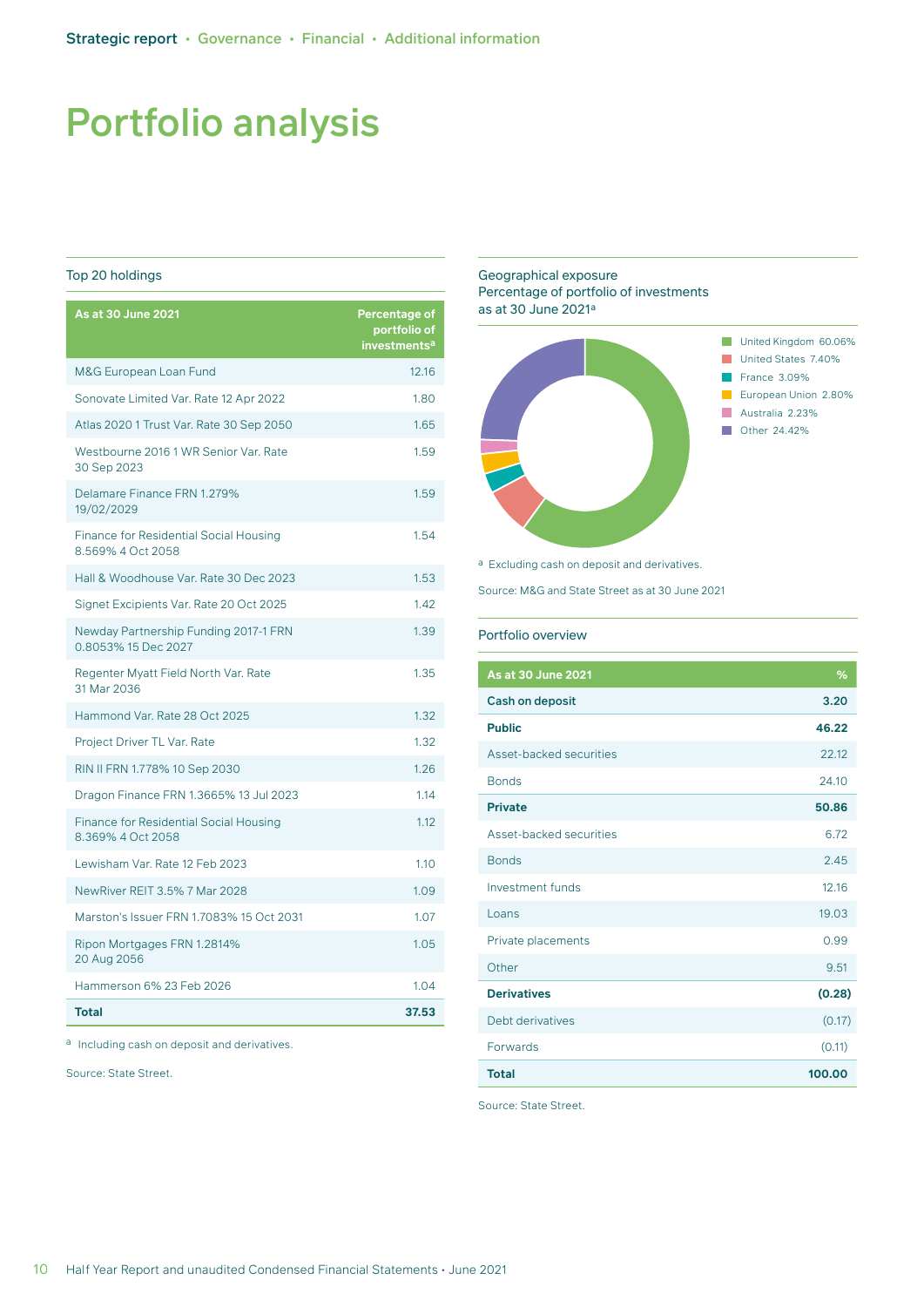#### Credit rating breakdown

| As at 30 June 2021                      | %      |
|-----------------------------------------|--------|
| <b>Unrated</b>                          | (0.28) |
| <b>Derivatives</b>                      | (0.28) |
| <b>Cash and investment grade</b>        | 77.29  |
| Cash on deposit                         | 3.20   |
| <b>AAA</b>                              | 5.52   |
| $AA+$                                   | 1.85   |
| AA                                      | 3.94   |
| $AA-$                                   | 3.38   |
| $A+$                                    | 0.21   |
| A                                       | 0.65   |
| $A -$                                   | 2.30   |
| BBB+                                    | 8.71   |
| <b>BBB</b>                              | 12.94  |
| BBB-                                    | 25.11  |
| M&G European Loan Fund (ELF) (see note) | 9.48   |
| <b>Sub-investment grade</b>             | 22.99  |
| BB+                                     | 4.33   |
| <b>BB</b>                               | 5.39   |
| BB-                                     | 2.55   |
| $B+$                                    | 1.77   |
| B                                       | 2.96   |
| $B -$                                   | 1.95   |
| CCC+                                    | 0.64   |
| CCC-                                    | 0.48   |
| D                                       | 0.24   |
| M&G European Loan Fund (ELF) (see note) | 2.68   |
| <b>Total</b>                            | 100.00 |

Source: State Street.

Note: ELF is an open-ended fund managed by M&G that invests in leveraged loans issued by, generally, substantial private companies located in the UK and Continental Europe. ELF is not rated and the Investment Manager has determined an implied rating for this investment, utilising rating methodologies typically attributable to collateralised loan obligations. On this basis, 78% of the Company's investment in ELF has been ascribed as being investment grade, and 22% has been ascribed as being sub-investment grade. These percentages have been utilised on a consistent basis for the purposes of determination of the Company's adherence to its obligation to hold no more than 30% of its assets in below investment grade securities.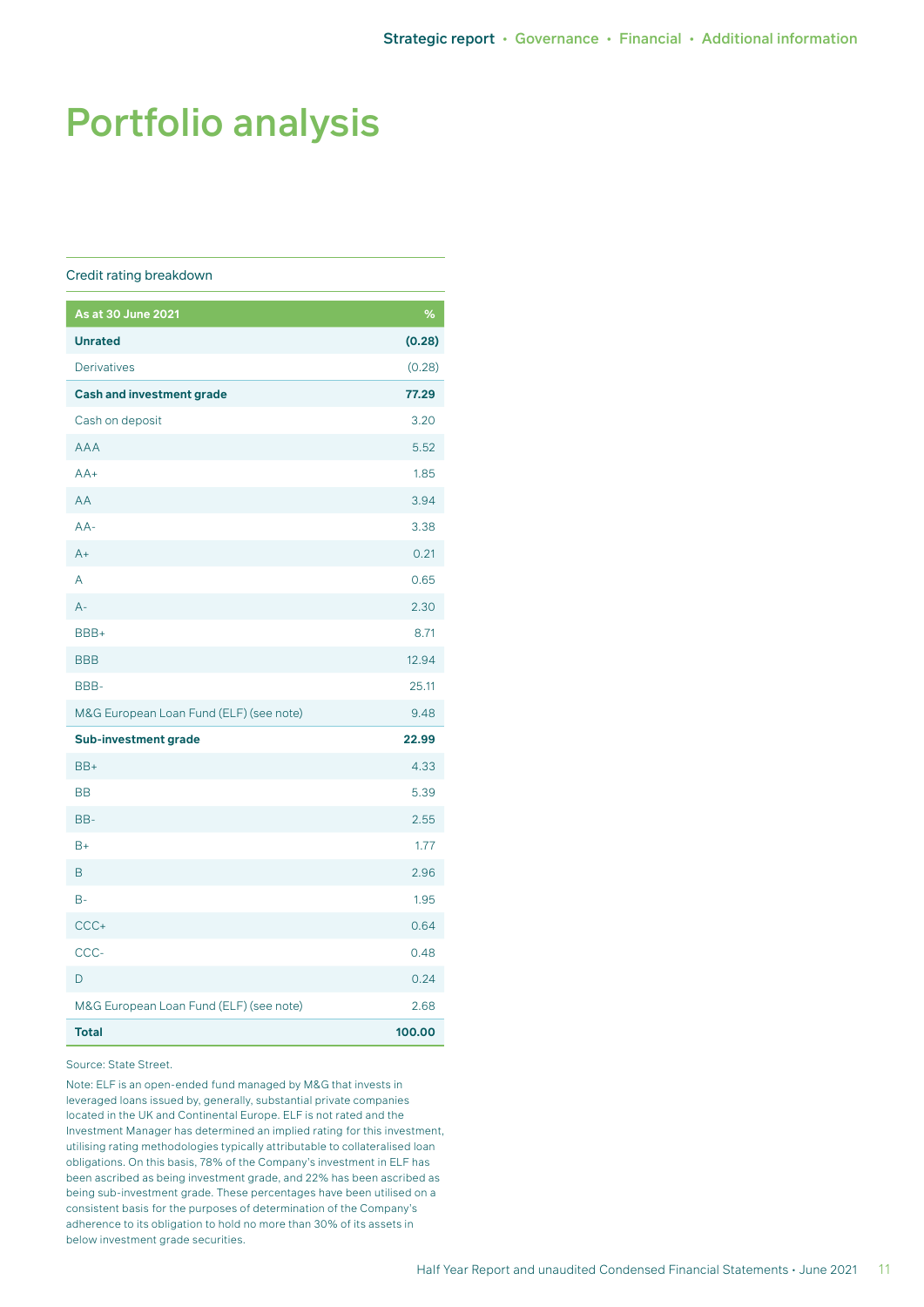| Top 20 holdings %<br>as at 30 June 2021                                     | <b>Company description</b>                                                                                                                                                                                                                                                                                                 |
|-----------------------------------------------------------------------------|----------------------------------------------------------------------------------------------------------------------------------------------------------------------------------------------------------------------------------------------------------------------------------------------------------------------------|
| <b>M&amp;G European Loan Fund</b><br>12.16%                                 | Open-ended fund managed by M&G that invests in leveraged loans<br>issued by, generally, substantial private companies located in the UK and<br>Continental Europe. The fund's objective is to create attractive levels of<br>current income for investors while maintaining relatively low volatility of<br>NAV. (Private) |
| Sonovate Limited Var. Rate 12 Apr 2022<br>1.80%                             | Bilateral loan to a company providing companies in the recruitment<br>industry with an integrated service that incorporates placement<br>management, invoicing and financing. (Private)                                                                                                                                    |
| Atlas 2020 1 Trust Var. Rate 30 Sep 2050<br>1.65%                           | Floating-rate, senior tranche of a bilateral RMBS transaction backed by a<br>pool of Australian equity release mortgages. (Private)                                                                                                                                                                                        |
| Westbourne 2016 1 WR Senior Var. Rate 30 Sep 2023<br>1.59%                  | Westbourne provides working capital finance to SMEs in the UK. The<br>company is focused on small borrowers and has employed an advanced<br>technology platform for the application, underwriting and monitoring of<br>Ioans. (Private)                                                                                    |
| Delamare Finance FRN 1.279% 19/02/2029<br>1.59%                             | Floating-rate, senior tranche of a CMBS secured by the sale and<br>leaseback of 33 Tesco superstores and 2 distribution centres. (Public)                                                                                                                                                                                  |
| <b>Finance for Residential Social Housing 8.569%</b><br>4 Oct 2058<br>1.54% | High grade (AA/Aa3), fixed-rate bond backed by cash flows from housing<br>association loans. (Public)                                                                                                                                                                                                                      |
| Hall & Woodhouse Var. Rate 30 Dec 2023<br>1.53%                             | Bilateral loan to a regional UK brewer that manages a portfolio of 219<br>freehold and leasehold pubs. (Private)                                                                                                                                                                                                           |
| Signet Excipients Var. Rate 20 Oct 2025<br>1.42%                            | Fixed-rate loan secured against two large commercial premises in<br>London, currently leased to 2 FTSE listed UK corporations. (Private)                                                                                                                                                                                   |
| Newday Partnership Funding 2017-1 FRN 0.8053%<br>15 Dec 2027<br>1.39%       | High Grade ABS (AAA). UK Creditcard. Securitisation of a portfolio of<br>designated consumer credit card, store card and instalment credit<br>accounts initially originated or acquired by NewDay Ltd in the UK. (Public)                                                                                                  |
| Regenter Myatt Field North Var. Rate 31 Mar 2036<br>1.35%                   | PFI (Private Finance Initiative) floating-rate, amortising term loan relating<br>to the already completed refurbishment and ongoing maintenance of<br>residential dwellings and communal infrastructure in the London borough<br>of Lambeth. (Private)                                                                     |
| Hammond Var. Rate 28 Oct 2025<br>1.32%                                      | Secured, bilateral real estate development loan backed by a combined<br>portfolio of 2 office assets leased to an underlying roster of global<br>corporate tenants (Private)                                                                                                                                               |
| <b>Project Driver TL Var. Rate</b><br>1.32%                                 | Senior term loan to a provider of hire purchase financing on used<br>domestic motor vehicles to consumers in the UK. (Private)                                                                                                                                                                                             |
| RIN II FRN 1.778% 10 Sep 2030<br>1.26%                                      | Mixed CLO (AAA). Consists primarily of senior secured infrastructure<br>finance loans managed by RREEF America L.L.C. (Public)                                                                                                                                                                                             |
| Dragon Finance FRN 1.3665% 13 Jul 2023<br>1.14%                             | Floating-rate, subordinated tranche of a securitisation of the sale and<br>leaseback of 10 supermarket sites sponsored by J Sainsbury plc<br>('Sainsbury's'). (Public)                                                                                                                                                     |
| <b>Finance for Residential Social Housing 8.369%</b><br>4 Oct 2058<br>1.12% | High grade (AA), fixed rate bond backed by cash flows from housing<br>association loans. (Public)                                                                                                                                                                                                                          |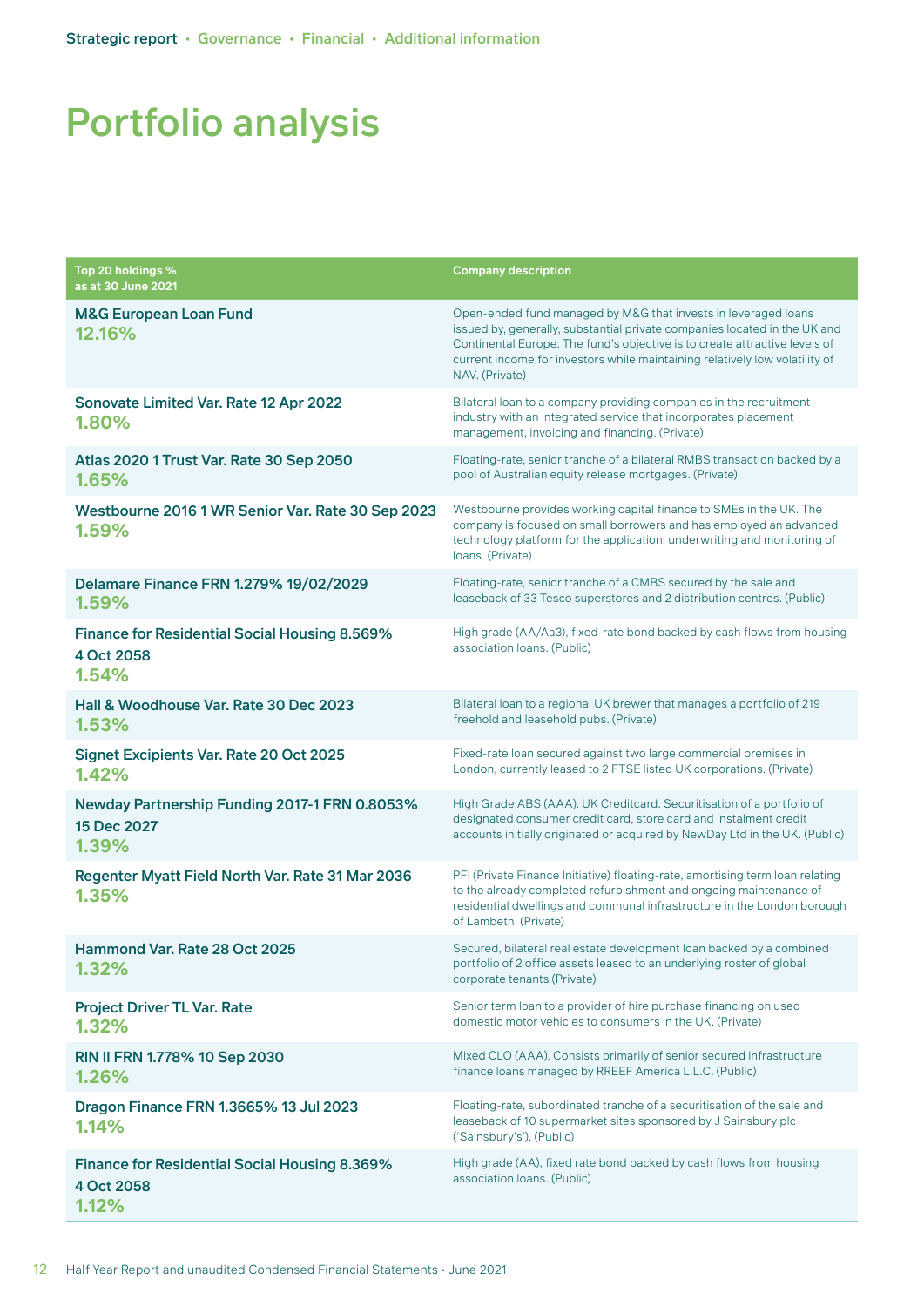| Top 20 holdings %<br>as at 30 June 2021           | <b>Company description</b>                                                                                                                                                                                                                                                                                                        |
|---------------------------------------------------|-----------------------------------------------------------------------------------------------------------------------------------------------------------------------------------------------------------------------------------------------------------------------------------------------------------------------------------|
| Lewisham Var. Rate 12 Feb 2023<br>1.10%           | Senior secured, fixed-rate term loan funding the costs of acquiring and<br>developing a site in Lewisham to provide 758-bed purpose-built student<br>accommodation and 67 affordable housing units. (Private)                                                                                                                     |
| <b>NewRiver REIT 3.5% 7 Mar 2028</b><br>$1.09\%$  | New River REIT PLC operates as a real estate investment trust investing in<br>retail properties throughout the United Kingdom. Fixed, callable bond.<br>Senior Unsecured. (Public)                                                                                                                                                |
| Marston's Issuer FRN 1.7083% 15 Oct 2031<br>1.07% | Marston's PLC is a leading independent brewing and pub retailing<br>business. Marston's Issuer PLC operates as a special purpose entity on<br>behalf of Marstons PLC, formed for the purpose of issuing debt securities<br>to repay existing credit facilities, refinance indebtedness, and for<br>acquisition purposes. (Public) |
| Ripon Mortgages FRN 1.2814% 20 Aug 2056<br>1.05%  | High Grade ABS (AA+/Aaa). UK RMBS. The portfolio comprises buy-to-let<br>loans originated by Bradford and Bingley and Mortgage Express, secured<br>over residential properties located in England and Wales. (Public)                                                                                                             |
| Hammerson 6% 23 Feb 2026<br>1.04%                 | Hammerson plc develops, builds, and manages commercial buildings,<br>offices, and shopping centres mainly operating throughout the United<br>Kingdom, but also with investment and development activities in France<br>and Germany. Senior unsecured, bullet bond. (Public)                                                       |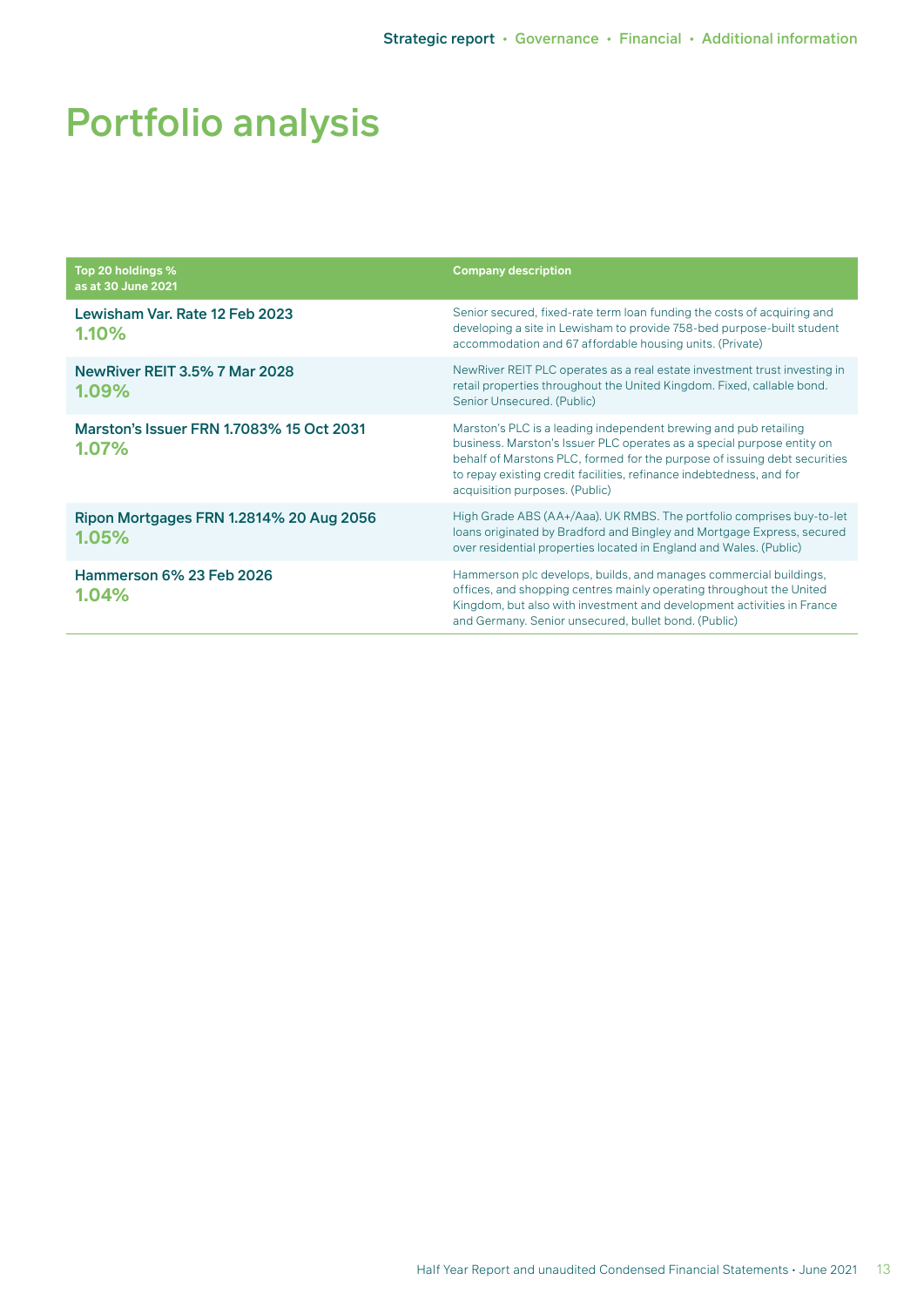## Interim management report and statement of directors' responsibilities

### **Interim management report**

The important events that have occurred during the period under review, the key factors influencing the financial statements and the principal factors that could impact the remaining six months of the financial period are set out in the Chairman's statement and the Investment Manager's report on pages 5 to 9.

## **Principal risks**

The principal risks faced by the Company during the remaining six months of the year can be divided into various areas as follows:

- Market risk:
- Credit risk:
- **•** Investment management performance risk;
- **•** Liquidity risk;
- Dividend policy risk;
- Operational risk;
- Regulatory, legal and statutory risk: changes in laws, government policy or regulations; and
- Sustainability risk.

These are consistent with the principal risks described in more detail in Company's Annual Report and Financial Statements for the year ended 31 December 2020, which can be found in the Strategic Report on pages 17 to 22 and in note 14 on pages 95 to 98 and which are available on the website at: [www.mandg.co.uk/creditincomeinvestmenttrust](https://www.mandg.com/investments/private-investor/en-gb/funds/mg-credit-income-investment-trust-plc/gb00bfyyl325)

The Board continues to review the societal and economic impacts of governmental responses to the COVID-19 pandemic, as well as the operational risks that the pandemic poses to the Company and its service providers. The duration and ultimate impact of the pandemic remains difficult to predict and the Board will continue to monitor and report on material developments on an ongoing basis.

For further information on the impact of COVID-19 on the Company's principal risks and uncertainties, please refer to the Investment Manager's report on pages 8 to 9.

The Investment Manager and the Company's other thirdparty service providers have implemented appropriate business continuity plans and remain fully operational whilst their staff continue to predominantly work from home. Notwithstanding the overarching impact of COVID-19, in the view of the Board, the principal risks facing the Company since the previous report remain unchanged and these principal risks and uncertainties are equally applicable to the remaining six months of the financial year as they were to the six months under review.

### **Going concern**

In accordance with the latest guidance issued by the Financial Reporting Council, the Directors have undertaken and documented a rigorous assessment of whether the Company is a going concern. The Directors considered all available information when undertaking the assessment.

The Directors believe that the Company has appropriate financial resources to enable it to meet its day-to-day working capital requirements and the Directors believe that the Company is well placed to continue to manage its business risks.

In assessing the going concern basis of accounting, the Directors have also considered the COVID-19 pandemic and the impact this may have on the Company's investments and the Company's NAV.

The Directors consider that the Company has adequate resources to continue in operational existence for the next 12 months. For this reason they continue to adopt the going concern basis of accounting in preparing these condensed financial statements.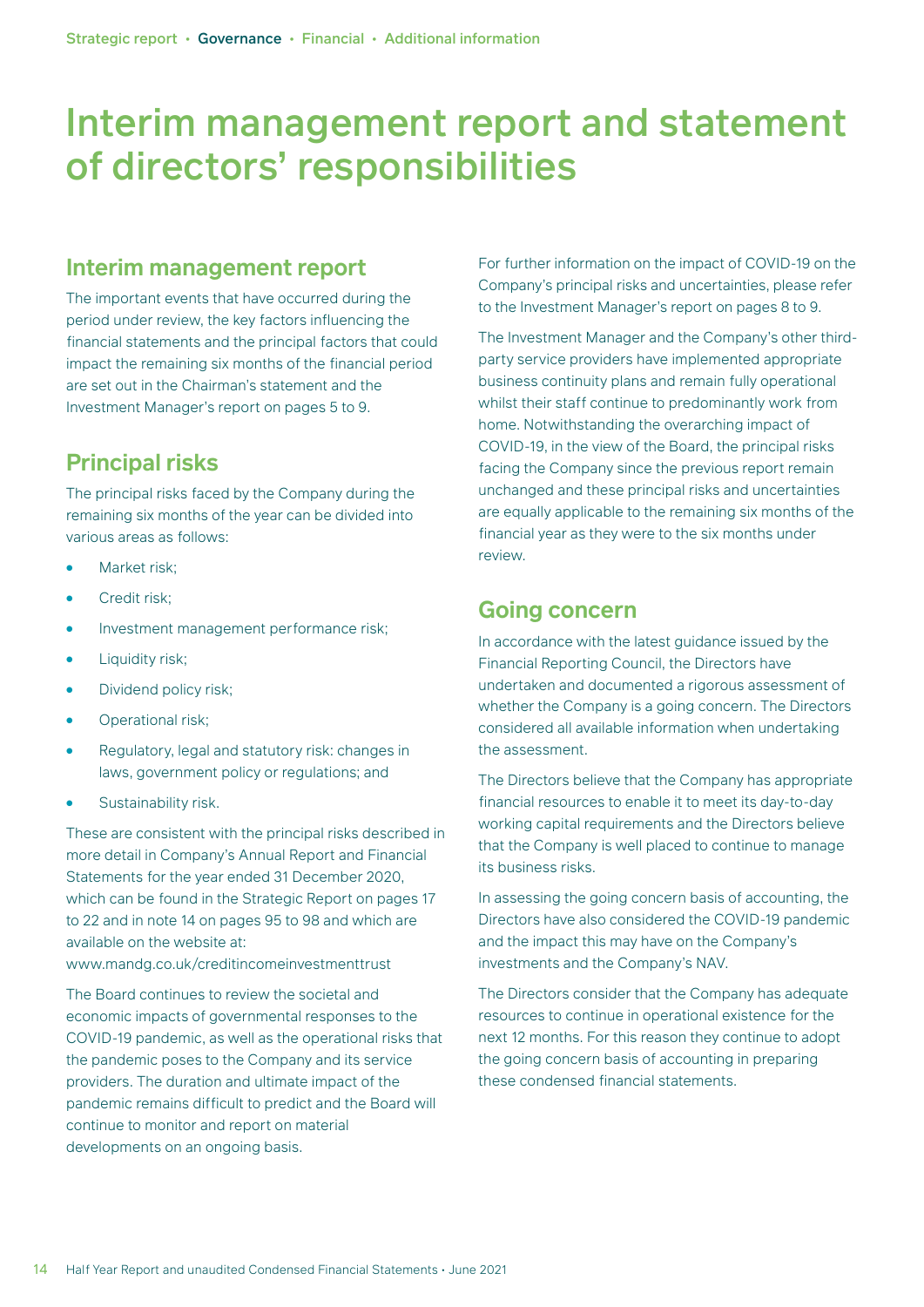## Interim management report and statement of directors' responsibilities

## **Related party disclosure and transactions with the Investment Manager**

M&G Alternatives Investment Management Limited, as Investment Manager, is a related party to the Company. The management fee due to the Investment Manager for the period is disclosed in the condensed income statement and in note 3, and amounts outstanding at the period end are shown in note 8.

The Company holds an investment in M&G European Loan Fund which is managed by M&G Investment Management Limited. At the period end this was valued at £17,458,741 and represented 12.16% of the Company's investment portfolio.

The Directors of the Company are related parties. The Chairman receives an annual fee of £41,000, the Chairman of the Audit Committee receives an annual fee of £35,750 and a non-executive Director receives an annual fee of £30,750. Mark Hutchinson was employed by M&G as Chair of Private Assets and the Company as a non-executive Director until 31 August 2021 and agreed to waive his fees.

There are certain situations where the Company undertakes purchase and sale transactions with other M&G managed funds. All such transactions are subject to the provisions of M&G's fixed income dealing procedures and prior approval by senior fixed income managers authorised by M&G to approve such trades. Trades are conducted on liquidity and pricing terms which at the relevant time are no worse than those available to the Company from dealing with independent third parties.

## **Statement of directors' responsibilities**

The Directors confirm that to the best of their knowledge:

- the condensed set of financial statements has been prepared in accordance with Financial Reporting Standard 104 (Interim Financial Reporting) and give a true and fair view of the assets, liabilities, financial position and profit or loss of the Company; and
- this Interim management report, together with the Chairman's statement, Investment Manager's report and the condensed set of financial statements include a fair review of the information required by:
	- a. DTR 4.2.7R of the Disclosure Guidance and Transparency Rules, being an indication of important events that have occurred during the six months ended 30 June 2021 and their impact on the condensed set of financial statements; and a description of the principal risks for the remaining six months of the period; and
	- b. DTR 4.2.8R of the Disclosure Guidance and Transparency Rules, being related party transactions that have taken place during the six months ended 30 June 2021 and that have materially affected the financial position or performance of the Company during that period; and any changes in the related party transactions that could do so.

The Half Year Report and unaudited condensed set of financial statements were approved by the Board of Directors on 16 September 2021 and the above responsibility statement was signed on its behalf by:

David Simpson Chairman 16 September 2021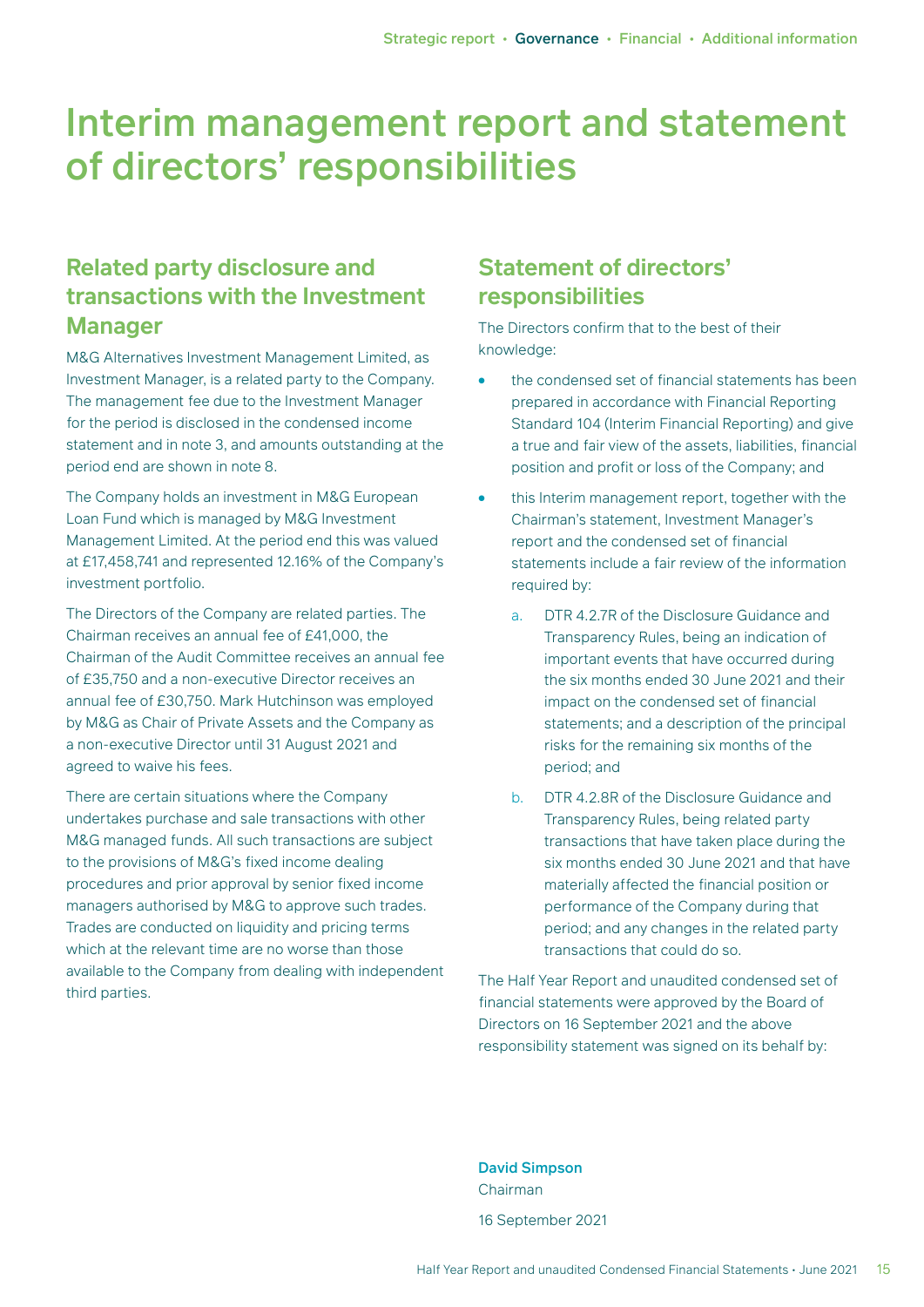### Condensed income statement

|                                                                           |                | <b>Six months ended</b><br>30 June 2021<br>(unaudited) |                          | <b>Six months ended</b><br>30 June 2020<br>(unaudited) |                          |                          | <b>Year ended</b><br>31 December 2020<br>(audited) |                          |                          |                       |
|---------------------------------------------------------------------------|----------------|--------------------------------------------------------|--------------------------|--------------------------------------------------------|--------------------------|--------------------------|----------------------------------------------------|--------------------------|--------------------------|-----------------------|
|                                                                           | <b>Note</b>    | Revenue<br>£'000                                       | <b>Capital</b><br>£'000  | <b>Total</b><br>£'000                                  | <b>Revenue</b><br>£'000  | <b>Capital</b><br>£'000  | <b>Total</b><br>£'000                              | <b>Revenue</b><br>£'000  | <b>Capital</b><br>£'000  | <b>Total</b><br>£'000 |
| Net gains/(losses) on investments                                         | $\overline{7}$ | $\overline{\phantom{m}}$                               | 541                      | 541                                                    | $\equiv$                 | (1,661)                  | (1,661)                                            | $\qquad \qquad -$        | 2,714                    | 2,714                 |
| Net gains/(losses) on derivatives                                         | $\overline{7}$ | $-$                                                    | 2,428                    | 2,428                                                  | $\overline{\phantom{m}}$ | (2,701)                  | (2,701)                                            | $\overline{\phantom{0}}$ | (1, 368)                 | (1, 368)              |
| Net currency (losses)/gains                                               |                | (36)                                                   | (140)                    | (176)                                                  | 44                       | 141                      | 185                                                | (7)                      | 451                      | 444                   |
| Income                                                                    | 3              | 2,735                                                  | $\qquad \qquad -$        | 2,735                                                  | 2,451                    | $-$                      | 2,451                                              | 5,195                    | $\overline{\phantom{0}}$ | 5,195                 |
| Investment management fee                                                 |                | (451)                                                  | $\equiv$                 | (451)                                                  | (355)                    | $\overline{\phantom{a}}$ | (355)                                              | (714)                    | $\equiv$                 | (714)                 |
| Other expenses                                                            |                | (254)                                                  | $\overline{\phantom{0}}$ | (254)                                                  | (294)                    | $-$                      | (294)                                              | (464)                    | $\overline{\phantom{a}}$ | (464)                 |
| Net return on ordinary activities<br>before finance costs and taxation    |                | 1,994                                                  | 2,829                    | 4,823                                                  | 1,846                    | (4, 221)                 | (2, 375)                                           | 4,010                    | 1,797                    | 5,807                 |
| Finance costs                                                             | 5              | (61)                                                   | ÷                        | (61)                                                   |                          |                          |                                                    | (24)                     | ÷                        | (24)                  |
| Net return on ordinary activities<br>before taxation                      |                | 1,933                                                  | 2,829                    | 4,762                                                  | 1,846                    | (4, 221)                 | (2, 375)                                           | 3,986                    | 1,797                    | 5,783                 |
| Taxation on ordinary activities                                           |                |                                                        |                          |                                                        |                          |                          |                                                    |                          |                          |                       |
| Net return attributable to Ordinary<br><b>Shareholders after taxation</b> |                | 1,933                                                  | 2,829                    | 4,762                                                  | 1,846                    | (4, 221)                 | (2, 375)                                           | 3,986                    | 1,797                    | 5,783                 |
| Net return per Ordinary Share<br>(basic and diluted)                      | $\overline{2}$ | 1.34 <sub>p</sub>                                      | 1.96 <sub>p</sub>        | 3.30 <sub>p</sub>                                      | 1.40 <sub>p</sub>        | (3.20)p                  | $(1.80)$ p                                         | 2.88p                    | 1.30 <sub>p</sub>        | 4.18p                 |

The total column of this statement represents the Company's profit and loss account. The 'Revenue' and 'Capital' columns represent supplementary information provided under guidance issued by the Association of Investment Companies.

All revenue and capital items in the above statement derive from continuing operations.

The Company has no other comprehensive income and therefore the net return on ordinary activities after taxation is also the total comprehensive income for the period.

The notes on pages 20 to 28 form an integral part of these condensed financial statements.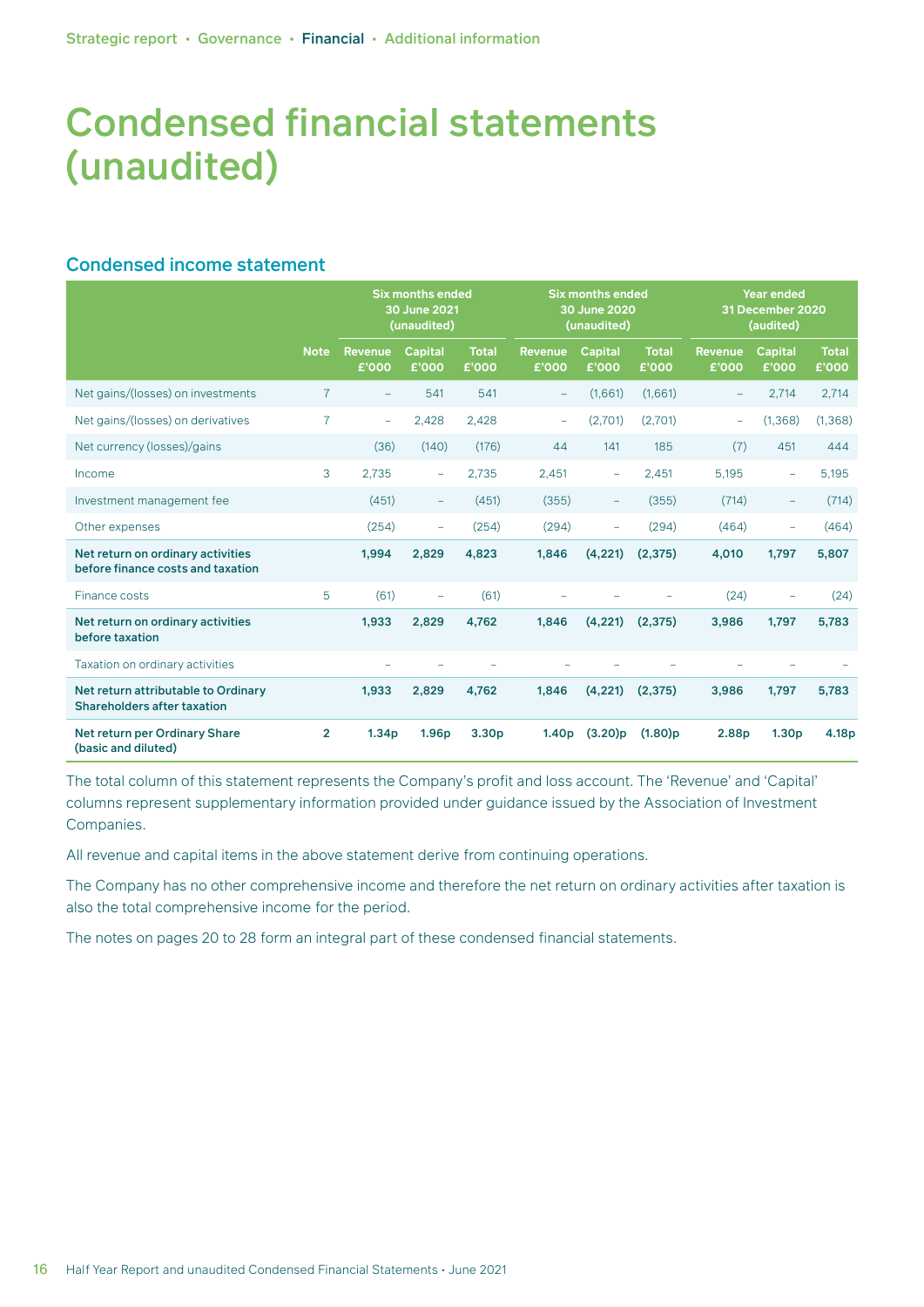### Condensed statement of financial position

|                                                                               |                 | As at 30 June 2021<br>(Unaudited) |         | As at 30 June 2020<br>(unaudited) |         | As at 31 December<br>2020 (audited) |         |
|-------------------------------------------------------------------------------|-----------------|-----------------------------------|---------|-----------------------------------|---------|-------------------------------------|---------|
|                                                                               | <b>Note</b>     | £'000                             | £'000   | £'000                             | £'000   | £'000                               | £'000   |
| <b>Non-current assets</b>                                                     |                 |                                   |         |                                   |         |                                     |         |
| Investments at fair value through profit or loss                              | $\overline{7}$  |                                   | 139,439 |                                   | 135,227 |                                     | 140,091 |
| <b>Current assets</b>                                                         |                 |                                   |         |                                   |         |                                     |         |
| Derivative financial assets held at fair value through<br>profit or loss      | $\overline{7}$  |                                   |         |                                   |         | 225                                 |         |
| <b>Receivables</b>                                                            | 8               | 1,798                             |         | 1,080                             |         | 1,345                               |         |
| Cash and cash equivalents                                                     | 8               | 6,944                             |         | 11,362                            |         | 7,278                               |         |
|                                                                               |                 | 8,742                             |         | 12,442                            |         | 8,848                               |         |
| <b>Current liabilities</b>                                                    |                 |                                   |         |                                   |         |                                     |         |
| Derivative financial liabilities held at fair value through<br>profit or loss | $\overline{7}$  | (408)                             |         | (944)                             |         |                                     |         |
| Payables                                                                      | 8               | (1,476)                           |         | (5,992)                           |         | (2, 311)                            |         |
|                                                                               |                 | (1,884)                           |         | (6,936)                           |         | (2, 311)                            |         |
| <b>Net current assets</b>                                                     |                 |                                   | 6,858   |                                   | 5,506   |                                     | 6,537   |
| <b>Net assets</b>                                                             |                 |                                   | 146,297 |                                   | 140,733 |                                     | 146,628 |
| <b>Capital and reserves</b>                                                   |                 |                                   |         |                                   |         |                                     |         |
| Called up share capital                                                       | 9               |                                   | 1,447   |                                   | 1,447   |                                     | 1,447   |
| Share premium                                                                 |                 |                                   | 42,217  |                                   | 42,208  |                                     | 42,217  |
| Special distributable reserve                                                 | 10 <sup>°</sup> |                                   | 97,296  |                                   | 98,831  |                                     | 98,499  |
| Capital reserve                                                               | 9               |                                   | 4,313   |                                   | (2,669) |                                     | 3,349   |
| Revenue reserve                                                               |                 |                                   | 1,024   |                                   | 916     |                                     | 1,116   |
| <b>Total shareholders' funds</b>                                              |                 |                                   | 146,297 |                                   | 140,733 |                                     | 146,628 |
| Net Asset Value per Ordinary Share (basic and<br>diluted)                     | $\overline{2}$  |                                   | 102.04p |                                   | 97.23p  |                                     | 101.40p |

The notes on pages 20 to 28 form an integral part of these condensed financial statements.

Approved and authorised for issue by the Board of Directors on 16 September 2021 and signed on its behalf by:

David Simpson Chairman Company registration number: 11469317 16 September 2021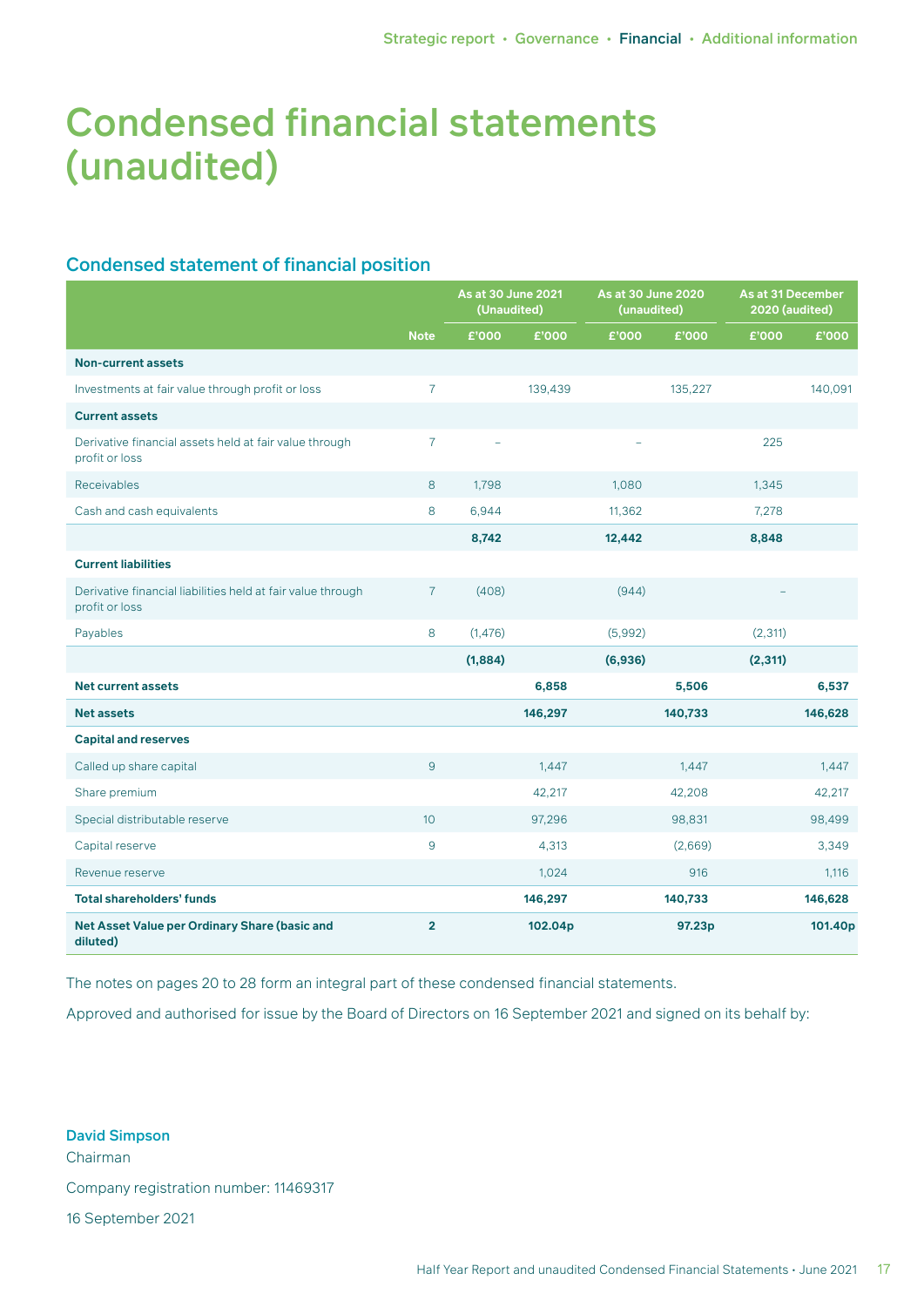### Condensed statement of changes in equity

| Six months ended 30 June 2021<br>(unaudited)       |             | <b>Called up</b><br><b>Ordinary</b><br><b>Share</b><br>capital | <b>Share</b><br>premium | <b>Special</b><br>distributable<br>reserve | <b>Capital</b><br><b>reserve</b> | <b>Revenue</b><br><b>reserve</b> | <b>Total</b> |
|----------------------------------------------------|-------------|----------------------------------------------------------------|-------------------------|--------------------------------------------|----------------------------------|----------------------------------|--------------|
|                                                    | <b>Note</b> | £'000                                                          | £'000                   | £'000                                      | £'000                            | £'000                            | £'000        |
| <b>Balance at 31 December 2020</b>                 |             | 1,447                                                          | 42.217                  | 98,499                                     | 3.349                            | 1.116                            | 146,628      |
| Purchase of Ordinary Shares to be held in treasury |             | $\overline{\phantom{0}}$                                       | ۰                       | (1,203)                                    | $\qquad \qquad -$                | -                                | (1,203)      |
| Net return attributable to shareholders            |             |                                                                |                         | $-$                                        | 2,829                            | 1,933                            | 4,762        |
| Dividends paid                                     | 6           | $\overline{\phantom{0}}$                                       | ۰                       | $\overline{\phantom{a}}$                   | (1,865)                          | (2.025)                          | (3,890)      |
| Balance at 30 June 2021                            |             | 1,447                                                          | 42,217                  | 97.296                                     | 4,313                            | 1.024                            | 146,297      |

| Six months ended 30 June 2020<br>(unaudited) |             | <b>Called up</b><br><b>Ordinary</b><br><b>Share</b><br>capital | <b>Share</b><br>premium | <b>Special</b><br>distributable<br>reserve | <b>Capital</b><br><b>reserve</b> | <b>Revenue</b><br><b>reserve</b> | <b>Total</b> |
|----------------------------------------------|-------------|----------------------------------------------------------------|-------------------------|--------------------------------------------|----------------------------------|----------------------------------|--------------|
|                                              | <b>Note</b> | £'000                                                          | £'000                   | £'000                                      | £'000                            | £'000                            | £'000        |
| <b>Balance at 31 December 2019</b>           |             | 1.300                                                          | 28,229                  | 99,000                                     | 1,968                            | 1.735                            | 132,232      |
| <b>Issue of Ordinary Shares</b>              | 9           | 147                                                            | 13.979                  |                                            |                                  | $\overline{\phantom{0}}$         | 14,126       |
| Net return attributable to shareholders      |             |                                                                |                         | $-$                                        | (4,221)                          | 1,846                            | (2,375)      |
| Dividends paid                               | 6           | $\overline{\phantom{0}}$                                       | ÷                       | (169)                                      | (416)                            | (2,665)                          | (3,250)      |
| Balance at 30 June 2020                      |             | 1,447                                                          | 42,208                  | 98,831                                     | (2,669)                          | 916                              | 140,733      |

| <b>Year ended 31 December 2020</b><br>(audited)    | <b>Note</b> | <b>Called up</b><br><b>Ordinary</b><br><b>Share</b><br>capital<br>£'000 | <b>Share</b><br>premium<br>£'000 | <b>Special</b><br>distributable<br><b>reserve</b><br>£'000 | <b>Capital</b><br>reserve<br>£'000 | <b>Revenue</b><br><b>reserve</b><br>£'000 | <b>Total</b><br>£'000 |
|----------------------------------------------------|-------------|-------------------------------------------------------------------------|----------------------------------|------------------------------------------------------------|------------------------------------|-------------------------------------------|-----------------------|
| <b>Balance at 31 December 2019</b>                 |             | 1,300                                                                   | 28,229                           | 99,000                                                     | 1,968                              | 1,735                                     | 132,232               |
| <b>Issue of Ordinary Shares</b>                    | 9           | 147                                                                     | 13,945                           |                                                            |                                    | ۰                                         | 14,092                |
| Purchase of Ordinary Shares to be held in treasury |             |                                                                         |                                  | (129)                                                      |                                    | -                                         | (129)                 |
| Initial public offering costs written off          |             | $\overline{\phantom{0}}$                                                | 43                               |                                                            |                                    |                                           | 43                    |
| Net return attributable to shareholders            |             | $\overline{\phantom{0}}$                                                | $\qquad \qquad -$                | -                                                          | 1.797                              | 3,986                                     | 5,783                 |
| Dividends paid                                     | 6           | $\overline{\phantom{0}}$                                                | -                                | (372)                                                      | (416)                              | (4,605)                                   | (5, 393)              |
| <b>Balance at 31 December 2020</b>                 |             | 1,447                                                                   | 42,217                           | 98,499                                                     | 3,349                              | 1,116                                     | 146,628               |

The notes on pages 20 to 28 form an integral part of these condensed financial statements.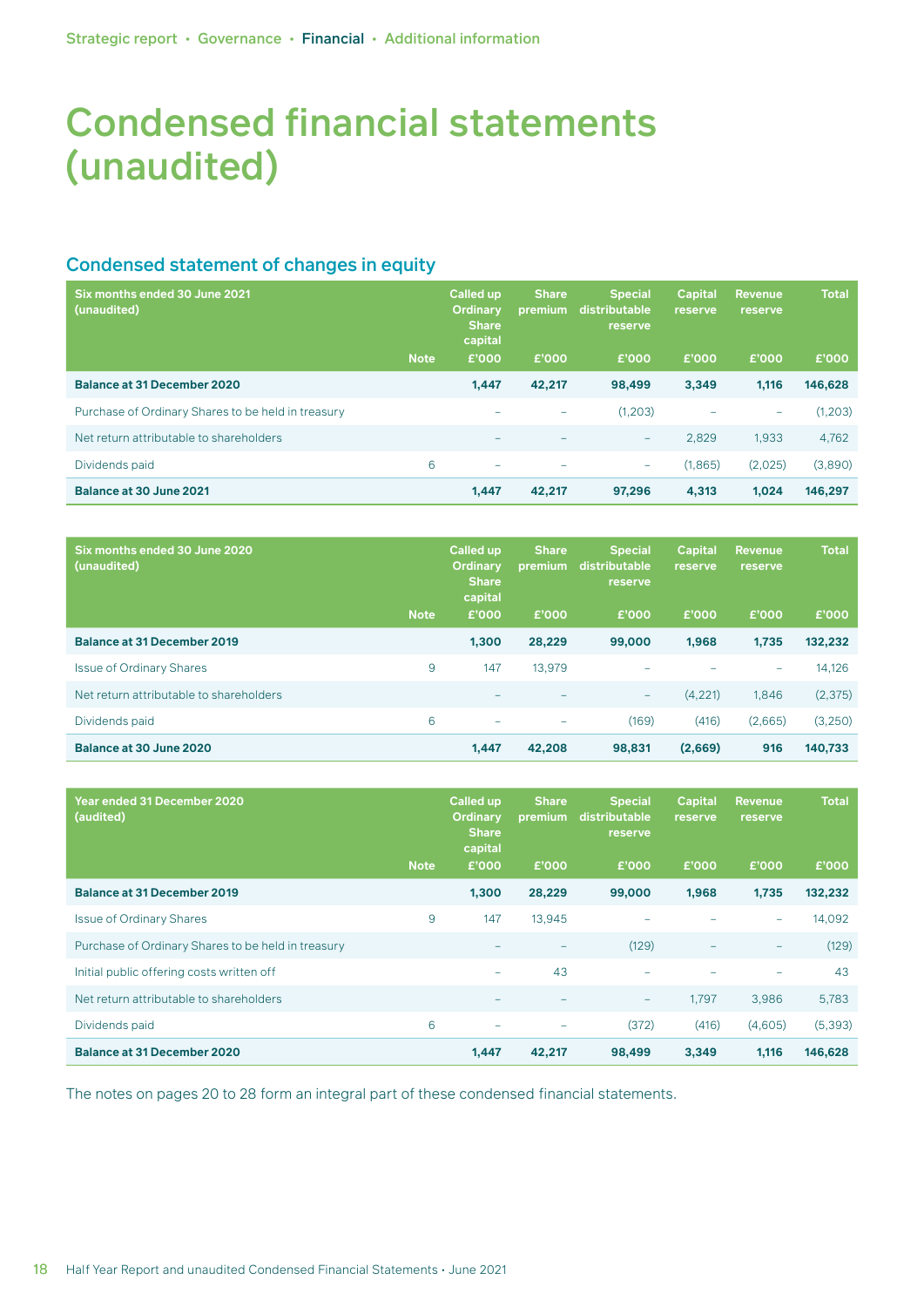### Condensed cash flow statement

|                                                           | <b>Note</b>    | <b>Six months ended</b><br>30 June 2021<br>(unaudited)<br>£'000 | <b>Six months ended</b><br>30 June 2020<br>(unaudited)<br>£'000 | <b>Year ended</b><br><b>31 December 2020</b><br>(audited)<br>£'000 |
|-----------------------------------------------------------|----------------|-----------------------------------------------------------------|-----------------------------------------------------------------|--------------------------------------------------------------------|
| <b>Cash flows from operating activities</b>               |                |                                                                 |                                                                 |                                                                    |
| Net profit/(loss) before finance costs and taxation       |                | 4,823                                                           | (2, 375)                                                        | 5,807                                                              |
| <b>Adjustments for:</b>                                   |                |                                                                 |                                                                 |                                                                    |
| Net gains/(losses) on investments                         | $\overline{7}$ | (541)                                                           | 1,661                                                           | (2,714)                                                            |
| Net gains/(losses) on derivatives                         | $\overline{7}$ | (2,428)                                                         | 2,701                                                           | 1,368                                                              |
| Decrease/(increase) in receivables                        |                | 133                                                             | 50                                                              | (253)                                                              |
| (Decrease) in payables                                    |                | (165)                                                           | (341)                                                           | (96)                                                               |
| Purchases of investments <sup>a</sup>                     | $\overline{7}$ | (19, 439)                                                       | (43, 731)                                                       | (78, 730)                                                          |
| Sales of investments <sup>a</sup>                         | $\overline{7}$ | 22,437                                                          | 37,644                                                          | 68,430                                                             |
| Net cash inflow/(outflow) from operating activities       |                | 4,820                                                           | (4, 391)                                                        | (6, 188)                                                           |
| <b>Financing activities</b>                               |                |                                                                 |                                                                 |                                                                    |
| Finance costs                                             | 5              | (61)                                                            |                                                                 | (24)                                                               |
| <b>Issue of Ordinary Shares</b>                           |                |                                                                 | 14,126                                                          | 14,092                                                             |
| Initial public offering costs written off                 |                | $\overline{\phantom{a}}$                                        | ۰                                                               | 43                                                                 |
| Purchase of Ordinary Shares to be held in treasury        |                | (1, 203)                                                        |                                                                 | (129)                                                              |
| Dividend paid                                             | 6              | (3,890)                                                         | (3,250)                                                         | (5, 393)                                                           |
| Net cash (outflow)/inflow from financing activities       |                | (5, 154)                                                        | 10,876                                                          | 8,589                                                              |
| (Decrease)/Increase in cash and cash equivalents          |                | (334)                                                           | 6,485                                                           | 2,401                                                              |
| Cash and cash equivalents at the start of the period/year |                | 7,278                                                           | 4,877                                                           | 4,877                                                              |
| (Decrease)/Increase in cash and cash equivalents as above |                | (334)                                                           | 6,485                                                           | 2,401                                                              |
| Cash and cash equivalents at the end of the period/year   | 8              | 6,944                                                           | 11,362                                                          | 7,278                                                              |

a Receipts from the sale of, and payments to acquire investment securities have been classified as components of cash flows from operating activities because they form part of the Company's dealing operations.

The notes on pages 20 to 28 form an integral part of these condensed financial statements.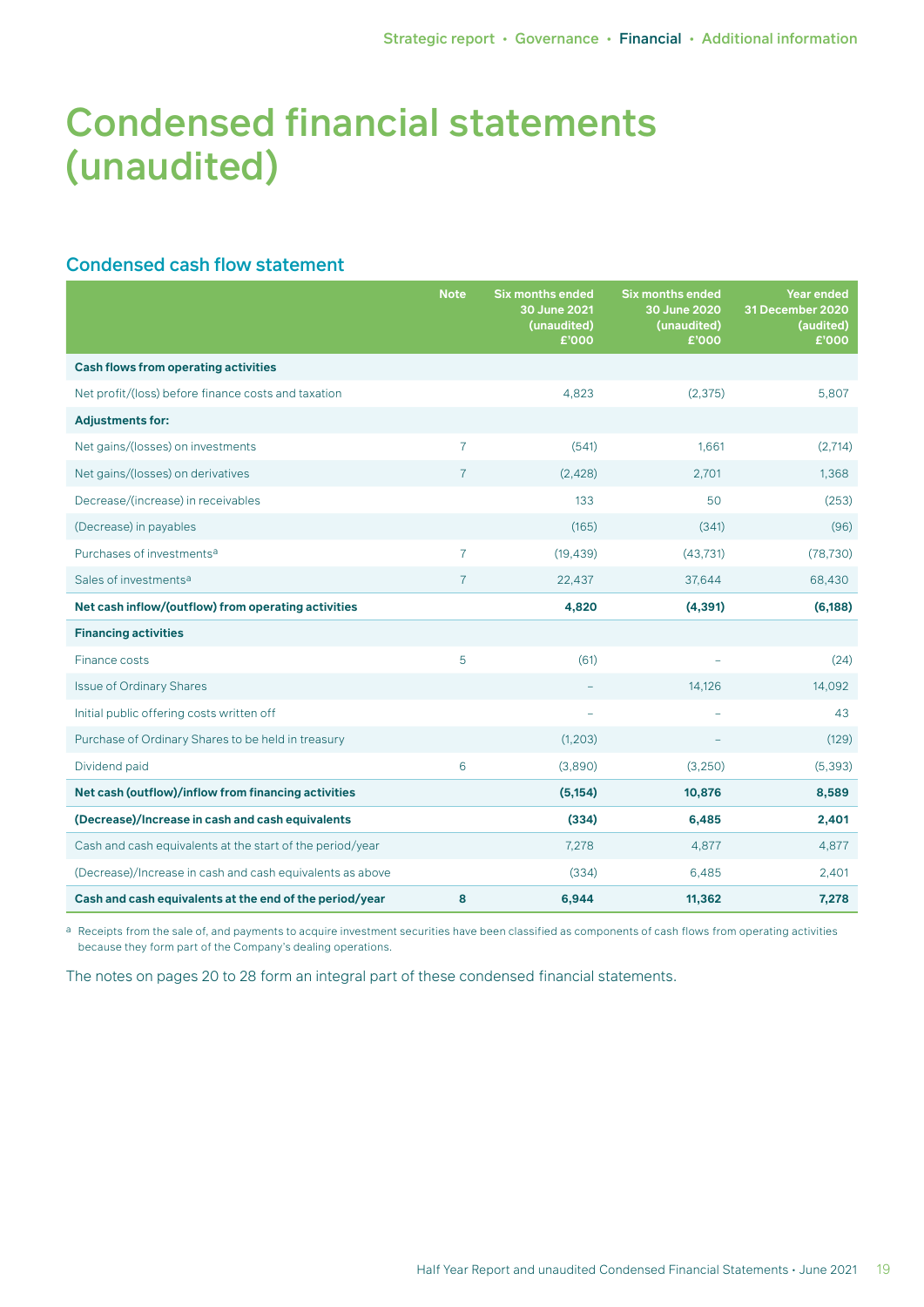### **Notes to the condensed financial statements**

#### 1 Accounting policies

The condensed financial statements have been prepared on a going concern basis under the historical cost convention, modified to include certain items at fair value, and in accordance with United Kingdom Accounting Standards, including Financial Reporting Standard 104 (FRS 104) Interim Financial Reporting issued by the Financial Reporting Council and the Statement of Recommended Practice (SORP) issued by the Association of Investment Companies (AIC) in October 2019 'Financial Statements of Investment Trust Companies and Venture Capital Trusts'.

The annual Financial Statements have been prepared in accordance with the Financial Reporting Standard 102 (FRS 102) and the AIC SORP.

The accounting policies applied to this condensed set of financial statements are consistent with those applied in the Annual Report and Financial Statements for the year ended 31 December 2020.

The functional and presentational currency of the Company is pounds sterling because that is the currency of the primary economic environment in which the Company operates.

All values are recorded to nearest thousands, unless otherwise stated.

#### 2 Returns and net asset value (NAV)

|                                                                   | Six months ended<br>30 June 2021 | <b>Six months ended</b> | <b>Year ended</b><br>30 June 2020 31 December 2020 |
|-------------------------------------------------------------------|----------------------------------|-------------------------|----------------------------------------------------|
| <b>Revenue return</b>                                             |                                  |                         |                                                    |
| Revenue return attributable to Ordinary Shareholders (£'000)      | 1,933                            | 1.846                   | 3,986                                              |
| Weighted average number of shares in issue during the period/year | 144,490,744                      | 131,782,457             | 138,289,698                                        |
| Revenue return per Ordinary Share (basic and diluted)             | 1.34 <sub>p</sub>                | 1.40 <sub>p</sub>       | 2.88 <sub>p</sub>                                  |
| <b>Capital return</b>                                             |                                  |                         |                                                    |
| Capital return attributable to Ordinary Shareholders (£'000)      | 2,829                            | (4,221)                 | 1,797                                              |
| Weighted average number of shares in issue during the period/year | 144,490,744                      | 131,782,457             | 138,289,698                                        |
| Capital return per Ordinary Share (basic and diluted)             | 1.96 <sub>p</sub>                | (3.20)p                 | 1.30 <sub>p</sub>                                  |
| <b>Net return</b>                                                 |                                  |                         |                                                    |
| Net return per Ordinary Share (basic and diluted)                 | 3.30 <sub>p</sub>                | $(1.80)$ p              | 4.18 <sub>p</sub>                                  |
| <b>NAV per Ordinary Share</b>                                     |                                  |                         |                                                    |
| Net assets attributable to Ordinary Shareholders (£'000)          | 146,297                          | 140,733                 | 146,628                                            |
| Number of shares in issue at period/year end                      | 143,367,771                      | 144,745,771             | 144,605,771                                        |
| NAV per Ordinary Share                                            | 102.04p                          | 97.23p                  | 101.40p                                            |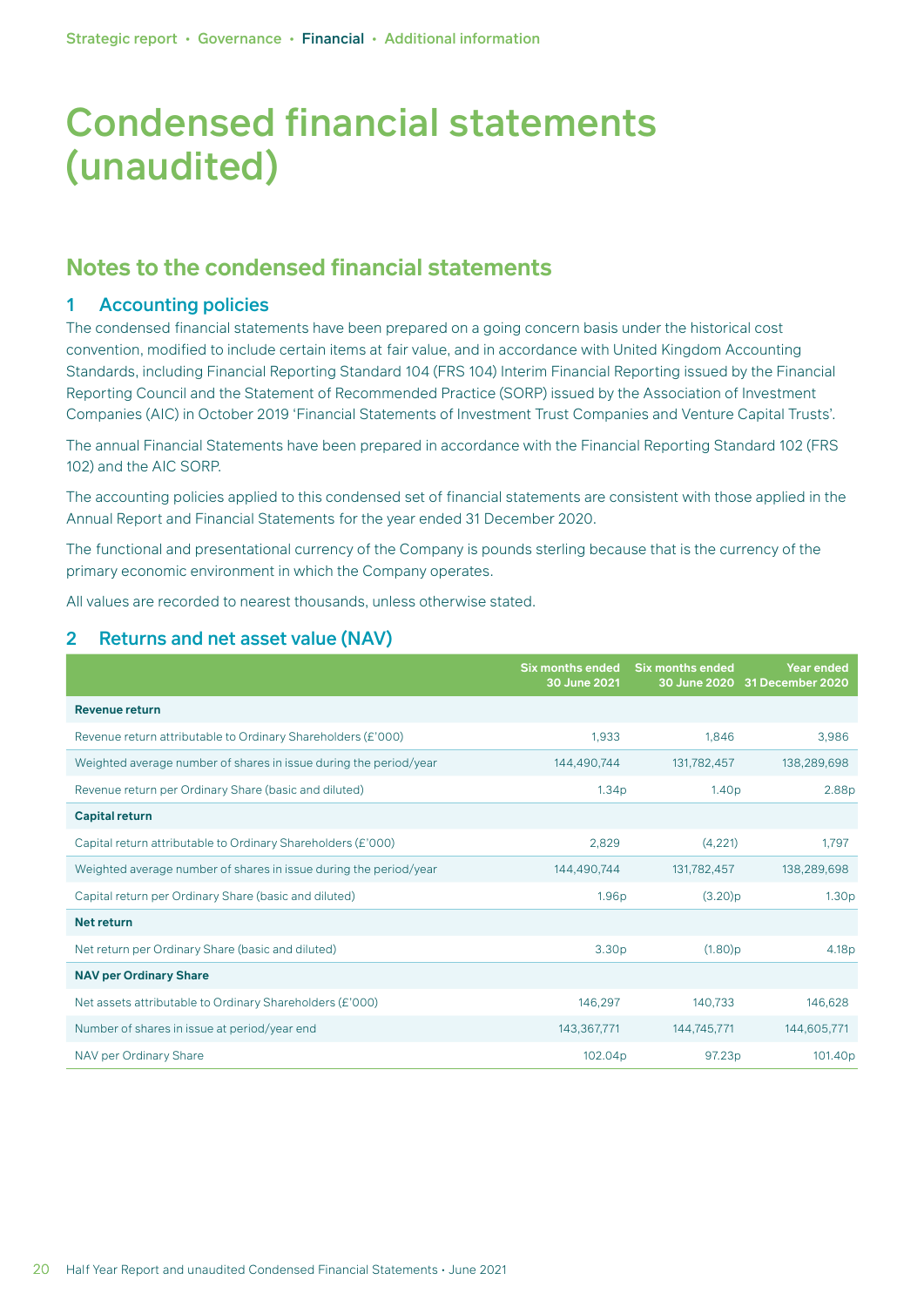## **Notes to the condensed financial statements** (continued)

### 3 Income

|                                         | Six months ended<br>30 June 2021<br>£'000 | <b>Six months ended</b><br>£'000 | <b>Year ended</b><br>30 June 2020 31 December 2020<br>£'000 |
|-----------------------------------------|-------------------------------------------|----------------------------------|-------------------------------------------------------------|
| Income from investments                 |                                           |                                  |                                                             |
| Interest income from Debt Instruments   | 2,421                                     | 2,180                            | 4,633                                                       |
| Distributions from investment funds     | 260                                       | 227                              | 468                                                         |
| Management fee rebate                   | 51                                        | 36                               | 78                                                          |
|                                         | 2,732                                     | 2,443                            | 5,179                                                       |
| <b>Other income</b>                     |                                           |                                  |                                                             |
| Interest from cash and cash equivalents | 3                                         | 8                                | 16                                                          |
|                                         | 2,735                                     | 2,451                            | 5,195                                                       |

#### 4 Expenses

Non-audit fees (including VAT) payable to the auditor in respect of the agreed upon procedures on the Half Year Report as of 30 June 2021 are £12,600 (30 June 2020: £12,000). The agreed upon procedures did not constitute an audit engagement or a review of the Half Yearly Report.

### 5 Finance costs

|                  | Six months ended<br>30 June 2021<br>£'000 | <b>Six months ended</b><br>£'000 | Year ended<br>30 June 2020 31 December 2020<br>£'000 |
|------------------|-------------------------------------------|----------------------------------|------------------------------------------------------|
| Commitment fee   | 37                                        | $\overline{\phantom{0}}$         | 15                                                   |
| Arrangement fees | 6                                         | $\overline{\phantom{0}}$         | 3                                                    |
| Legal fees       | 18                                        | -                                | 6                                                    |
|                  | 61                                        |                                  | 24                                                   |

On 19 October 2020 the Company entered into a £25 million revolving credit facility agreement with State Street Bank International GmbH. As at 30 June 2021 no amounts were drawn down.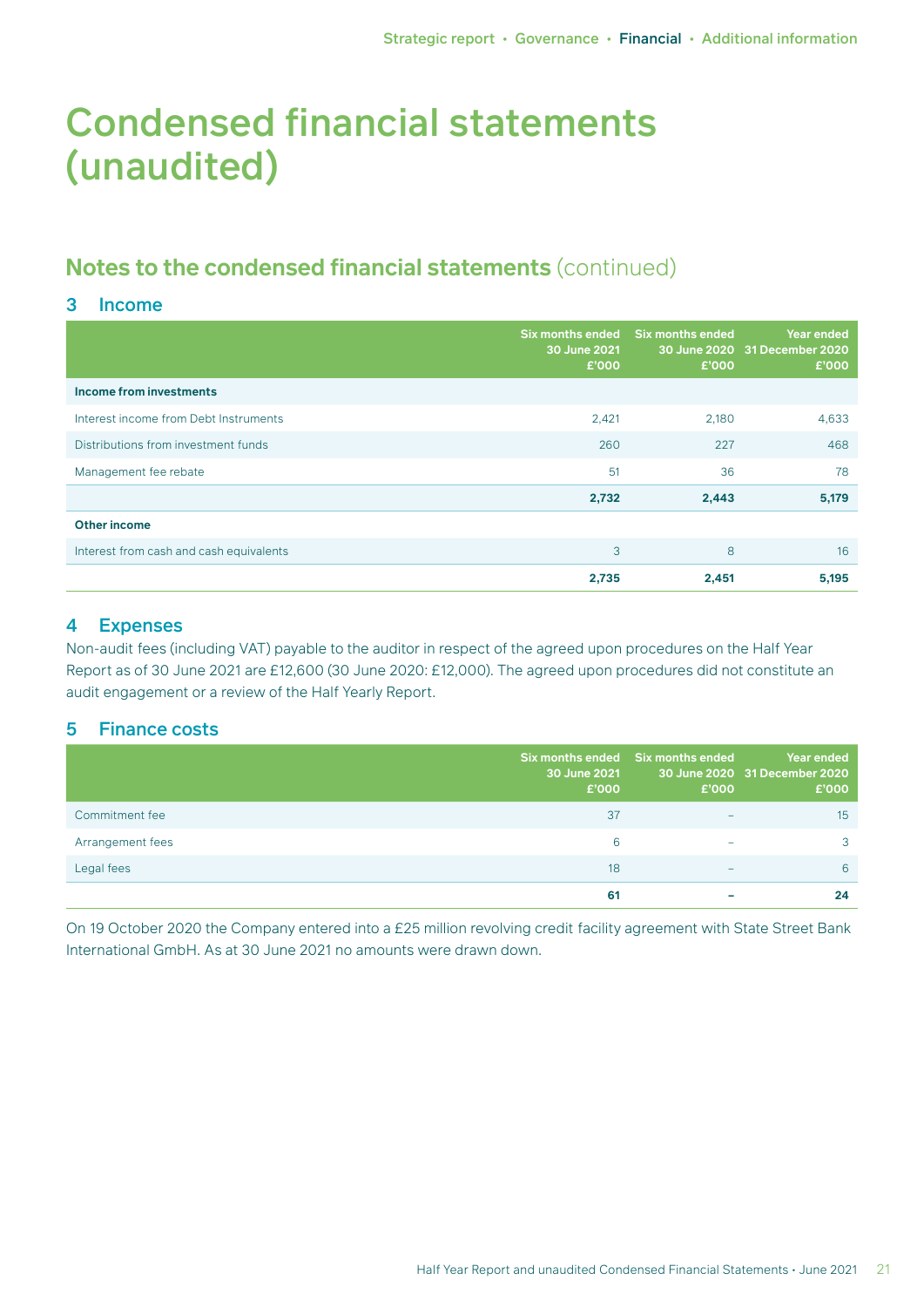## **Notes to the condensed financial statements** (continued)

### 6 Dividends

|                                                    | <b>Six months ended</b><br>30 June 2021<br>£'000 | <b>Six months ended</b><br>£'000 | <b>Year ended</b><br>30 June 2020 31 December 2020<br>£'000 |
|----------------------------------------------------|--------------------------------------------------|----------------------------------|-------------------------------------------------------------|
| <b>Revenue</b>                                     |                                                  |                                  |                                                             |
| 2019 second interim interest distribution of 1.33p |                                                  | 1.729                            | 1,729                                                       |
| 2020 first interim interest distribution of 0.72p  |                                                  | 936                              | 936                                                         |
| 2020 second interim interest distribution of 0.63p | $\overline{\phantom{0}}$                         | $\overline{\phantom{0}}$         | 912                                                         |
| 2020 third interim interest distribution of 0.71p  |                                                  |                                  | 1,028                                                       |
| 2020 fourth interim interest distribution of 0.77p | 1,114                                            |                                  |                                                             |
| 2021 first interim interest distribution of 0.63p  | 911                                              |                                  |                                                             |
|                                                    | 2,025                                            | 2,665                            | 4,605                                                       |
| <b>Capital</b>                                     |                                                  |                                  |                                                             |
| 2019 second interim dividend of 0.32p              | L.                                               | 416                              | 416                                                         |
| 2020 first interim dividend of 0.13p               |                                                  | 169                              | 169                                                         |
| 2020 second interim dividend of 0.14p              | -                                                | $\overline{\phantom{a}}$         | 203                                                         |
| 2020 fourth interim dividend of 1.18p              | 1,706                                            |                                  |                                                             |
| 2021 first interim dividend of 0.11p               | 159                                              | -                                |                                                             |
|                                                    | 1,865                                            | 585                              | 788                                                         |

On 27 July 2021 the Board declared a second interim dividend of 0.76p per Ordinary Share for the year ended 31 December 2021, which was paid on 27 August 2021 to Ordinary Shareholders on the register on 6 August 2021. The ex-dividend date was 5 August 2021.

In accordance with FRS 102, Section 32, 'Events After the End of the Reporting Period', the 2021 second interim dividend has not been included as a liability in this set of financial statements.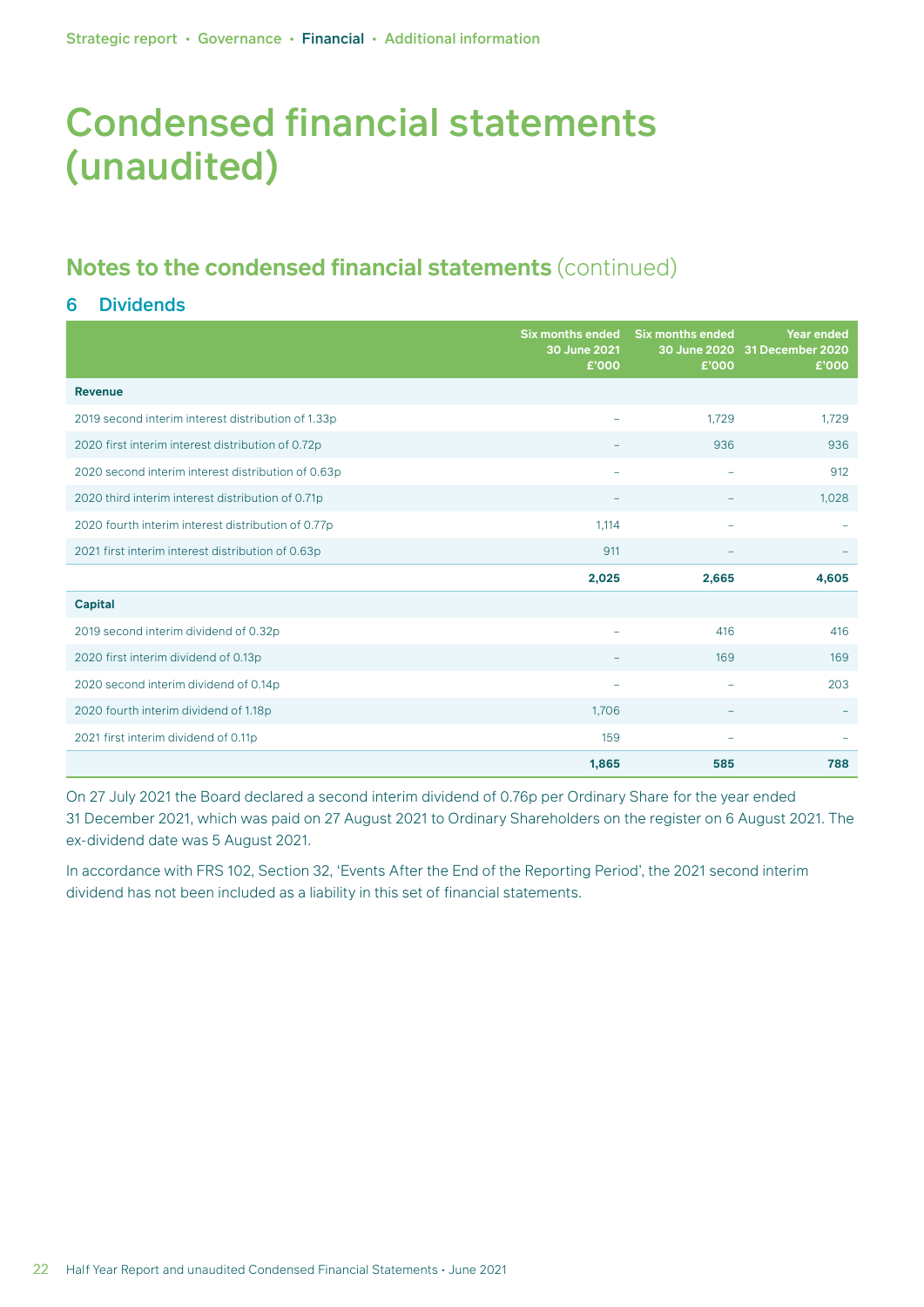## **Notes to the condensed financial statements** (continued)

### 7 Investments held at fair value through profit or loss (FVTPL)

|                                                      | As at<br>30 June 2021<br>£'000 | As at<br>£'000 | As at<br>30 June 2020 31 December 2020<br>£'000 |
|------------------------------------------------------|--------------------------------|----------------|-------------------------------------------------|
| <b>Opening valuation</b>                             | 140,316                        | 127,316        | 127,316                                         |
| Analysis of transactions made during the period/year |                                |                |                                                 |
| Purchases at cost                                    | 18,769                         | 49,011         | 80,084                                          |
| Sale proceeds                                        | (23, 023)                      | (37,682)       | (68, 430)                                       |
| Gains/(losses) on investments                        | 2,969                          | (4, 362)       | 1,346                                           |
| <b>Closing valuation</b>                             | 139,031                        | 134,283        | 140,316                                         |
| Closing cost                                         | 138,251                        | 135,973        | 138,257                                         |
| Closing investment holding gains/(losses)            | 780                            | (1,690)        | 2,059                                           |
| <b>Closing valuation</b>                             | 139,031                        | 134,283        | 140,316                                         |

The company received £23,023,000 from investments sold in the six months period ended 30 June 2021 (30 June 2020: £37,682,000). The book cost of these investments when they were purchased was £21,836,000 (30 June 2020: £38,477,000. These investments have been revalued over time and until they were sold any unrealised gains/losses were included in the fair value of the investments.

|                                                        | As at<br>30 June 2021<br>£'000 | As at<br>£'000 | As at<br>30 June 2020 31 December 2020<br>£'000 |
|--------------------------------------------------------|--------------------------------|----------------|-------------------------------------------------|
| <b>Gains on investments</b>                            |                                |                |                                                 |
| Net realised gains/(losses) on disposal of investments | 541                            | (1,661)        | 2.714                                           |
| Net gains/(losses) on derivatives                      | 2.428                          | (2,701)        | (1, 368)                                        |
| Net gains/(losses) on investments                      | 2,969                          | (4, 362)       | 1,346                                           |

|                                                                                     | As at<br>30 June 2021<br>£'000 | As at<br>£'000 | As at<br>30 June 2020 31 December 2020<br>£'000 |
|-------------------------------------------------------------------------------------|--------------------------------|----------------|-------------------------------------------------|
| <b>Closing valuation</b>                                                            |                                |                |                                                 |
| Investments at fair value through profit or loss                                    | 139,439                        | 135.227        | 140,091                                         |
| Derivative financial (liabilities)/assets held at fair value through profit or loss | (408)                          | (944)          | 225                                             |
| <b>Closing valuation</b>                                                            | 139.031                        | 134.283        | 140.316                                         |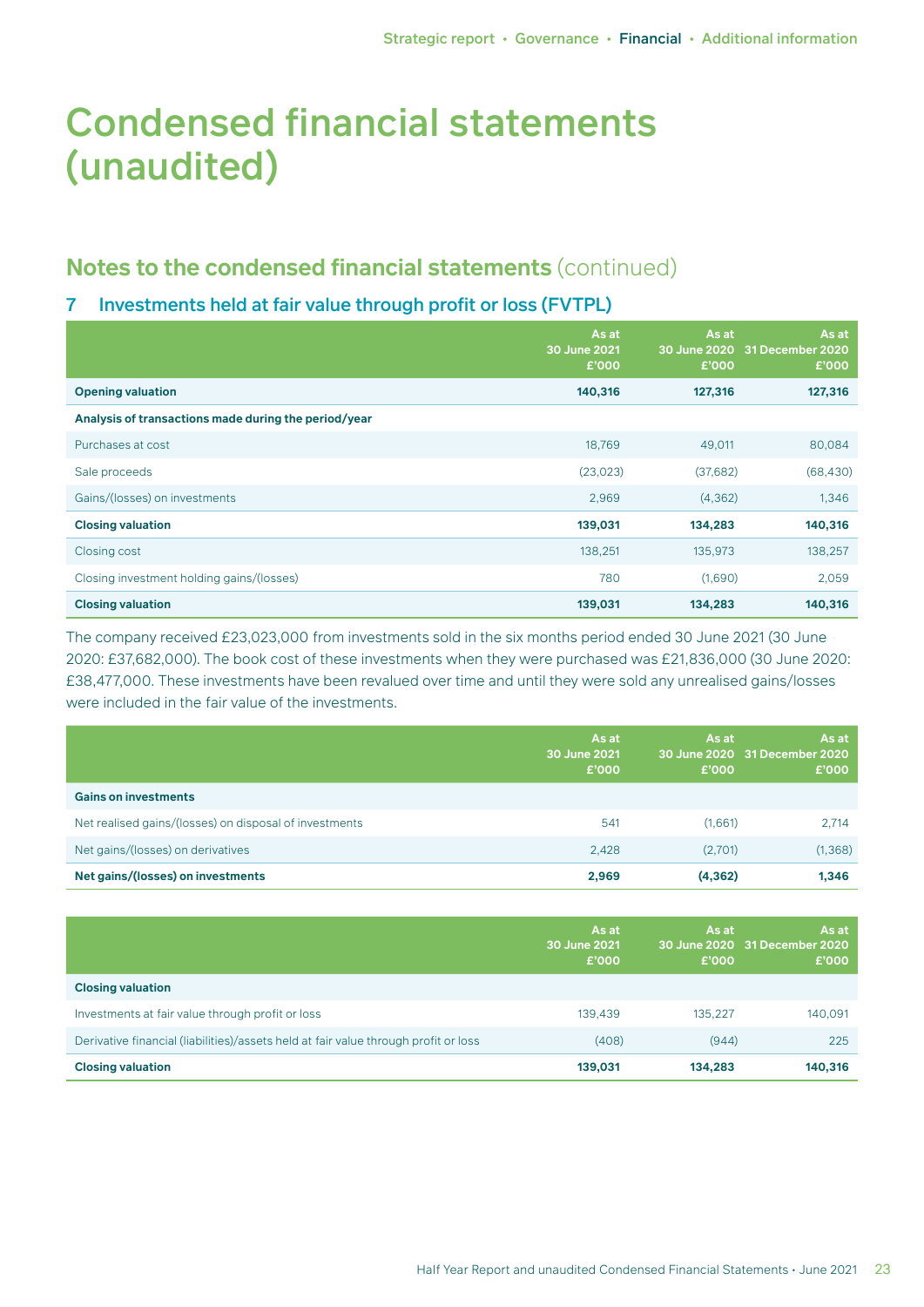## **Notes to the condensed financial statements** (continued)

### 8 Receivables, Cash and cash equivalents and Payables

|                                         | As at<br>30 June 2021<br>£'000 | As at<br>£'000           | As at<br>30 June 2020 31 December 2020<br>£'000 |
|-----------------------------------------|--------------------------------|--------------------------|-------------------------------------------------|
| <b>Receivables</b>                      |                                |                          |                                                 |
| Sales for future settlement             | 586                            | 38                       |                                                 |
| Accrued income                          | 1,128                          | 990                      | 1,204                                           |
| Prepaid expenses                        | 33                             | 12                       | 41                                              |
| Management fee rebate                   | 51                             | 40                       | 82                                              |
| Other receivables                       | ÷                              | $\overline{\phantom{a}}$ | 18                                              |
| <b>Total receivables</b>                | 1,798                          | 1,080                    | 1,345                                           |
| <b>Cash and cash equivalents</b>        |                                |                          |                                                 |
| Cash at bank                            | 1,302                          | 5,809                    | 2,269                                           |
| Amounts held at futures clearing houses | 1,041                          | 962                      | 1,009                                           |
| Cash on deposit                         | 4,601                          | 4,591                    | 4,000                                           |
| <b>Total cash and cash equivalents</b>  | 6,944                          | 11,362                   | 7,278                                           |
| <b>Payables</b>                         |                                |                          |                                                 |
| Purchases for future settlement         | 684                            | 5,280                    | 1,354                                           |
| Expenses payable and deferred income    | 351                            | 343                      | 278                                             |
| Management fee payable                  | 438                            | 318                      | 677                                             |
| Other payables                          | 3                              | 51                       | 2                                               |
| <b>Total payables</b>                   | 1,476                          | 5,992                    | 2,311                                           |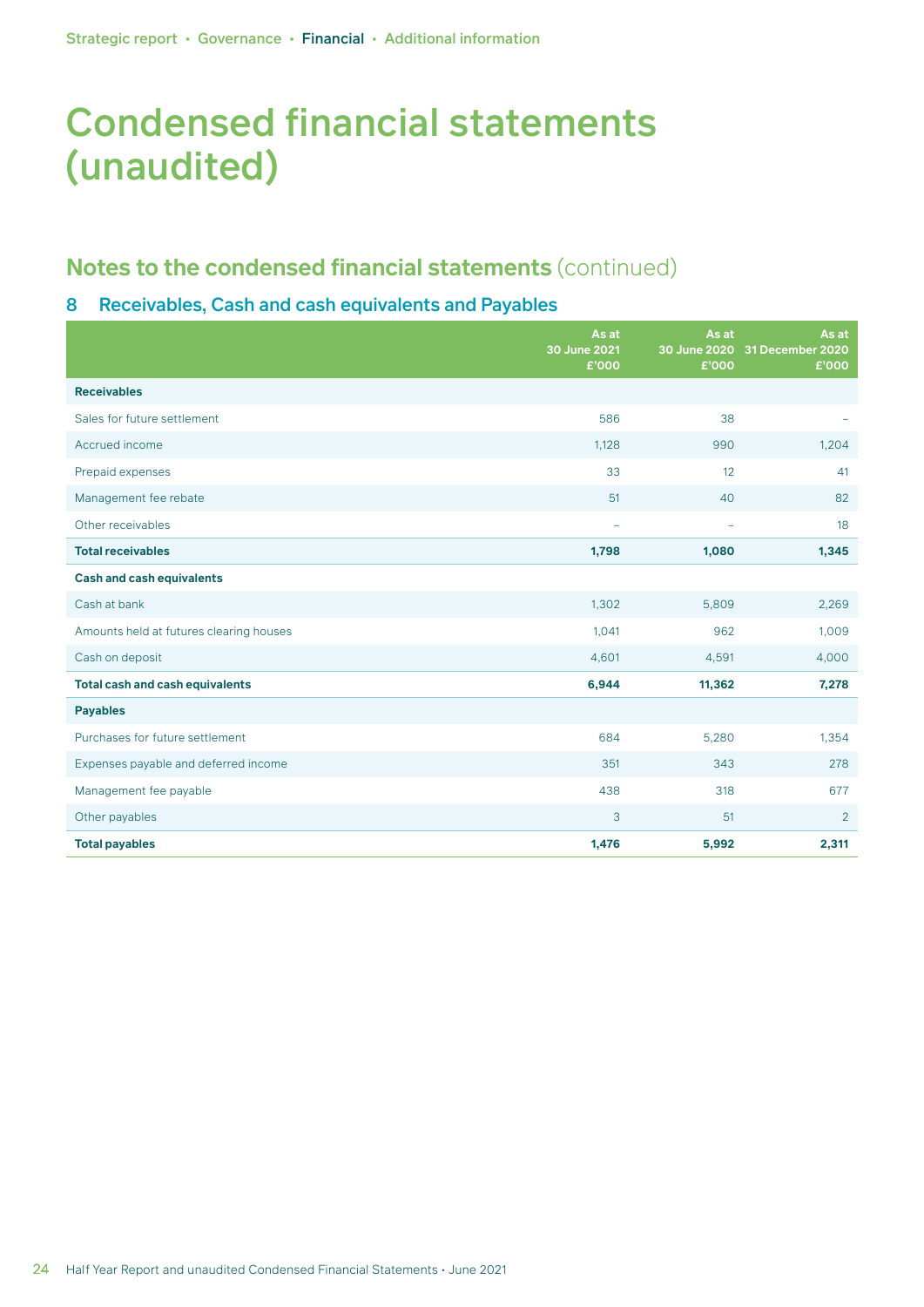## **Notes to the condensed financial statements** (continued)

### 9 Called up share capital

|                                                                                        | <b>As at 30 June 2021</b> |                                  |             | <b>As at 30 June 2020</b>        |             | As at 31 December 2020           |  |
|----------------------------------------------------------------------------------------|---------------------------|----------------------------------|-------------|----------------------------------|-------------|----------------------------------|--|
|                                                                                        | shares                    | Number of Nominal value<br>£'000 | shares      | Number of Nominal value<br>£'000 | shares      | Number of Nominal value<br>£'000 |  |
| <b>Ordinary Shares of 1p</b>                                                           |                           |                                  |             |                                  |             |                                  |  |
| Ordinary Shares in issue at the beginning<br>of the period/year                        | 144,605,771               | 1.446                            | 130,000,001 | 1,300                            | 130,000,001 | 1,300                            |  |
| Ordinary Shares issued during the period/<br>year                                      |                           |                                  | 14,745,770  | 147                              | 14,745,770  | 147                              |  |
| Purchase of Ordinary Shares held in<br>treasury                                        | (1,238,000)               | (12)                             |             |                                  | (140,000)   | (1)                              |  |
| Ordinary Shares in issue at the end of<br>the period/year                              | 143,367,771               | 1,434                            | 144,745,771 | 1,447                            | 144,605,771 | 1,446                            |  |
| <b>Treasury Shares (Ordinary Shares of 1p)</b>                                         |                           |                                  |             |                                  |             |                                  |  |
| Treasury Shares at the beginning of the<br>period/year                                 | 140,000                   |                                  |             |                                  |             |                                  |  |
| Purchase of Ordinary Shares held in<br>treasury                                        | 1,238,000                 | 12                               |             |                                  | 140,000     | $\mathbf{1}$                     |  |
| <b>Treasury Shares at the end of the</b><br>period/year                                | 1,378,000                 | 13                               |             |                                  | 140,000     | 1                                |  |
| <b>Total Ordinary Shares in issue and in</b><br>treasury at the end of the period/year | 144,745,771               | 1,447                            | 144,745,771 | 1,447                            | 144,745,771 | 1,447                            |  |

The analysis of the capital reserve is as follows:

|                                                               | Six months ended 30 June 2021                  |                                       |                                    |                                                | Six months ended 30 June 2020         |                                    |                                                | <b>Year ended 31 December 2020</b>    |                                    |  |
|---------------------------------------------------------------|------------------------------------------------|---------------------------------------|------------------------------------|------------------------------------------------|---------------------------------------|------------------------------------|------------------------------------------------|---------------------------------------|------------------------------------|--|
|                                                               | <b>Realised</b><br>capital<br>reserve<br>£'000 | <b>Investment</b><br>holding<br>gains | <b>Total</b><br>capital<br>reserve | <b>Realised</b><br>capital<br>reserve<br>£'000 | <b>Investment</b><br>holding<br>gains | <b>Total</b><br>capital<br>reserve | <b>Realised</b><br>capital<br>reserve<br>£'000 | <b>Investment</b><br>holding<br>gains | <b>Total</b><br>capital<br>reserve |  |
|                                                               |                                                | £'000                                 | £'000                              |                                                | £'000                                 | £'000                              |                                                | £'000                                 | £'000                              |  |
| Capital reserve at the beginning<br>of the period/year        | 1,290                                          | 2,059                                 | 3.349                              | (265)                                          | 2,233                                 | 1.968                              | (265)                                          | 2,233                                 | 1,968                              |  |
| Gains/(losses) on realisation of<br>investments at fair value | 4.248                                          | ÷                                     | 4,248                              | (439)                                          |                                       | (439)                              | 1,520                                          | ۰                                     | 1,520                              |  |
| Realised currency gains during<br>the period/year             | (140)                                          | -                                     | (140)                              | 141                                            |                                       | 141                                | 451                                            |                                       | 451                                |  |
| Movement in unrealised losses                                 | ۰                                              | (1, 279)                              | (1,279)                            | -                                              | (3,923)                               | (3,923)                            | $\qquad \qquad -$                              | (174)                                 | (174)                              |  |
| Dividends paid                                                | (1,865)                                        | $\overline{\phantom{a}}$              | (1,865)                            | (416)                                          | -                                     | (416)                              | (416)                                          | -                                     | (416)                              |  |
| Capital reserve at the end of<br>the period/year              | 3,533                                          | 780                                   | 4,313                              | (979)                                          | (1,690)                               | (2,669)                            | 1,290                                          | 2,059                                 | 3,349                              |  |

The above split in capital reserve is shown in accordance with provisions of the Statement of Recommended Practice 'Financial Statements of Investment Trust Companies and Venture Capital Trusts', 2019.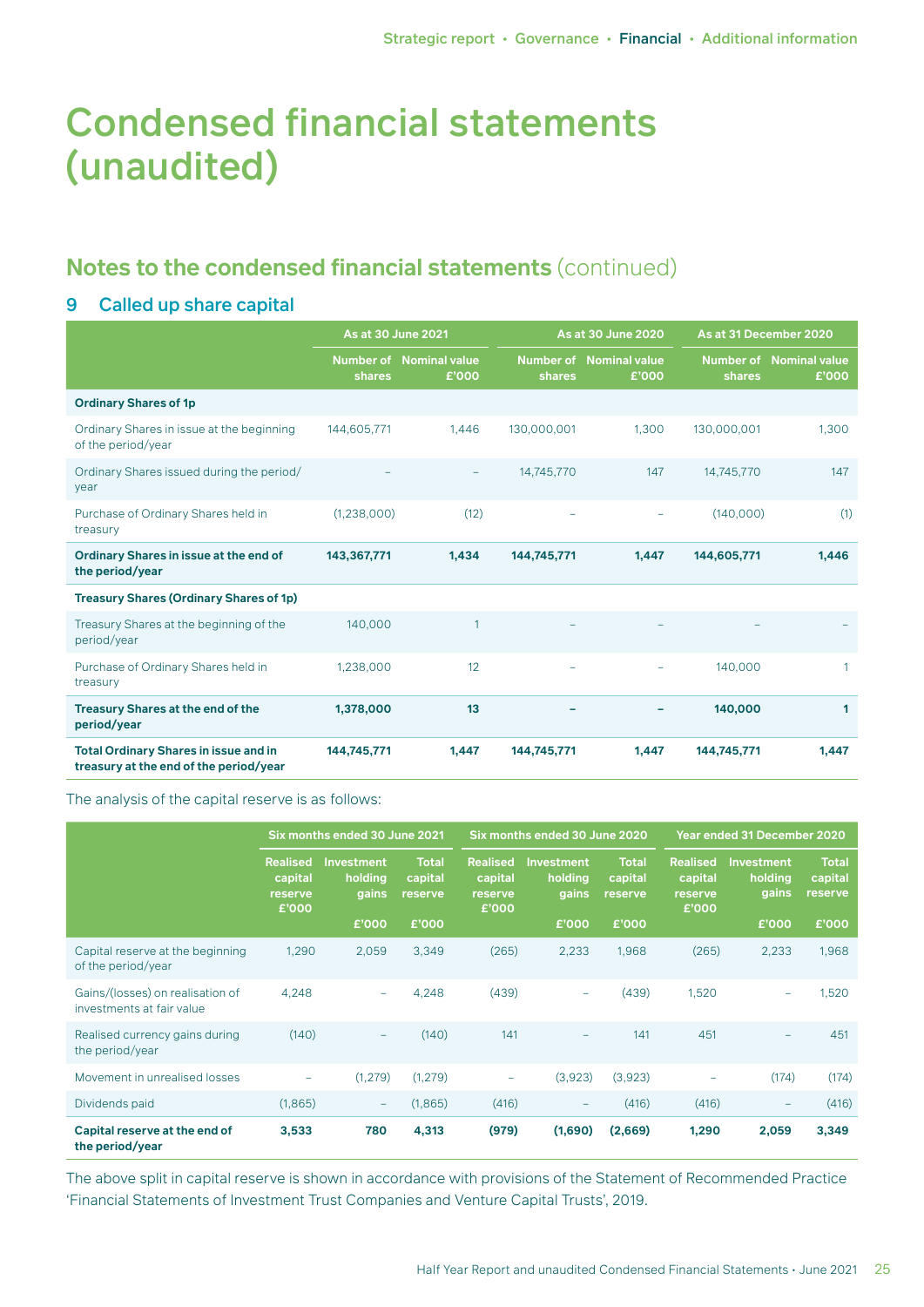## **Notes to the condensed financial statements** (continued)

#### 10 Special distributable reserve

The share premium of £99,000,001 was cancelled on 12 February 2019 and transferred to the special distributable reserve, in accordance with section 610 of the Companies Act 2006. The Company may, at the discretion of the Board, pay all or part of any future dividends out of this special distributable reserve, taking into account the Company's investment objective.

#### 11 Related party transactions

M&G Alternatives Investment Management Limited, as investment manager is a related party to the Company. The management fee payable to the Investment Manager for the period is disclosed in the condensed income statement and in note 3, amounts outstanding at the period end are shown in note 8.

The Company holds an investment in M&G European Loan Fund which is managed by M&G Investment Management Limited. At the period end this was valued at £17,458,741 (30 June 2020: £13,136,135) and represented 12.16% (30 June 2020: 9.53%) of the Company's investment portfolio.

The Directors of the Company are related parties. For further details of the annual fees payable to the Directors, please refer to the Related party disclosure and transactions with the Investment Manager section on page 15.

#### 12 Fair value hierarchy

Under FRS 102 an entity is required to classify fair value measurements using a fair value hierarchy that reflects the significance of the inputs used in making the measurements. The fair value hierarchy shall have the levels stated below.

- **Level 1:** quoted prices (unadjusted) in active markets for identical assets or liabilities.
- Level 2: other significant observable inputs (including quoted prices for similar investments, interest rates, prepayments, credit risk, spread premium, credit ratings etc).
- Level 3: significant unobservable inputs (including the Company's own assumptions in determining the fair value of investments, discounted cashflow model or single broker quote).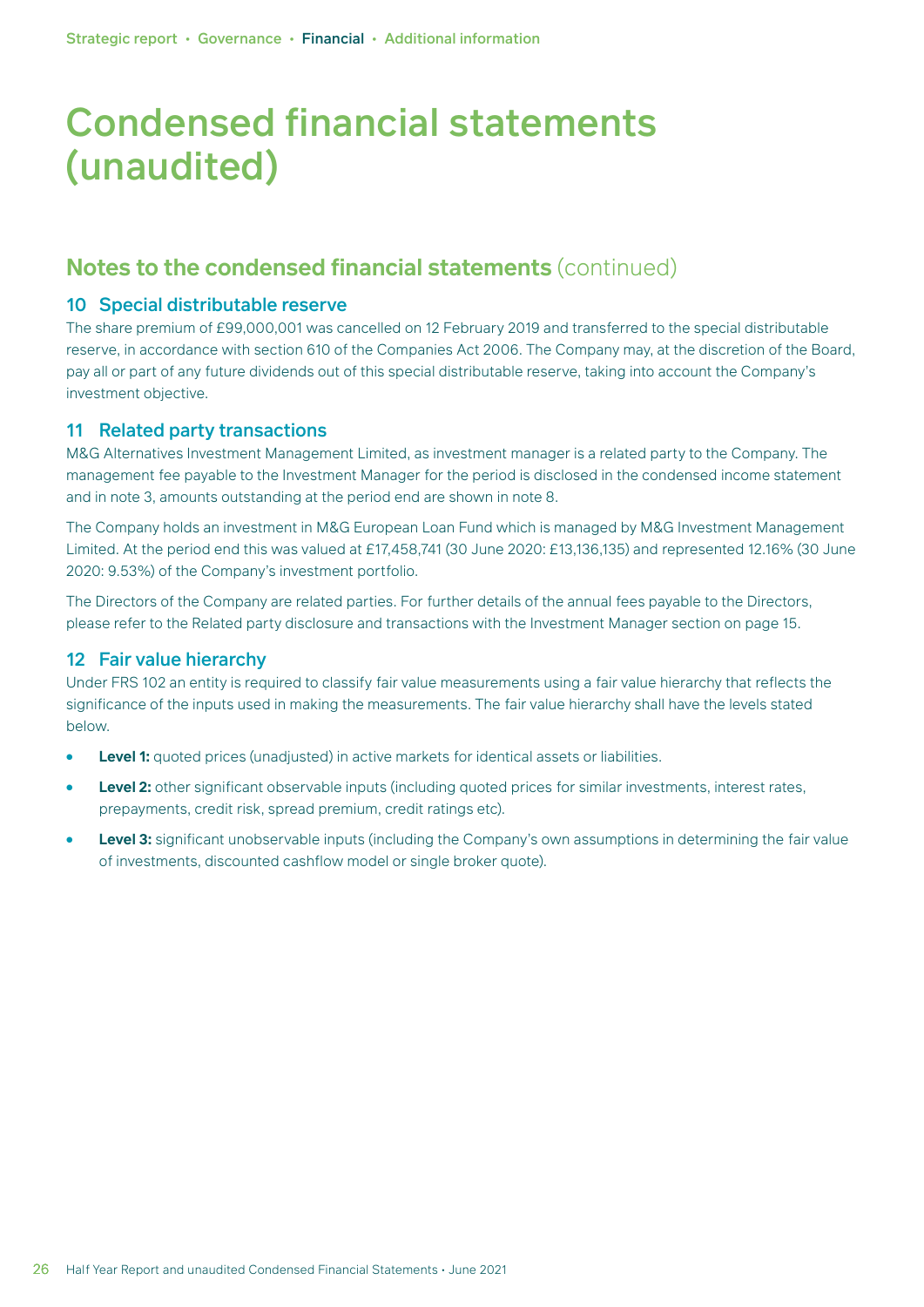## **Notes to the condensed financial statements** (continued)

The financial assets measured at FVTPL are grouped into the fair value hierarchy as follows:

|                                                    |                          | As at 30 June 2021          |                          |                       |                          | <b>As at 30 June 2020</b> |                          |                       |                          | As at 31 December 2020      |                          |                       |
|----------------------------------------------------|--------------------------|-----------------------------|--------------------------|-----------------------|--------------------------|---------------------------|--------------------------|-----------------------|--------------------------|-----------------------------|--------------------------|-----------------------|
|                                                    | Level 1<br>£'000         | Level <sub>2</sub><br>£'000 | Level 3<br>£'000         | <b>Total</b><br>£'000 | Level 1<br>£'000         | <b>Level 2</b><br>£'000   | Level 3<br>£'000         | <b>Total</b><br>£'000 | Level 1<br>£'000         | Level <sub>2</sub><br>£'000 | Level 3<br>£'000         | <b>Total</b><br>£'000 |
| <b>Financial assets</b><br>at FVTPL                |                          |                             |                          |                       |                          |                           |                          |                       |                          |                             |                          |                       |
| Debt Instruments                                   | $\overline{\phantom{a}}$ | 60,039                      | 61,941                   | 121,980               | $\overline{\phantom{0}}$ | 99,465                    | 22,599                   | 122,064               | $\overline{\phantom{0}}$ | 87,572                      | 35,232                   | 122,804               |
| Investment in<br>funds                             | $\overline{\phantom{m}}$ | 17,459                      | $\overline{\phantom{a}}$ | 17,459                | $\overline{\phantom{a}}$ | 13,163                    | $\overline{\phantom{m}}$ | 13,163                | $\overline{\phantom{a}}$ | 17,287                      | $\overline{\phantom{a}}$ | 17,287                |
| <b>Derivatives</b>                                 | $\overline{\phantom{m}}$ | 151                         | $\overline{\phantom{0}}$ | 151                   |                          |                           |                          |                       |                          |                             |                          |                       |
| <b>Financial</b><br>liabilities at<br><b>FVTPL</b> |                          |                             |                          |                       |                          |                           |                          |                       |                          |                             |                          |                       |
| <b>Derivatives</b>                                 | (238)                    | (321)                       | $\overline{\phantom{a}}$ | (559)                 | (107)                    | (837)                     | $\overline{\phantom{m}}$ | (944)                 | (369)                    | 594                         | $\overline{\phantom{0}}$ | 225                   |
| <b>Net fair value</b>                              | (238)                    | 77,328                      | 61,941                   | 139,031               | (107)                    | 111,791                   | 22,599                   | 134,283               |                          | $(369)$ 105,453             | 35,232                   | 140,316               |

#### Valuation techniques for Level 3

The debt investments within the Company utilise a number of valuation methodologies such as a discounted cash flow model, which will use the relevant credit spread and underlying reference instrument to calculate a discount rate. Unobservable inputs typically include spread premiums and internal credit ratings.

Some debt instruments are valued at par and are monitored to ensure this represents fair value for these instruments. On a monthly basis these instruments are assessed to understand whether there is any evidence of market price movements, including impairment or any upcoming refinancing.

In addition, some are priced by a single broker quote, which is typically the traded broker, who provides an indicative mark.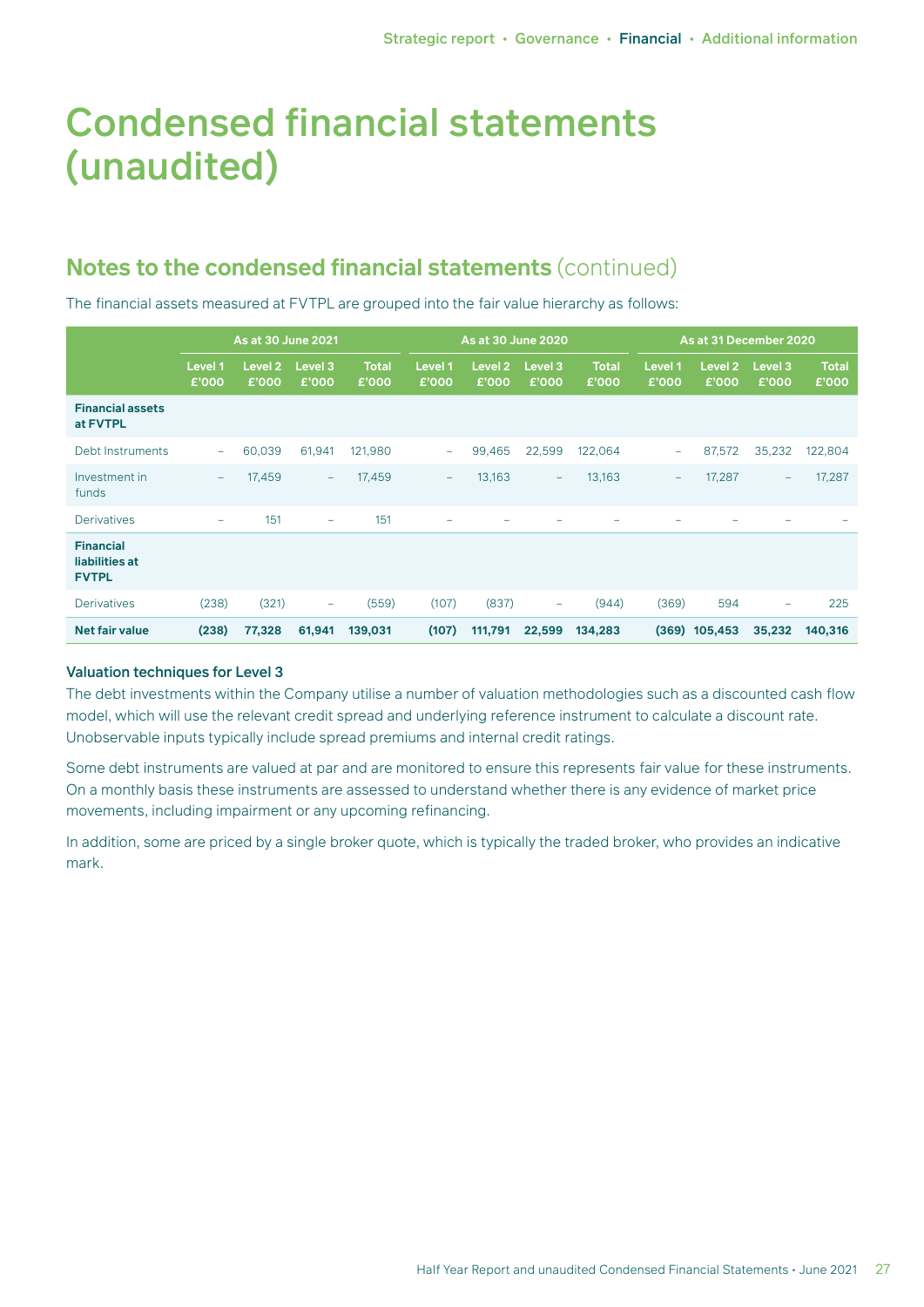## **Notes to the condensed financial statements** (continued)

### 13 Capital commitments

There were outstanding unfunded investment commitments of £4,821,000 (30 June 2020: £3,720,000) at the period/ year end.

|                                                   | As at<br>30 June 2021<br>£'000 | As at<br>£'000 | As at<br>30 June 2020 31 December 2020<br>£'000 |
|---------------------------------------------------|--------------------------------|----------------|-------------------------------------------------|
| Bayswater RD Mercury Var. Rate 31 May 2024        | 2,235                          |                |                                                 |
| Lewisham Var. Rate 12 Feb 2023                    | 519                            | 2,004          | 1,198                                           |
| Greensky Var. Rate 11 Dec 2023                    | 476                            |                | 15                                              |
| Jamshid Ventures Var. Rate 23 Jul 2023            | 328                            | ÷              | 786                                             |
| Kaveh Ventures LLC Var. Rate 16 May 2022          | 323                            |                |                                                 |
| Harmoney Warehouse No 2 Var. Rate 31 Dec 2026     | 301                            |                |                                                 |
| Sonovate Var. Rate 12 Apr 2022                    | 280                            | 560            | 560                                             |
| Bayswater RD Mercury Var. Rate 1 May 2024         | 201                            | ۰              |                                                 |
| Valentine Senior Var. Rate 7 Mar 2022             | 133                            | 133            | 133                                             |
| Gate 1 Var. Rate 4 Jun 2022 (Junior)              | 21                             | 167            | 110                                             |
| Gate 1 Var. Rate 4 Jun 2022 (Senior)              | $\overline{4}$                 | 165            | 94                                              |
| Westbourne 2016 1 WR Senior Var. Rate 30 Sep 2023 | $\overline{\phantom{a}}$       | 597            | 598                                             |
| Gate 2 Var. Rate 4 Jun 2021                       |                                | 94             |                                                 |
|                                                   | 4,821                          | 3,720          | 3,494                                           |

### 14 Half Year Report

The financial information contained in this Half Year Report does not constitute statutory accounts as defined in section 434 – 436 of the Companies Act 2006.

The financial information for the six months ended 30 June 2020 and 30 June 2021 has not been reviewed or audited by the Company's auditors.

The figures and financial information for the year ended 31 December 2020 have been extracted from the latest published audited financial statements, which have been filed with the Registrar of Companies. The report of the Auditor on those accounts was unqualified and did not contain a statement under sections 498(2) or (3) of the Companies Act 2006.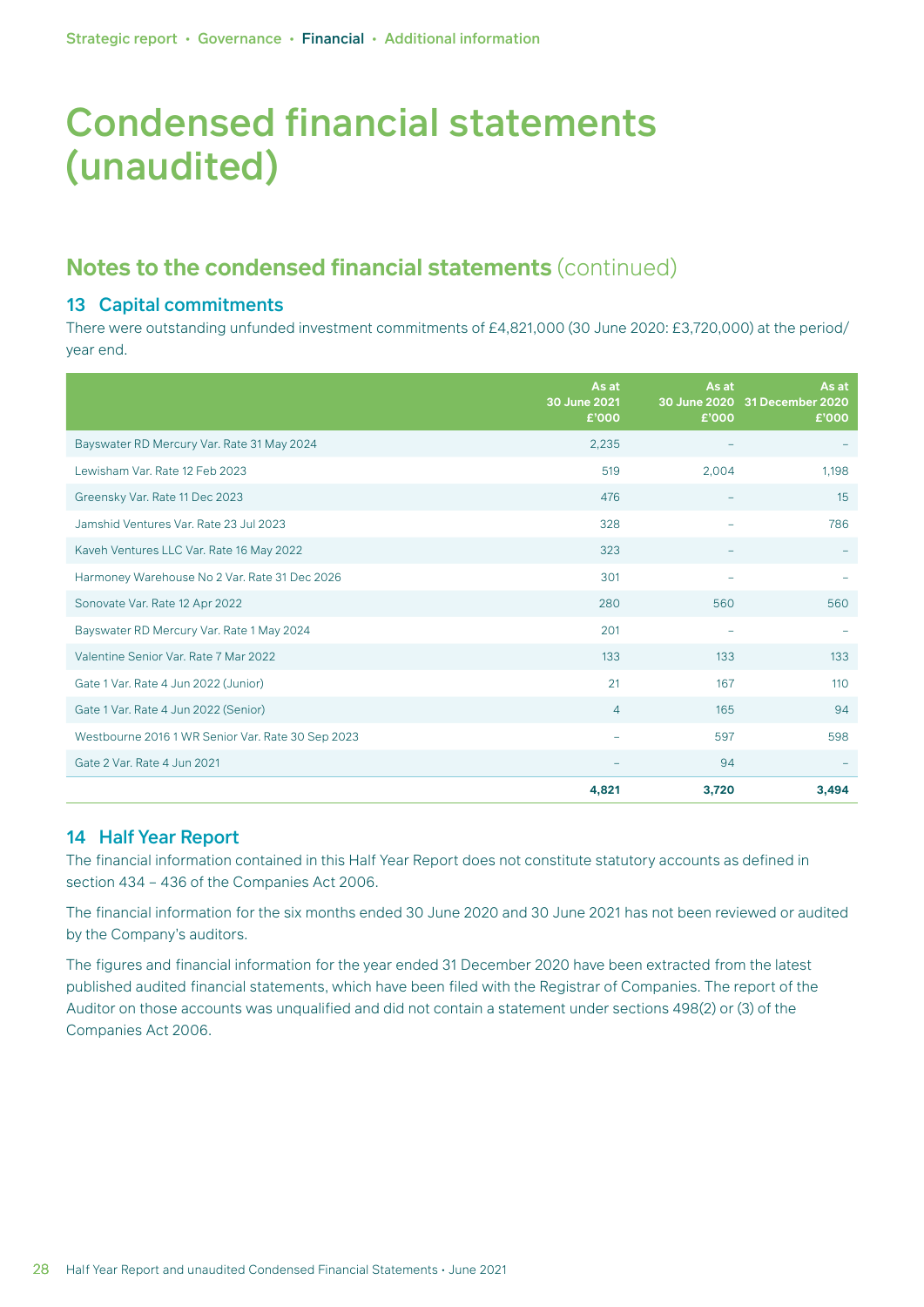# Company information

### Directors (all non-executive)

David Simpson (Chairman) Richard Boléat (Chairman of the Audit Committee, Senior Independent Director) Mark Hutchinson\* Barbara Powley

\* Retired on 31 August 2021.

### AIFM and Investment Manager

M&G Alternatives Investment Management Limited (MAGAIM)1 10 Fenchurch Avenue, London EC3M 5AG Website: www.mandg.co.uk Telephone: +44 (0) 800 390 390

### Administrator

State Street Bank and Trust Company1 20 Churchill Place, London E14 5HJ

#### Company Secretary and registered office

Link Company Matters Limited Beaufort House, 51 New North Road, Exeter EX4 4EP Telephone: 01392 477 500

#### Broker

Winterflood Securities Limited1 The Atrium, Cannon Bridge House, 25 Dowgate Hill, London EC4R 2GA

#### **Solicitors**

Herbert Smith Freehills LLP1 Exchange House, Primrose Street, London EC2A 2EG

#### Auditor

Deloitte LLP Saltire Court, 20 Castle Street, Edinburgh EH1 2DB

### Registrar and transfer office

Link Group Shareholder Services Department 10th Floor, Central Square, 29 Wellington Street, Leeds LS1 4DL

Telephone: 0371 664 0300

(Calls are charged at the standard geographic rate and will vary by provider. Calls outside the United Kingdom will be charged at the applicable international rate. Lines are open between 09:00 – 17:30, Monday to Friday excluding public holidays in England and Wales). Email: shareholderenquiries@linkgroup.co.uk Website: www.linkgroup.eu

### **Depositary**

State Street Trustees Limited1 20 Churchill Place, London E14 5HJ

### **Custodian**

State Street Bank and Trust Company1 20 Churchill Place, London E14 5HJ

#### Banker

State Street Bank International GmbH Brienner Straße 59, 0333 Munich, Germany

### Association of Investment Companies (AIC)

The Company is a member of the AIC, which publishes monthly statistical information in respect of member companies.

The AIC can be contacted on 020 7282 5555, enquiries@theaic.co.uk or visit the website: www.theaic.co.uk

#### Company website

[www.mandg.co.uk/creditincomeinvestmenttrust](https://www.mandg.com/investments/private-investor/en-gb/funds/mg-credit-income-investment-trust-plc/gb00bfyyl325)

1 Authorised and regulated by the Financial Conduct Authority.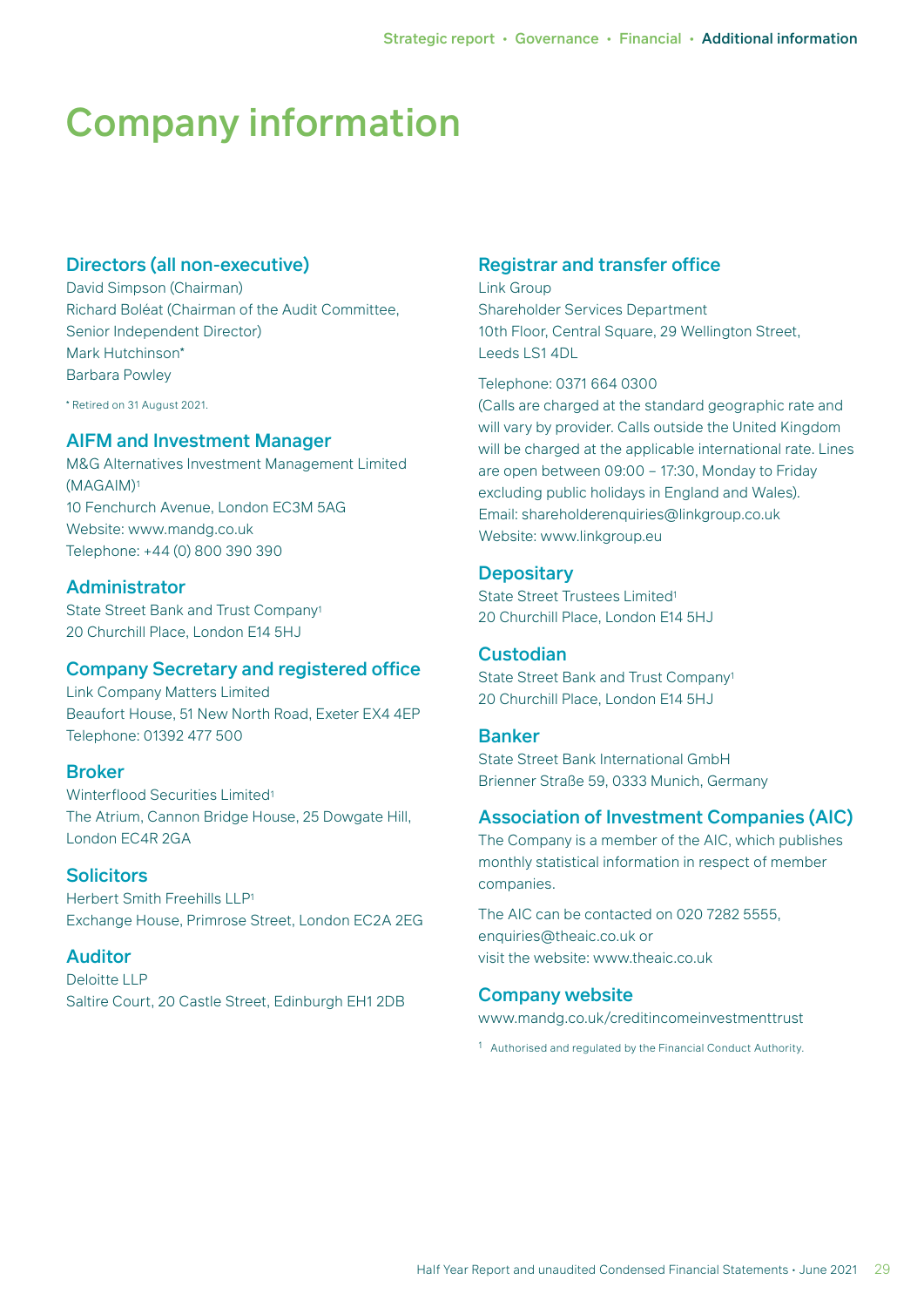## Alternative performance measures

## **Net Asset Value (NAV) per Ordinary Share**

The NAV, also described as shareholders' funds, is the value of the Company's assets less its liabilities. The NAV per Ordinary Share is calculated by dividing the NAV by the number of Ordinary Shares in issue (excluding treasury shares).

## **Ongoing charges**

Ongoing charges represent the total of the investment management fee and all other operating expenses (excluding non-recurring items, certain finance costs and cost of buying back or issuing shares), expressed as a percentage of the average net assets (of the Company) over the reporting period.

|                                                                               | <b>Six months</b><br>30 June 2021<br>£'000 | <b>Year ended</b><br>ended 31 December<br>2020<br>£'000 |
|-------------------------------------------------------------------------------|--------------------------------------------|---------------------------------------------------------|
| Ongoing charges are calculated<br>with reference to the following<br>figures: |                                            |                                                         |
| Investment management fee                                                     | 451                                        | 714                                                     |
| Other expenses <sup>a</sup>                                                   | 291                                        | 479                                                     |
| Total expenses for the period/year                                            | 742                                        | 1,193                                                   |
| Annualised expenses                                                           | 1,589                                      | 1,193                                                   |
| Average net assets over the period/<br>year                                   | 146,942                                    | 136,571                                                 |
| Ongoing charges                                                               | 1.08%                                      | 0.87%                                                   |

a Includes the commitment fee on the revolving credit facility.

b The increase in the ongoing charges figure mainly shows the annualised effect of the increase in the investment management fee from 0.5% to 0.7% per annum. This increase in fee took effect on 1 April 2021, reflecting the fact that the portfolio is now appropriately positioned with regard to the Company's dividend target set at launch.

### **Premium/discount to NAV**

The premium is the amount by which the share price of an investment trust exceeds the NAV per Ordinary Share. The discount is the amount by which the NAV per Ordinary Share exceeds the share price of an investment trust. The premium/discount is normally expressed as a percentage of the NAV per (ordinary) share.

### **Total return**

Total return is the return to shareholders that measures the combined effect of any dividends paid in the period with the increase or decrease in the share price or NAV per share.

### **Share price total return**

Total return to shareholders, assuming all dividends received were reinvested at the mid-market price without transaction costs into the shares of the Company at the time the shares were quoted ex-dividend.

|                               | <b>Six months</b><br>30 June 2021<br>£'000 | <b>Year ended</b><br>ended 31 December<br>2020<br>£'000 |
|-------------------------------|--------------------------------------------|---------------------------------------------------------|
| Opening share price           | 92.00p                                     | 106.00p                                                 |
| Dividend paid                 | 2.69 <sub>p</sub>                          | 3.98 <sub>p</sub>                                       |
| Effect of dividend reinvested | 0.13 <sub>p</sub>                          | (0.21)p                                                 |
| Closing share price           | 97.20p                                     | 92.00p                                                  |
| Adjusted closing share price  | 100.02p                                    | 95.77p                                                  |
| Share price total return      | 87%                                        | (9.7)%                                                  |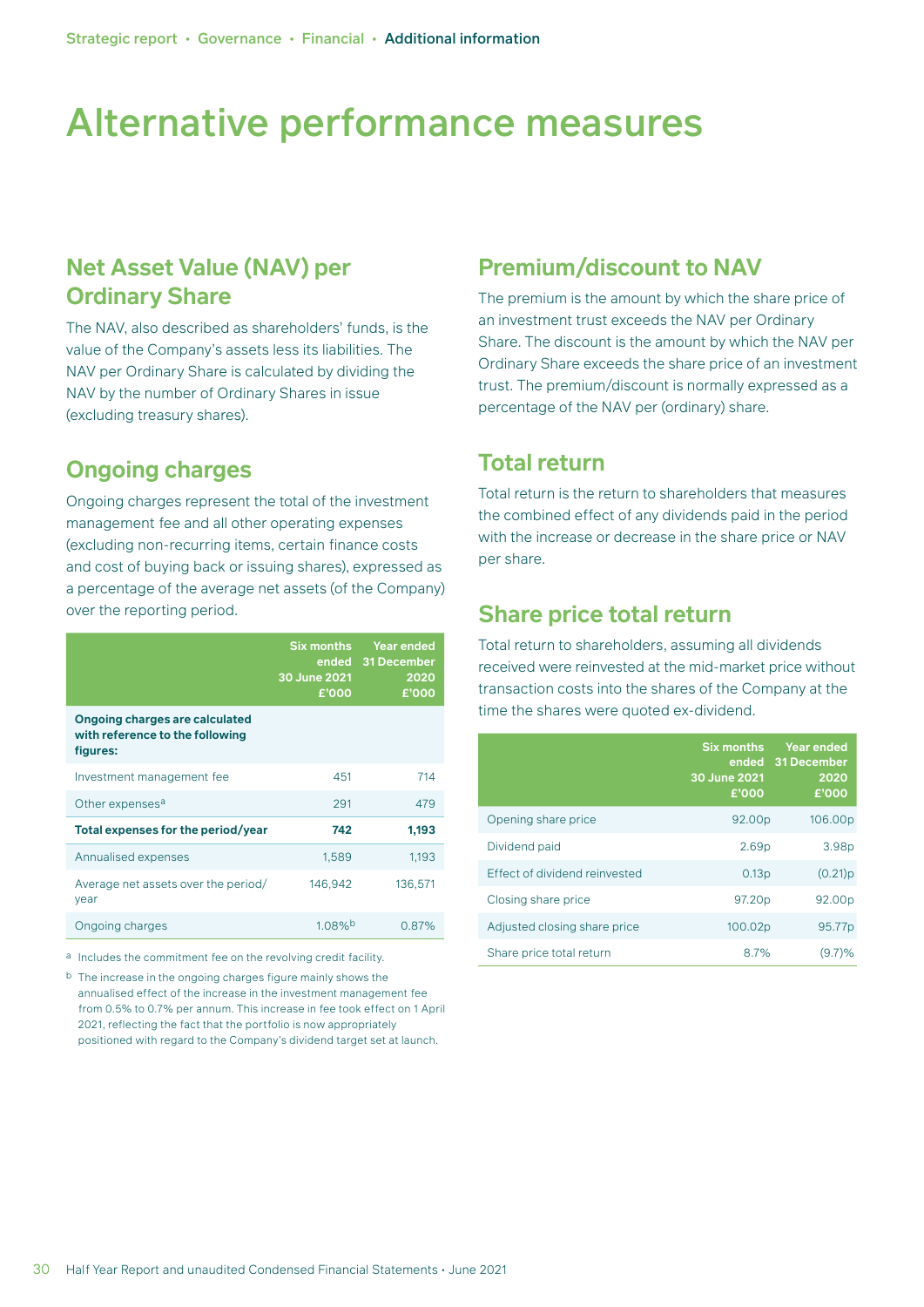## Alternative performance measures

## **NAV total return**

Total return on NAV per share assuming dividends paid by the Company were reinvested into the shares of the Company at the NAV per share at the time the shares were quoted ex-dividend.

|                                | <b>Six months</b><br>30 June 2021<br>£'000 | <b>Year ended</b><br>ended 31 December<br>2020<br>£'000 |
|--------------------------------|--------------------------------------------|---------------------------------------------------------|
| Opening NAV per share          | 101.40p                                    | 101.72p                                                 |
| Dividend paid                  | 2.69 <sub>p</sub>                          | 3.98 <sub>p</sub>                                       |
| Effect of dividend reinvested  | 0.03 <sub>p</sub>                          | 0.15p                                                   |
| Closing NAV per share          | 102.04p                                    | 101.40 <sub>p</sub>                                     |
| Adjusted closing NAV per share | 104.76p                                    | 105.53p                                                 |
| NAV total return               | 3.3%                                       | .37%                                                    |

## **Dividend yield**

The annual dividend expressed as a percentage of the share price.

|                                                       | <b>Six months</b><br>30 June 2021<br>£'000 | <b>Year ended</b><br>ended 31 December<br>2020<br>£'000 |
|-------------------------------------------------------|--------------------------------------------|---------------------------------------------------------|
| Dividends declared per Ordinary<br>Share <sup>a</sup> | 4.16 <sub>p</sub>                          | 4.28p                                                   |
| <b>Ordinary Share price</b>                           | 97.20 <sub>p</sub>                         | 92.00p                                                  |
| Dividend yield                                        | 4.28%                                      | 4.65%                                                   |

a Based on dividends declared in respect of the previous 12 months.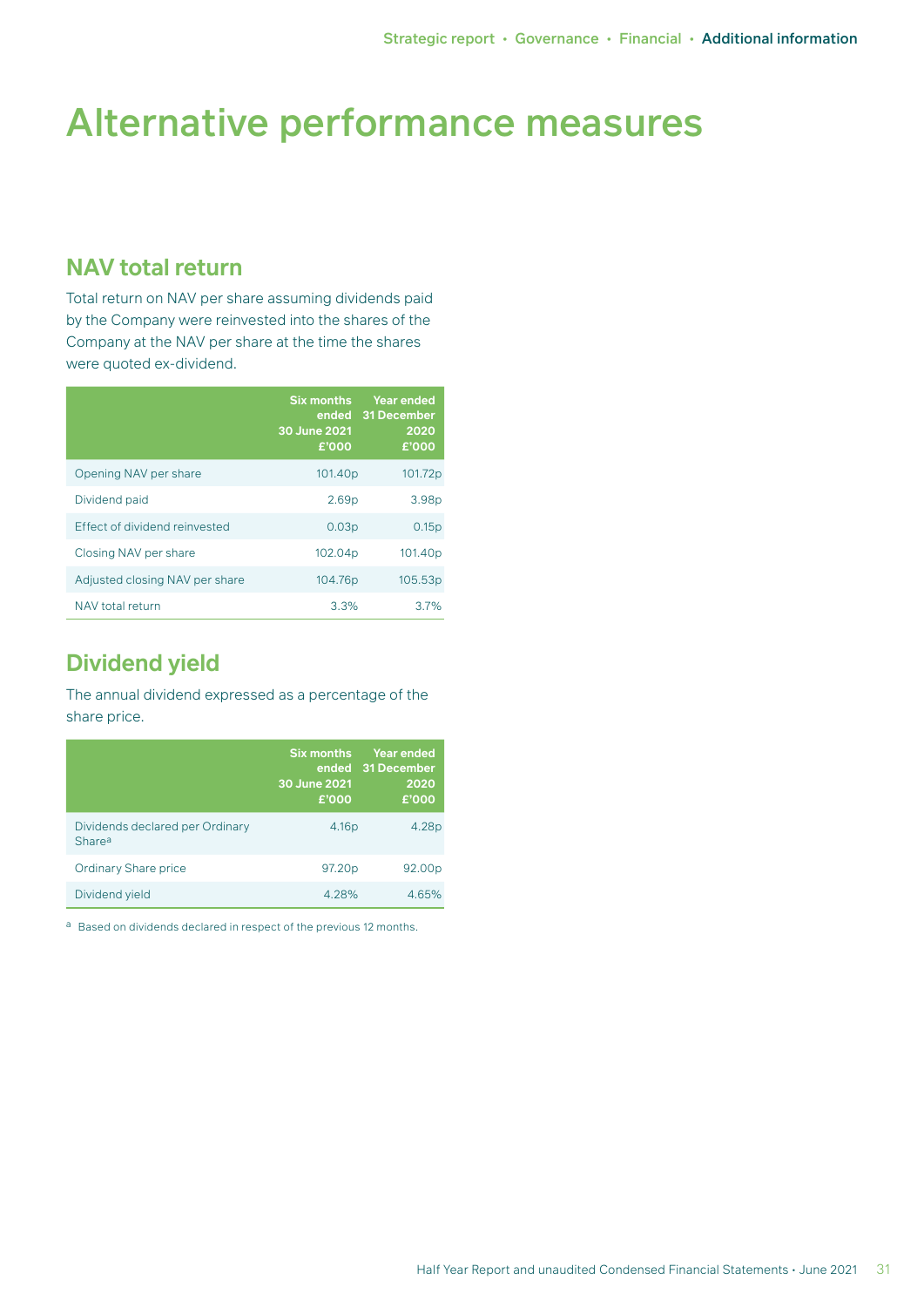Adjusted opening NAV The opening NAV, adjusted for the payment of the last dividend in respect of the previous financial year.

Asset Anything having commercial or exchange value that is owned by a business, institution or individual.

Asset backed security (ABS) A security whose income payments and value are derived from and collateralised by a specified pool of underlying assets.

Asset class Category of assets, such as cash, company shares, fixed income securities and their sub-categories, as well as tangible assets such as real estate.

Association of Investment Companies (AIC) The UK trade body that represents investment managers. It works with investment managers, liaising with government on matters of taxation and regulation, and also aims to help investors understand the industry and the investment options available to them.

Basis points (bps) A common unit of measure for interest rates and other percentages in finance. One basis point is equal to 1/100th of 1%, or 0.01%, or 0.0001, and is used to denote the percentage change in a financial instrument.

Bond A loan in the form of a security, usually issued by a government or company, which normally pays a fixed rate of interest over a given time period, at the end of which the initial amount borrowed is repaid.

Callable bond A bond that can be redeemed (in other words, called) by the issuer before its maturity date. The price at which the issuer buys back the bond is normally higher than its issue price. A bond is usually called when interest rates fall, so that the issuer can refinance its debt at the new, lower interest rates.

Capital Refers to the financial assets, or resources, that a company has to fund its business operations.

Capitalisation The total market value of all of a company's outstanding shares.

CTA Corporation Tax Act.

Closed-ended A term used to describe an investment company whose capital is fixed and whose shares are not generally redeemable at the option of a holder.

Comparative sector A group of investment companies with similar investment objectives and/or types of investment, as classified by bodies such as the AIC or Morningstar™. Sector definitions are mostly based on the main assets an investment company should invest in, and may also have a geographic focus. Sectors can be the basis for comparing the different characteristics of similar investment companies, such as their performance or charging structure.

Consumer Prices Index (CPI) An index used to measure inflation, which is the rate of change in prices for a basket of goods and services. The contents of the basket are meant to be representative of products and services we typically spend our money on.

Convertible bonds Fixed income securities that can be exchanged for predetermined amounts of company shares at certain times during their life.

Corporate bonds Fixed income securities issued by a company. They are also known as bonds and can offer higher interest payments than bonds issued by governments as they are often considered more risky.

Credit The borrowing capacity of an individual, company or government. More narrowly, the term is often used as a synonym for fixed income securities issued by companies.

Credit default swaps (CDS) Are a type of derivative, namely financial instruments whose value, and price, are dependent on one or more underlying assets. CDS are insurance-like contracts that allow investors to transfer the risk of a fixed income security defaulting to another investor.

Credit rating An independent assessment of a borrower's ability to repay its debts. A high rating indicates that the credit rating agency considers the issuer to be at low risk of default; likewise, a low rating indicates high risk of default. Standard & Poor's, Fitch and Moody's are the three most prominent credit rating agencies. Default means that a company or government is unable to meet interest payments or repay the initial investment amount at the end of a security's life.

Credit spread The difference between the yield of a corporate bond, a fixed income security issued by a company, and a government bond of the same life span. Yield refers to the income received from an investment and is expressed as a percentage of the investment's current market value.

Debt instrument A formal contract that a government, a business or an individual can use to borrow money. Debt instruments outline the detailed conditions of the loan, such as the amount and schedule of payment of interest, the length of time before the principal is paid back, or any guarantees (collateral) that the borrower offers. Any type of debt can be a debt instrument – from bonds and loans to credit cards.

Default When a borrower does not maintain interest payments or repay the amount borrowed when due.

Derivatives Financial instruments whose value, and price, are dependent on one or more underlying assets. Derivatives can be used to gain exposure to, or to help protect against, expected changes in the value of the underlying investments. Derivatives may be traded on a regulated exchange or traded over the counter.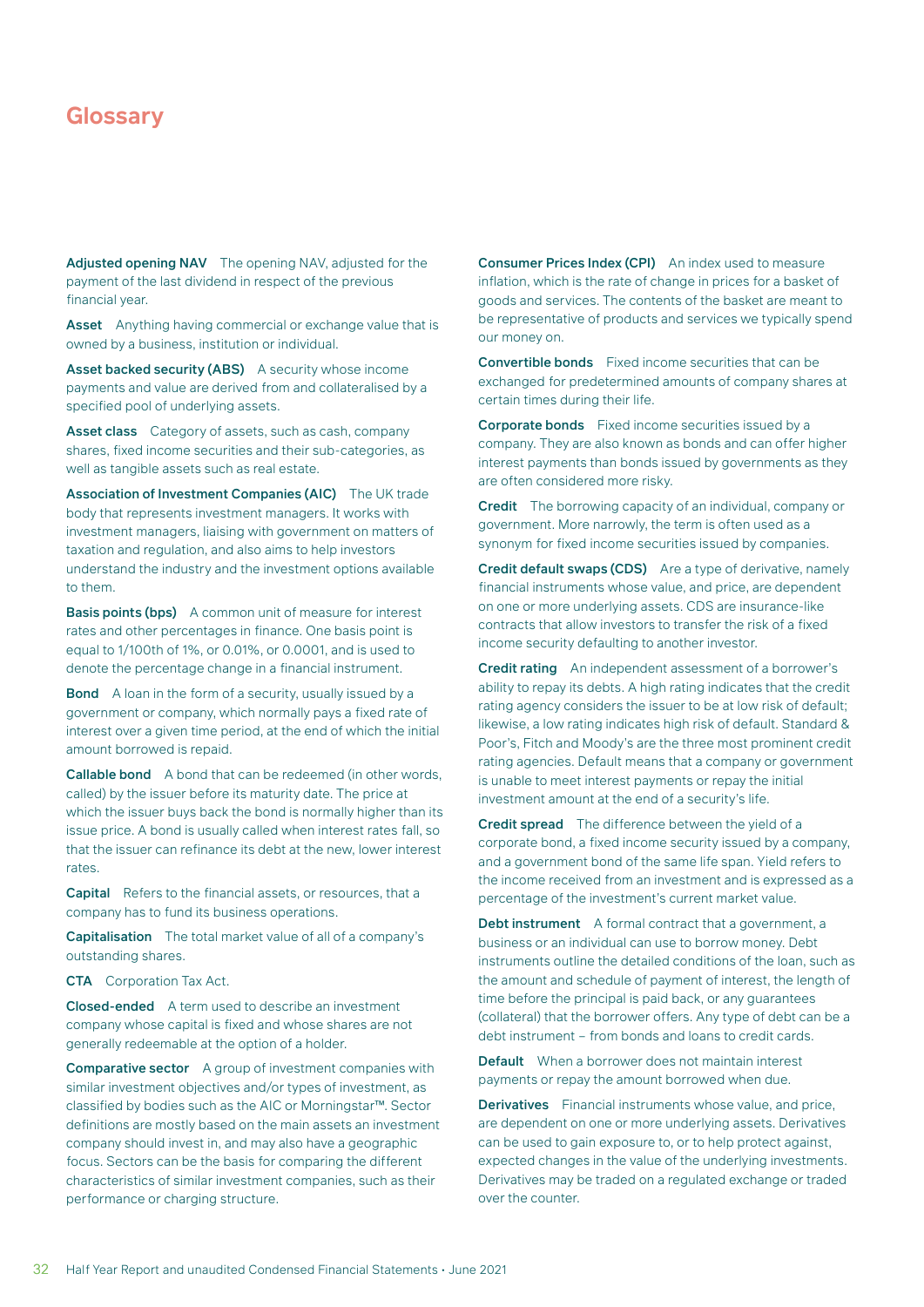Developed economy or market Well-established economies with a high degree of industrialisation, standard of living and security.

Dividend Dividends represent a share in the profits of the company and are paid out to a company's shareholders at set times of the year.

Emerging economy or market Economies in the process of rapid growth and increasing industrialisation. Investments in emerging markets are generally considered to be riskier than those in developed markets.

Episode A phase during which investors allow their emotions to affect their decision making, which can cause financial markets to move irrationally.

Equities Shares of ownership in a company.

Ex-dividend, ex-distribution or XD date The date on which declared distributions or dividends officially belong to underlying investors.

Exposure The proportion of an investment company invested in a particular share/fixed income security, sector/region, usually expressed as a percentage of the overall portfolio.

Fixed income security A loan in the form of a security, usually issued by a government or company, which normally pays a fixed rate of interest over a given time period, at the end of which the initial amount borrowed is repaid.

Floating rate notes (FRNs) Securities whose interest (income) payments are periodically adjusted depending on the change in a reference interest rate.

Gearing Is a measure of financial leverage that demonstrates the degree to which the Investment Trust's operations are funded by equity capital versus creditor financing.

Gilts Fixed income securities issued by the UK Government.

Government bonds Fixed income securities issued by governments, that normally pay a fixed rate of interest over a given time period, at the end of which the initial investment is repaid.

Hard currency (bonds) Refers to bonds denominated in a highly traded, relatively stable international currency, rather than in the bond issuer's local currency. Bonds issued in a more stable hard currency, such as the US dollar, can be more attractive to investors where there are concerns that the local currency could lose value over time, eroding the value of bonds and their income.

Hedging A method of reducing unnecessary or unintended risk.

High yield bonds Fixed income securities issued by companies with a low credit rating from a recognised credit rating agency. They are considered to be at higher risk of default than better quality, i.e. higher rated fixed income securities but have the potential for higher rewards. Default means that a company or government is unable to meet interest payments or repay the initial investment amount at the end of security's life.

Index An index represents a particular market or a portion of it, serving as a performance indicator for that market.

Index-linked bonds Fixed income securities where both the value of the loan and the interest payments are adjusted in line with inflation over the life of the security. Also referred to as inflation-linked bonds.

Inflation The rate of increase in the cost of living. Inflation is usually quoted as an annual percentage, comparing the average price this month with the same month a year earlier.

Investment grade bonds Fixed income securities issued by a company with a medium or high credit rating from a recognised credit rating agency. They are considered to be at lower risk from default than those issued by companies with lower credit ratings. Default means that a company or government is unable to meet interest payments or repay the initial investment amount at the end of a security's life.

Investment trust An investment trust is a form of collective investment fund found mostly in the United Kingdom. Investment trusts are closed-end funds and are constituted as public limited companies.

**IRR** Internal Rate of Return.

IPO Initial Public Offering. The process of offering shares of a private corporation to the public.

Issuer An entity that sells securities, such as fixed income securities and company shares.

Leverage When referring to a company, leverage is the level of a company's debt in relation to its assets. A company with significantly more debt than capital is considered to be leveraged. It can also refer to an investment company that borrows money or uses derivatives to magnify an investment position.

LIBOR The three-month GBP London Interbank Borrowing Rate is the rate at which banks borrow money from each other (in UK pounds) for a three-month period.

Liquidity A company is considered highly liquid if it has plenty of cash at its disposal. A company's shares are considered highly liquid if they can be easily bought or sold since large amounts are regularly traded.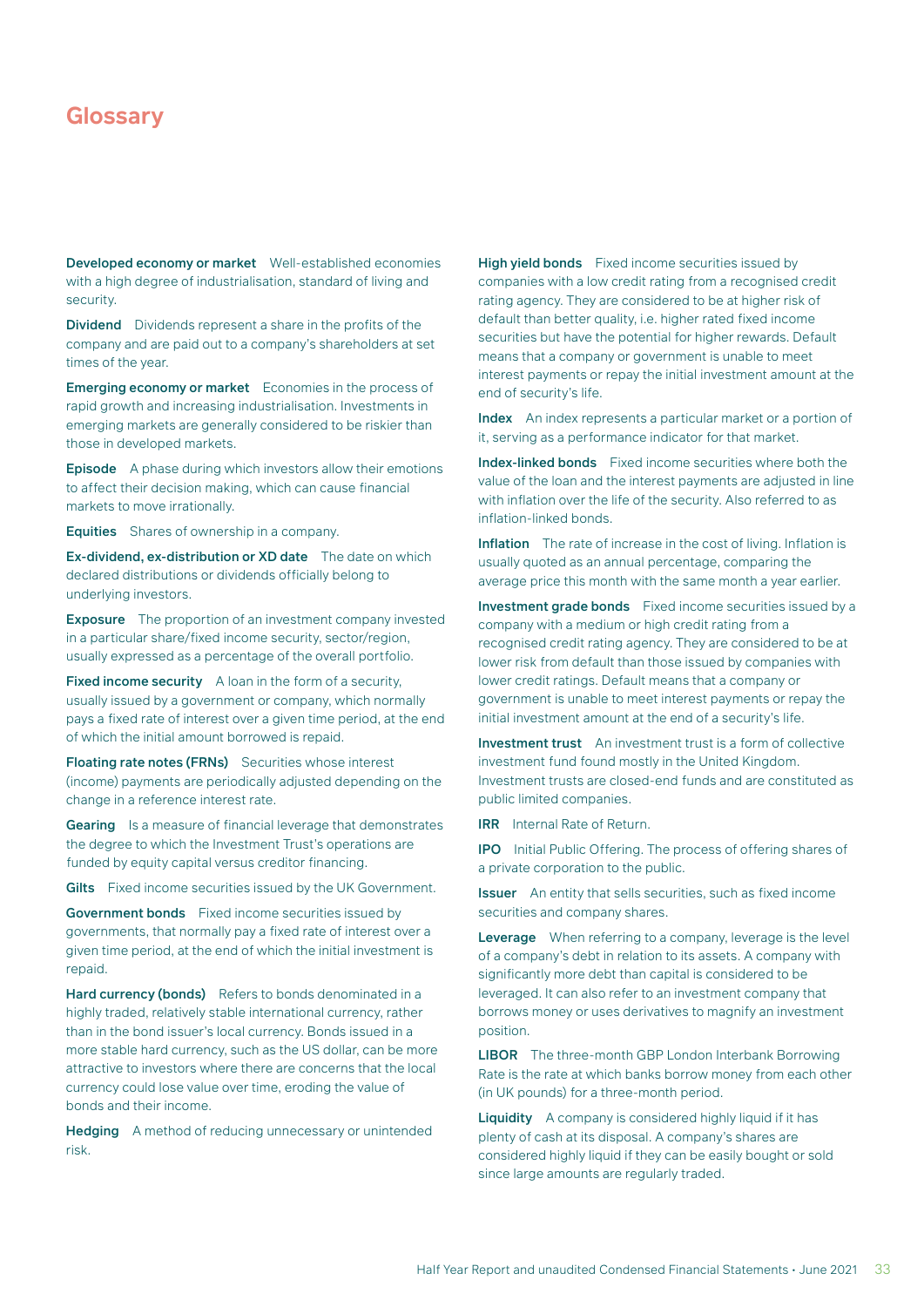Local currency (bonds) Refers to bonds denominated in the currency of the issuer's country, rather than in a highly traded international currency, such as the US dollar. The value of local currency bonds tends to fluctuate more than bonds issued in a hard currency, as these currencies tend to be less stable.

Long position Refers to ownership of a security held in the expectation that the security will rise in value.

Macroeconomic Refers to the performance and behaviour of an economy at the regional or national level. Macroeconomic factors such as economic output, unemployment, inflation and investment are key indicators of economic performance. Sometimes abbreviated to 'macro'.

Maturity The length of time until the initial investment amount of a fixed income security is due to be repaid to the holder of the security.

Mezzanine tranche A generally small layer of corporate debt positioned between the senior tranche (mostly AAA) and a junior tranche (unrated, typically called equity tranche).

Modified duration A measure of the sensitivity of a fixed income security, also called a bond, or bond fund to changes in interest rates. The higher a bond or bond fund's modified duration, the more sensitive it is to interest rate movements.

Monetary policy A central bank's regulation of money in circulation and interest rates.

Morningstar™ A provider of independent investment research, including performance statistics and independent investment company ratings.

Near cash Deposits or investments with similar characteristics to cash.

Net asset value (NAV) An investment company's NAV is calculated by taking the current value of its assets and subtracting its liabilities.

NAV total return A measure showing how the net asset value (NAV) per share has performed over a period of time, taking into account both capital returns and dividends paid to shareholders.

NAV total return is expressed as a percentage change from the start of the period. It assumes that dividends paid to shareholders are reinvested at NAV at the time the shares are quoted ex-dividend.

NAV total return shows performance which is not affected by movements in share price discounts and premiums. It also takes into account the fact that different investment companies pay out different levels of dividends.

Non-executive Director (NED) A non-executive Director is a member of a company's board of directors who is not part of the executive team. A non-executive Director typically does not engage in the day-to-day management of the organisation, but is involved in policy making and planning exercises.

Official List The Official List (or UKLA Official List) is the list maintained by the Financial Conduct Authority in accordance with Section 74(1) of the Financial Services and Markets Act 2000 (the Act) for the purposes of Part VI of the Act.

**Ongoing charges figure** The ongoing charges figure includes charges for management of the fund; administration services; and services provided by external parties, which include depository, custody and audit, as well as incorporating the ongoing charges figure from funds held in the portfolio (taking into account any rebates). The ongoing charges figure (as a percentage of shareholders' funds) is an annualised rate calculated using average net assets over the period in accordance with the Association of Investment Companies' (AIC) recommended methodology.

Options Financial contracts that offer the right, but not the obligation, to buy or sell an asset at a given price on or before a given date in the future.

Overweight If an investment company is 'overweight' in a stock, it holds a larger proportion of that stock than the comparable index or sector.

Payment date The date on which dividends will be paid by the investment company to investors.

Private debt instruments These instruments not traded on a stock exchange and typically issued to small groups of institutional investors.

Public debt instruments These instruments refers to assets that are listed on a recognised exchange.

REIT (real estate investment trust) A REIT is a company that owns, operates or finances income-producing real estate.

Retail Prices Index (RPI) A UK inflation index that measures the rate of change of prices for a basket of goods and services in the UK, including mortgage payments and council tax.

Revolving credit facility A line of credit (essentially a loan agreement) is established between a bank and a business from which the business can draw funds at any time as needed. The bank sets a ceiling for the loan.

Securitise/securitisation The creation and issuance of tradeable securities, such as bonds, that are backed by the income generated by an illiquid asset or group of assets. By pooling a collection of illiquid assets, such as mortgages, securities backed by the mortgages' income payments can be packaged and sold to a wider range of investors.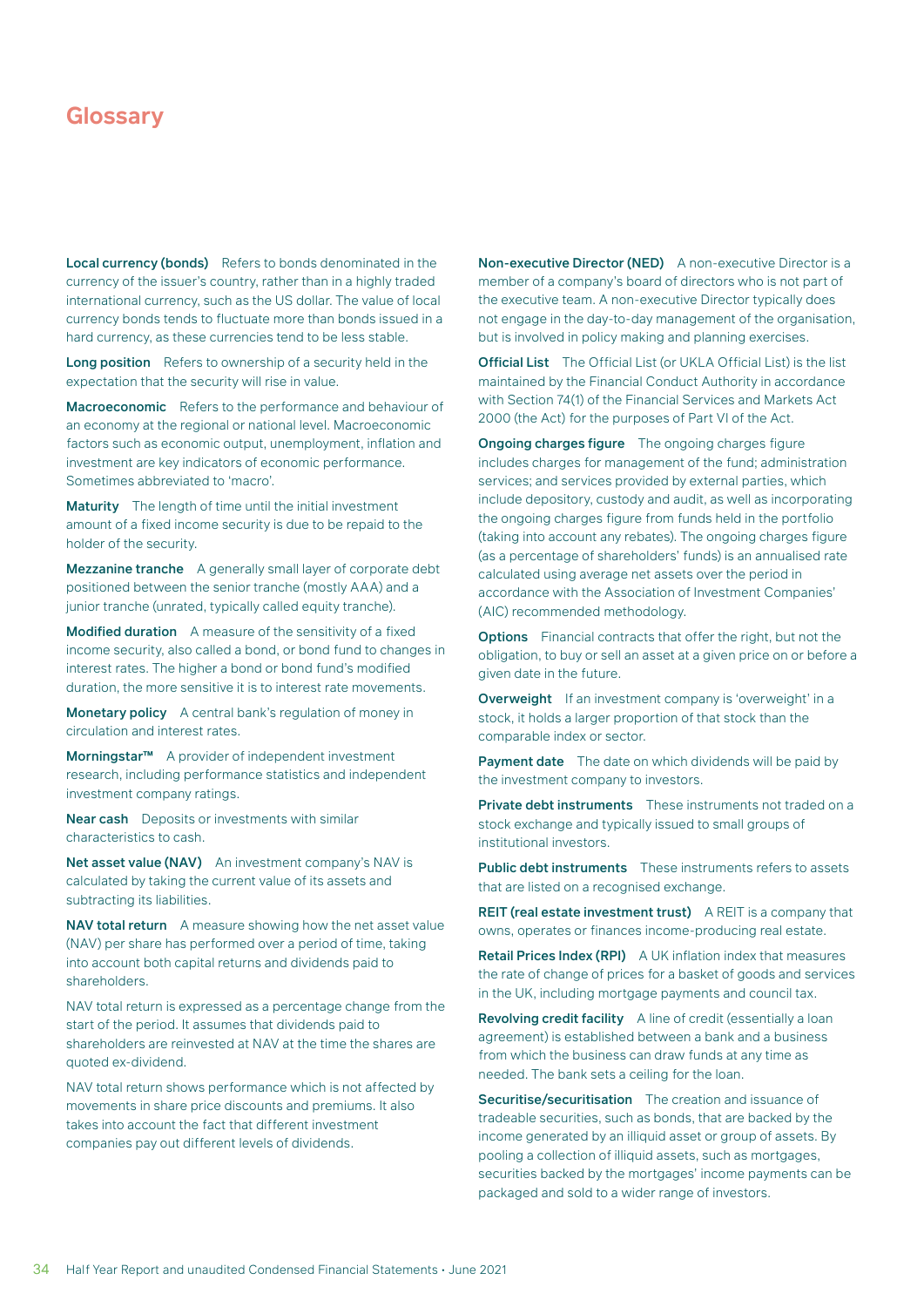Senior tranche The highest tranche of a debt security, i.e. the one deemed least risky. Any losses on the value of the security are only experienced in the senior tranche once all other tranches have lost all their value. For this relative safety, the senior tranche pays the lowest rate of interest.

Share price total return Total return to shareholders, assuming all dividends received were reinvested at the mid-market price without transaction costs into the shares of the Company at the time the shares were quoted ex-dividend.

Short position A way for an Investment Manager to express his or her view that the market might fall in value.

Short dated corporate bonds Fixed income securities issued by companies and repaid over relatively short periods.

Short dated government bonds Fixed income securities issued by governments and repaid over relatively short periods.

SONIA (Sterling overnight index average) SONIA is an interest rate index administered by the Bank of England and based on actual transactions. It reflects the average interest rate that banks pay to borrow sterling overnight from other banks and institutional investors.

Spread duration A measure of the portfolio's sensitivity to changes in credit spreads.

Sub-investment grade bonds Fixed income securities issued by a company with a low rating from a recognised credit rating agency. They are considered to be at higher risk from default than those issued by companies with higher credit ratings. Default means that a company or government is unable to meet interest payments or repay the initial investment amount at the end of a security's life.

**Swap** A swap is a derivative contract where two parties agree to exchange separate streams of cash flows. A common type of swap is an interest rate swap to hedge against interest rate risk.

Synthetic inflation-linked bonds Refers to securities created using a combination of assets to simulate the characteristics of inflation-linked bonds. By buying inflation-linked government bonds and selling protection against companies defaulting on their debts, using credit default swaps, the combined synthetic investment will behave similarly to a physical inflation-linked bond, had one been issued. Synthetic inflation-linked bonds are usually created where a company does not have any inflation-linked bonds in issue.

Tap issuance programme A method of share issuance whereby the Company issues shares over a period of time, rather than in one sale. A tap issue allows the Company to make its shares available to investors when market conditions are most favourable.

Total return The term for the gain or loss derived from an investment over a particular period. Total return includes income (in the form of interest or dividend payments) and capital gains.

**Treasury shares** Shares that the company bought back from the marketplace and it keeps in its treasury; they do not count for the distribution of dividends or the calculation of earnings per share or net asset value per share. Also known as treasury stock.

Valuation The worth of an asset or company based on its current price.

Volatility The degree to which a given security, investment company, fund, or index rapidly changes. It is calculated as the degree of deviation from the norm for that type of investment over a given time period. The higher the volatility, the riskier the security tends to be.

Weighted average life (WAL) The asset-weighted average number of years to final maturity of the portfolio, based on the final maturity for all assets/exposures.

Yield This refers to either the interest received from a fixed income security or to the dividends received from a share. It is usually expressed as a percentage based on the investment's costs, its current market value or its face value. Dividends represent a share in the profits of a company and are paid out to the Company's shareholders at set times of the year.

Yield to maturity The total return anticipated on the portfolio if the underlying bonds are held until maturity.